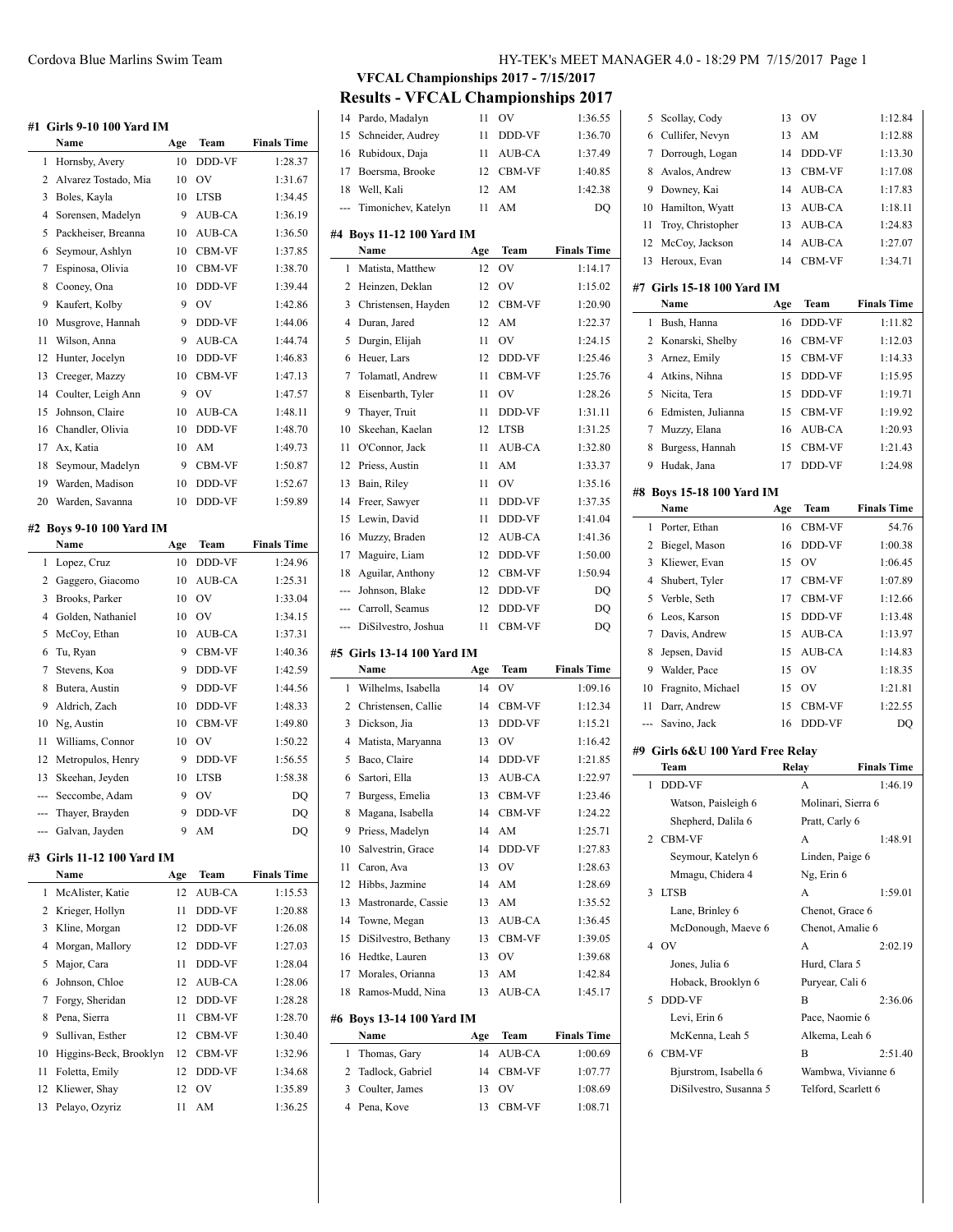#### **(#9 Girls 6&U 100 Yard Free Relay)**

| OV                | C                   | 3:10.29 |
|-------------------|---------------------|---------|
| Kearney, Aryana 4 | Sjoberg, Elena 6    |         |
| Matista, Josie 4  | Reece, Eden 5       |         |
| --- CBM-VF        | C                   | DO      |
| Edwards, Khloe 5  | Matzinger, Hailey 5 |         |
| Boersma, Lydia 5  | Smith, Avery 4      |         |
| OV                | В                   | DO      |
| Sjoberg, Elyse 6  | Stratton, Payton 4  |         |
| Freeman, Avery 6  | Fisher, Amelia 5    |         |
|                   |                     |         |

### **#10 Boys 6&U 100 Yard Free Relay**

|                | Team                | Relay              | <b>Finals Time</b> |
|----------------|---------------------|--------------------|--------------------|
| 1              | OV                  | A                  | 1:51.60            |
|                | Rutherford, Gavin 6 | Krepich, Andrew 6  |                    |
|                | O'Connell, Myles 6  | Brady, Cade 6      |                    |
| $\mathfrak{D}$ | AUB-CA              | A                  | 1:56.22            |
|                | Rubidoux, Andrew 6  | Wright, Josiah 6   |                    |
|                | Marshell, Othniel 6 | Baio, Gordon 6     |                    |
| 3              | <b>LTSB</b>         | A                  | 2:18.99            |
|                | Moorhouse, Tate 5   | Leineke, Stone 6   |                    |
|                | Primes, Jake 5      | Sindt, Bodie 6     |                    |
| 4              | O <sub>V</sub>      | R                  | 2:23.80            |
|                | Snider, Talon 6     | Ezzell, Paul 6     |                    |
|                | Kasturi, Varun 5    | Durgin, Isaac 6    |                    |
| 5              | CBM-VF              | A                  | 2.28.89            |
|                | Poddar, Neil 6      | Nguyen, Cory 5     |                    |
|                | Wright, Brandon 6   | Knobbe, Adam 6     |                    |
| 6              | AUB-CA              | B                  | 3:07.59            |
|                | Moulton, Devon 6    | Zatzke, Maverick 6 |                    |
|                | Puga, Emmanuel 6    | Brown, Owan 6      |                    |

#### **#11 Girls 7-8 100 Yard Medley Relay**

|              | Team                    | Relay                 | <b>Finals Time</b> |
|--------------|-------------------------|-----------------------|--------------------|
| 1            | AUB-CA                  | A                     | 1:29.73            |
|              | Moore, Kaycee 8         | Gaggero, Fiona 8      |                    |
|              | Eckardt, Saige 7        | Towne, Grace 8        |                    |
| $\mathbf{2}$ | O <sub>V</sub>          | A                     | 1:32.29            |
|              | Whitnack, Saylor 7      | Tran, Sarah 8         |                    |
|              | Lee, Emily 7            | Blair, Kate 7         |                    |
| 3            | <b>DDD-VF</b>           | A                     | 1:35.60            |
|              | Jalquin, Ryan 8         | Musgrove, Maya 8      |                    |
|              | Little, Meredith 7      | Murphy, Emily 8       |                    |
| 4            | <b>DDD-VF</b>           | C                     | 1:49.17            |
|              | Tetlow, Ashley 8        | Bowman, Addi 8        |                    |
|              | Sowa, Penelope 7        | Rickey, Madelyn 8     |                    |
| 5            | <b>LTSB</b>             | $\overline{A}$        | 1:53.69            |
|              | Tichy, Kaitlyn 7        | Smith, Izabella 8     |                    |
|              | Schreiter, Jacqueline 8 | Taylor, Madilynn 8    |                    |
|              | 6 OV                    | B                     | 1:56.36            |
|              | Mendoza, Jasmine 8      | Mercer, Nikki 8       |                    |
|              | Hurd, Carolyn 8         | Kearney, Aurora 7     |                    |
| 7            | AUB-CA                  | $\overline{B}$        | 2:02.01            |
|              | Marshell, Moriah 8      | Sartori, Rachel 8     |                    |
|              | Basque, Maya 7          | Thomas, Karlie 7      |                    |
|              | <b>CBM-VF</b>           | A                     | DO                 |
|              | Wilson, Harlie 8        | Tolamatl, Magdalena 8 |                    |
|              | Hayden McGormley, Megh  | Fry, Emelia 8         |                    |

# **VFCAL Championships 2017 - 7/15/2017 Results - VFCAL Championships 2017**

| --- CBM-VF           | C                    | DO |
|----------------------|----------------------|----|
| Hamlett, Ori 7       | Tu, Karen 7          |    |
| Voss, Julie 8        | Wolfe, Tiegan 7      |    |
| <b>CBM-VF</b>        | B                    | DO |
| Roa, Zoe 8           | Shupe, Aubrey 7      |    |
| Amador, Fatima 7     | Van, Isabella 7      |    |
| OV                   | C                    | DO |
| Coulter, Noelle 8    | Gabrielli, Elisa 8   |    |
| Heinzen, Gwyndolin 7 | Reece, Nova 7        |    |
| --- AM               | A                    | DQ |
| Fomichev, Isabella 7 | Pena, Isabella 7     |    |
| Priess, Evangeline 7 | Natarov, Margarita 7 |    |
| <b>DDD-VF</b>        | B                    | DO |
| Infante, Abigail 8   | Cooney, Pearl 8      |    |
| Johnson, Emma 8      | Chandler, Mikayla 7  |    |
| <b>LTSB</b>          | R                    | DO |
| Wood, Leilani 7      | Burns, Soleil 7      |    |
| Champlin, Samantha 7 | Moorhouse, Tinsley 7 |    |

#### **#12 Boys 7-8 100 Yard Medley Relay**

|    | Team                                 | Relay                       | <b>Finals Time</b> |
|----|--------------------------------------|-----------------------------|--------------------|
| 1  | O <sub>V</sub>                       | A                           | 1:38.27            |
|    | Kaufert, Kyle 8                      | Golden, Brayden 8           |                    |
|    | Camden, Scott 8                      | Harshbarger, Dustin 8       |                    |
| 2  | <b>LTSB</b>                          | A                           | 1:38.31            |
|    | Deeds, Keegan 8                      | Boles, Brock 7              |                    |
|    | Skeehan, Haefan 8                    | Hussainzada, Maximilian 7   |                    |
| 3  | <b>DDD-VF</b>                        | A                           | 1:38.68            |
|    | Butera, Travis 7                     | Hirsbrunner-Reist, Adrian 8 |                    |
|    | Hornsby, Finn 8                      | Dodge, Benny 8              |                    |
| 4  | AUB-CA                               | A                           | 1:39.69            |
|    | Speckman, Jack 8                     | Nickel, Benjamin 7          |                    |
|    | Calvert, Kelly 8                     | Brittner, Tanner 8          |                    |
| 5  | O <sub>V</sub>                       | B                           | 1:46.72            |
|    | Bain, Jacoby 8                       | Stratton, Wyatt 8           |                    |
|    | Seccombe, Jacob 7                    | Jenkins, Jack 8             |                    |
|    | 6 OV                                 | C                           | 1:58.96            |
|    | Eisenbarth, Ryder 7                  | Begley, Rhys 8              |                    |
|    | Brady, Nolan 8                       | Penman, Wyatt 8             |                    |
|    | CBM-VF                               | A                           | DQ                 |
|    | Mmagu, Chidubem 7                    | Knobbe, Eric 7              |                    |
|    | Curl, Joshua 8                       | Bell, Desmond 8             |                    |
|    | <b>CBM-VF</b>                        | B                           | DQ                 |
|    | Edwards, Xander 8                    | Pocus, Thomas 7             |                    |
|    | Engellenner, Quentin 8               | Gatlin, Luke 8              |                    |
| -- | AM                                   | A                           | DO                 |
|    | Ax, Darryl 7                         | Buchanan, Damien 6          |                    |
|    | Yoachum, Aiden 7                     | Yoachum, Logan 7            |                    |
|    | <b>DDD-VF</b>                        | B                           | DO                 |
|    | Popejoy, Gaige 7                     | Dorrough, Lucas 7           |                    |
|    | Warden, Dennis 8                     | White, Jacob 7              |                    |
|    | #13 Girls 9-10 100 Yard Medley Relay |                             |                    |
|    |                                      |                             |                    |

| Team                | Relay               | <b>Finals Time</b>     |
|---------------------|---------------------|------------------------|
| DDD-VF              | A                   | 1:14.66                |
| Frazer, Emma 9      | Hornsby, Avery 10   |                        |
| Lewin, Audrey 10    | Cooney, Ona 10      |                        |
| 2 AUB-CA            | A                   | 1:16.16                |
| Johnson, Claire 10  |                     | Packheiser, Breanna 10 |
| Sorensen, Madelyn 9 | Hamilton, Gracie 10 |                        |

|    | 3 OV                    | A                        | 1:18.03 |
|----|-------------------------|--------------------------|---------|
|    | Rhodes, Hannah 10       | Kaufert, Kolby 9         |         |
|    | Alvarez Tostado, Mia 10 | Alvarez Tostado, Zoe 10  |         |
|    | 4 CBM-VF                | A                        | 1:20.63 |
|    | Espinosa, Olivia 10     | Christensen, Isabella 9  |         |
|    | Dressler, Kaiya 10      | Nava, Paige 10           |         |
| 5  | OV                      | B                        | 1:25.43 |
|    | Krepich, Allison 9      | Rocker Hooper, Presley 1 |         |
|    | Coulter, Leigh Ann 9    | Whitnack, Charlee 9      |         |
| 6  | <b>DDD-VF</b>           | B                        | 1:25.79 |
|    | Musgrove, Hannah 9      | Hunter, Jocelyn 10       |         |
|    | Heuer, Ella 9           | Schneider, Heidi 9       |         |
| 7  | <b>LTSB</b>             | A                        | 1:26.13 |
|    | Schreiter, Diana 10     | Boles, Kayla 10          |         |
|    | Ow, Marissa 9           | Crawford, Makena 9       |         |
| 8  | <b>DDD-VF</b>           | C                        | 1:27.04 |
|    | Kendler, Alexis 10      | Warden, Savanna 10       |         |
|    | Doescher, Ale' 10       | Yost, Maggie 9           |         |
| 9  | <b>AUB-CA</b>           | B                        | 1:29.02 |
|    | Wilson, Anna 9          | Lehman, Kamden 10        |         |
|    | Nickel, Ellie 9         | Thomas, Kelsey 9         |         |
| 10 | <b>CBM-VF</b>           | B                        | 1:29.73 |
|    | Hayden McGormley, Brook | Creeger, Mazzy 10        |         |
|    | Seymour, Ashlyn 10      | Seymour, Madelyn 9       |         |
| 11 | AM                      | A                        | 1:41.94 |
|    | Ax, Katia 10            | Diaz, Betzy 9            |         |
|    | Diaz Lily 10            | Shively-Reves. Helen 10. |         |

# Crawford, Makena 9 C 1:27.04 Warden, Savanna 10 Yost, Maggie 9 B 1:29.02 Lehman, Kamden 10 Thomas, Kelsey 9 Creeger, Mazzy 10 Seymour, Madelyn 9 A 1:41.94 Diaz, Betzy 9 Shively-Reyes, Helen 10 12 OV C 1:44.05 Owen, Spring 10 Fragnito, Alyssa 9 Rigby, Amber 9 Harshbarger, Vanessa 9 --- CBM-VF C DQ Wambwa, Melanie 10 Aguilar, Monica 9 Rooney, Lila 9 Linden, Claire 9 --- AUB-CA C DQ Moulton, Elizabeth 9 Hantman, Jordan 9 Lint, Audrey 9 Speckman, Montana 10

Kaufert, Kolby 9 Alvarez Tostado, Zoe 10 A 1:20.63 Christensen, Isabella 9 Nava, Paige 10 **B** 1:25.43 Rocker Hooper, Presley 10 Whitnack, Charlee 9 B 1:25.79 Hunter, Jocelyn 10 Schneider, Heidi 9  $A$  1:26.13 Boles, Kayla 10

### **#14 Boys 9-10 100 Yard Medley Relay**

|                | Team                  | Relay               | <b>Finals Time</b> |
|----------------|-----------------------|---------------------|--------------------|
| 1              | O <sub>V</sub>        | A                   | 1:15.00            |
|                | Tran, Nicolas 9       | Brooks, Parker 10   |                    |
|                | Golden, Nathaniel 10  | Scollay, Tyler 10   |                    |
| $\overline{2}$ | DDD-VF                | A                   | 1:15.26            |
|                | Cleveland, Sam 10     | Lopez, Cruz 10      |                    |
|                | Pratt, Cole 9         | Dodge, Wyatt 10     |                    |
| 3              | DDD-VF                | C                   | 1:23.41            |
|                | Schneider, Mason 9    | Metropulos, Henry 9 |                    |
|                | Mount, Landis 10      | Garel, Lincoln 10   |                    |
|                | 4 OV                  | B                   | 1:23.53            |
|                | Puryear, Will 9       | Ryan, Jack 10       |                    |
|                | Pitnikoff, Jackson 10 | Seccombe, Adam 9    |                    |
| 5              | <b>DDD-VF</b>         | B                   | 1:24.74            |
|                | Woodin, Matthew 10    | Butera, Austin 9    |                    |
|                | Thayer, Brayden 9     | Stevens, Koa 9      |                    |
| 6              | <b>CBM-VF</b>         | A                   | 1:26.11            |
|                | Poddar, Sid 10        | Avalos, Ethan 10    |                    |
|                | Tu, Ryan 9            | Hall, Keilan 9      |                    |
| 7              | O <sub>V</sub>        | C                   | 1:34.30            |
|                | Williams, Connor 10   | Cook, Micah 10      |                    |
|                | Camden, Sean 10       | Turpen, Robert 9    |                    |
|                |                       |                     |                    |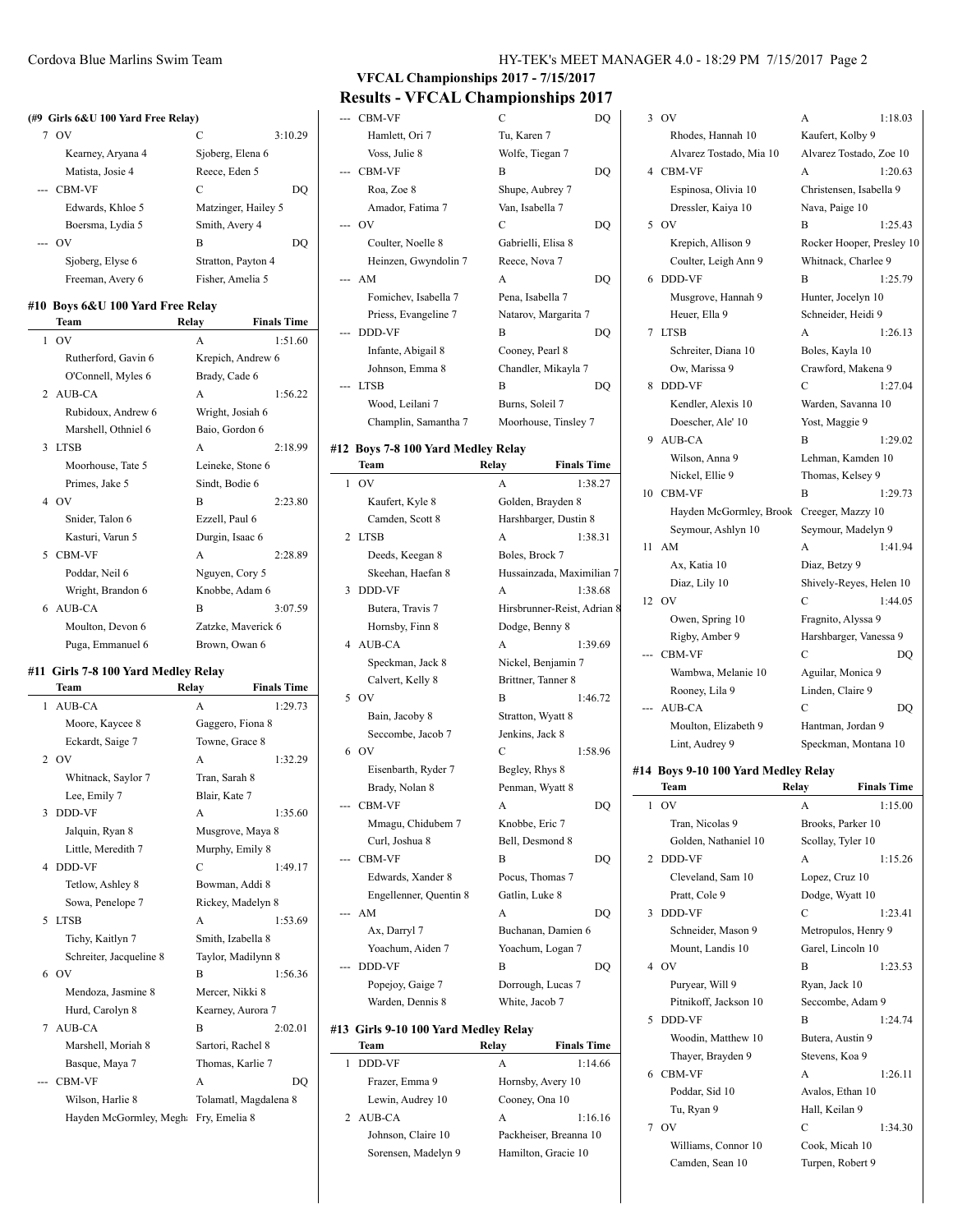#### **(#14 Boys 9-10 100 Yard Medley Relay)**

| CBM-VF             | B                   |
|--------------------|---------------------|
| Wright, Desmond 9  | Ng, Austin 10       |
| Ng, Kyle 9         | Zilles, Nate 9      |
| --- CBM-VF         | C<br>DO             |
| Schubin, Tyler 9   | Van, Ryan 9         |
| Nguyen, Coby 9     | Telford, Chase 9    |
| --- LTSB           | A<br>DO             |
| Aukerman, Jacob 9  | McMains, Brady 9    |
| Skeehan, Jeyden 10 | Callaway, Andrew 9  |
| --- AUB-CA         | A<br>DO             |
| McCoy, Ethan 10    | Gaggero, Giacomo 10 |
| McAlister, Jake 10 | Rubidoux, Josiah 9  |

### **#15 Girls 11-12 200 Yard Medley Relay**

|   | Team                  | Relay               | <b>Finals Time</b>        |
|---|-----------------------|---------------------|---------------------------|
| 1 | <b>DDD-VF</b>         | A                   | 2:27.96                   |
|   | Major, Cara 11        | Forgy, Sheridan 12  |                           |
|   | Benedetto, Caylee 11  | Krieger, Linden 11  |                           |
|   | 2 AUB-CA              | A                   | 2:30.27                   |
|   | Johnson, Chloe 12     | Soares, Anna 11     |                           |
|   | McAlister, Katie 12   | Lumbert, Nya 12     |                           |
| 3 | <b>DDD-VF</b>         | B                   | 2:31.62                   |
|   | Krieger, Hollyn 11    | Kline, Morgan 12    |                           |
|   | Morgan, Mallory 12    |                     | Cantwell, Melissa 12      |
|   | 4 OV                  | A                   | 2:34.56                   |
|   | Black, Cameron 11     | Tran, Theresa 11    |                           |
|   | Jenkins, Anna 11      | Shafer, Sierra 12   |                           |
| 5 | <b>CBM-VF</b>         | A                   | 2:41.47                   |
|   | Zilles, Isabella 12   | Sullivan, Esther 12 |                           |
|   | Pena, Sierra 11       | Voss, Jenna 12      |                           |
| 6 | DDD-VF                | C                   | 2:45.54                   |
|   | Cleveland, Abigail 12 |                     | Stevens, Brooklind 11     |
|   | Foletta, Emily 12     | Yost, Betsy 11      |                           |
| 7 | <b>CBM-VF</b>         | B                   | 2:56.04                   |
|   | Tang, Angelina 12     |                     | Bjurstrom, Brianna 11     |
|   | Huhtala, Isabella 12  | Lopez, Lupita 12    |                           |
| 8 | <b>AUB-CA</b>         | B                   | 3:01.03                   |
|   | Brent, Madalynn 11    | Baio, Samantha 11   |                           |
|   | Calvert, Kyle 12      | Rubidoux, Daja 11   |                           |
| 9 | <b>CBM-VF</b>         | C                   | 3:07.17                   |
|   | Gatlin, Makena 12     |                     | Grisham, Makenna 11       |
|   | Sharratt, Alexis 12   |                     | Higgins-Beck, Brooklyn 12 |
|   | O <sub>V</sub>        | B                   | DO                        |
|   | Pardo, Madalyn 11     | Rigby, Amanda 11    |                           |
|   | Kliewer, Shay 12      | Shaban, Hannah 11   |                           |
|   | AM                    | $\mathbf{A}$        | DO                        |
|   | Well, Kali 12         |                     | Timonichev, Katelyn 11    |
|   | Pelayo, Ozyriz 11     |                     | Buchanan, Lillian 12      |
|   | OV                    | C                   | DO                        |
|   | Audrain, Elena 11     |                     | Sample, Hannah 11         |
|   | Smith, Faith 11       |                     | Brackett, Christalina 12  |
|   |                       |                     |                           |

### **#16 Boys 11-12 200 Yard Medley Relay**

| Team                | Relay | <b>Finals Time</b>     |
|---------------------|-------|------------------------|
| 1. OV               | A     | 2:12.74                |
| Williams, Cole 12   |       | Heinzen, Deklan 12     |
| Matista, Matthew 12 |       | Gabrielli, Marcello 12 |
|                     |       |                        |

# **VFCAL Championships 2017 - 7/15/2017 Results - VFCAL Championships 2017**

| 17 | Girls 13-14 200 Yard Medley Relay |                            |                        |
|----|-----------------------------------|----------------------------|------------------------|
|    | Burge, Aedan 12                   | Cox, Owen 12               |                        |
|    | Carlisle, Thaddias 11             |                            | Bishop, Christopher 12 |
|    | <b>DDD-VF</b>                     | A                          | DO                     |
|    | Thayer, Truit 11                  | Murphy, Carson 11          |                        |
|    | Freer, Sawyer 11                  | Heuer, Lars 12             |                        |
|    | DDD-VF                            | B                          | DQ                     |
|    | Fomichev, Daniel 11               |                            | Mastronarde, Zephan 11 |
|    | Priess, Austin 11                 | Duran, Jared 12            |                        |
| 10 | AM                                | A                          | 2:57.62                |
|    | Dressler, Jacob 12                | Kofnovec, Justin 11        |                        |
|    | Shupe, Troy 11                    | Myatt, Steven 11           |                        |
| 9  | CBM-VF                            | C                          | 2:54.14                |
|    | Johnson, Blake 12                 | Byers, Will 12             |                        |
|    | Carroll, Seamus 12                | Lewin, David 11            |                        |
| 8  | DDD-VF                            | C                          | 2:52.50                |
|    | Crawford, Peyton 11               | Chaudhary, Arjun 11        |                        |
|    | McMains, Dylan 12                 | Skeehan, Kaelan 12         |                        |
| 7  | <b>LTSB</b>                       | A                          | 2:51.06                |
|    | Bain, Riley 11                    | Harshbarger, Cyrus 11      |                        |
|    | Begley, Zane 12                   | Salerno, Elias 12          |                        |
| 6  | OV                                | C                          | 2:50.31                |
|    | Hantman, Elijah 12                | McNally, Logan 12          |                        |
|    | Downey, Teo 12                    | Thomas, Braden 12          |                        |
| 5  | Rooney, Grant 11<br>AUB-CA        | Gerrits, Aleksandr 11<br>A | 2:39.67                |
|    | Espinosa, Diego 11                | Tolamatl, Andrew 11        |                        |
| 4  | CBM-VF                            | B                          | 2:38.24                |
|    | Durgin, Elijah 11                 | Miller, Bob 12             |                        |
|    | Eisenbarth, Tyler 11              | Smith, Brennan 11          |                        |
| 3  | OV                                | B                          | 2:31.60                |
|    | Christensen, Hayden 12            | Lopez, Raul 12             |                        |
|    | Palasigue, Christian 11           | Nava, Landon 11            |                        |
| 2  | CBM-VF                            | A                          | 2:25.17                |
|    |                                   |                            |                        |

# #17 Gir

|    | Team                       | Relay           | <b>Finals Time</b>    |
|----|----------------------------|-----------------|-----------------------|
| 1  | OV                         | A               | 2:09.60               |
|    | Ryan, Paige 13             |                 | Wilhelms, Isabella 14 |
|    | Alvarez Tostado, Fionnah 1 |                 | Matista, Maryanna 13  |
| 2  | <b>DDD-VF</b>              | A               | 2:16.32               |
|    | Freer, Jordan 14           | Baco, Claire 14 |                       |
|    | Griffith, Eriah 13         |                 | Doescher, Ella 13     |
| 3  | <b>CBM-VF</b>              | A               | 2:20.61               |
|    | Christensen, Callie 14     |                 | Amador, Victoria 13   |
|    | Goetze, Zoe 13             |                 | Burgess, Emelia 13    |
| 4  | <b>DDD-VF</b>              | B               | 2:27.89               |
|    | Bush, Tessa 14             | Heuer, Jaida 13 |                       |
|    | Salvestrin, Grace 14       | Dickson, Jia 13 |                       |
| 5  | AUB-CA                     | A               | 2:29.85               |
|    | Sartori, Ella 13           |                 | Thornton, Karissa 13  |
|    | Martin, Brielle 13         |                 | Towne, Megan 13       |
| 6. | O <sub>V</sub>             | B               | 2:41.30               |
|    | Brooks, Bridgitt 13        | Caron, Ava 13   |                       |
|    | Solis, Luisa 13            |                 | Smith, Hailee 14      |
| 7  | AM                         | A               | 2:41.36               |
|    | Baker, Jordyn 14           |                 | Priess, Madelyn 14    |
|    | Hibbs, Jazmine 14          |                 | Whisman, Meredith 14  |
| 8  | DDD-VF                     | C               | 2:42.94               |
|    | Chandler, Lauren 13        |                 | Maguire, Annabel 14   |
|    | Ewing, Skylar 14           |                 | Kendler, Amanda 13    |

| 9  | <b>CBM-VF</b>                        | B                 | 2:44.31                 |
|----|--------------------------------------|-------------------|-------------------------|
|    | Burgess, Kylie 13                    |                   | DiSilvestro, Bethany 13 |
|    | Gossard, Eliana 14                   |                   | Magana, Isabella 14     |
|    | 10 LTSB                              | A                 | 2:50.47                 |
|    | Aukerman, Jordan 13                  | Auleb, Erin 14    |                         |
|    | Schreiter, Francene 13               |                   | Lane, Brooklyn 13       |
|    | 11 OV                                | C                 | 3:11.41                 |
|    | Six, Alana 13                        |                   | Hedtke, Lauren 13       |
|    | Cook, Corrina 14                     | Sjoberg, Anna 13  |                         |
|    | --- AM                               | B                 | DO                      |
|    | Mureness, Kaylah 14                  |                   | Mastronarde, Cassie 13  |
|    | Morales, Orianna 13                  |                   | Storms, Madison 14      |
|    | #18 Boys 13-14 200 Yard Medley Relay |                   |                         |
|    | Team                                 | Relav             | <b>Finals Time</b>      |
| 1. | AUB-CA                               | A                 | 2:02.27                 |
|    | Jurado, Diego 13                     | Calvert, Kaden 13 |                         |
|    | Thomas, Gary 14                      |                   | Shelton. Lucien 14      |

| 1            | <b>AUB-CA</b>        | A                    | 2:02.27 |
|--------------|----------------------|----------------------|---------|
|              | Jurado, Diego 13     | Calvert, Kaden 13    |         |
|              | Thomas, Gary 14      | Shelton, Lucien 14   |         |
|              | 2 CBM-VF             | $\mathsf{A}$         | 2:02.35 |
|              | Tadlock, Gabriel 14  | Voss, Mason 14       |         |
|              | Pena, Kove 13        | West, Josiah 14      |         |
| $\mathbf{3}$ | O <sub>V</sub>       | $\mathsf{A}$         | 2:06.54 |
|              | Scollay, Cody 13     | Cahill, Patrick 13   |         |
|              | Black, Ethan 13      | Coulter, James 13    |         |
| 4            | <b>DDD-VF</b>        | A                    | 2:20.77 |
|              | Hokanson, Stone 13   | Dorrough, Logan 14   |         |
|              | Benedetto, Jayson 13 | Owen, Daniel 13      |         |
|              | 5 AUB-CA             | B                    | 2:23.53 |
|              | Hamilton, Wyatt 13   | Downey, Kai 14       |         |
|              | Detmer, Zachary 14   | Troy, Christopher 13 |         |
|              | 6 CBM-VF             | C                    | 2:29.38 |
|              | Shubert, Braden 13   | Whitaker, Eli 13     |         |
|              | Yanez, Isaiah 14     | Magness, CJ 14       |         |
|              | 7 AM                 | A                    | 2:55.50 |
|              | Cullifer, Nevyn 13   | Whisman, Brendan 13  |         |
|              | Tirado, Pedro 13     | Gentry, Brett 14     |         |
|              | <b>CBM-VF</b>        | B                    | DQ      |
|              | Everett, Jack 14     | Avalos, Andrew 13    |         |
|              | Porter, Charles 14   | Schulze, Marlon 13   |         |

#### **#19 Girls 15-18 200 Yard Medley Relay**

|               | Team                      | Relay            | <b>Finals Time</b>    |
|---------------|---------------------------|------------------|-----------------------|
| 1             | DDD-VF                    | A                | 2:09.45               |
|               | Bush, Hanna 16            | Atkins, Nihna 15 |                       |
|               | Maguire, Violet 17        |                  | Bishop, Catherine 17  |
|               | 2 CBM-VF                  | A                | 2:13.24               |
|               | Coleman-Salgado, Krishnay |                  | Konarski, Shelby 16   |
|               | Arnez, Emily 15           |                  | Palasigue, Carissa 18 |
| $\mathcal{L}$ | <b>DDD-VF</b>             | R                | 2:21.29               |
|               | Klas, Grace 17            |                  | Carroll, Quinn 15     |
|               | Benedetto, Jaymie 15      | Nicita, Tera 15  |                       |
|               | 4 CBM-VF                  | R                | 2:23.23               |
|               | Huhtala, Katrina 15       |                  | Edmisten, Julianna 15 |
|               | Edmisten, Isabella 16     |                  | Burgess, Hannah 15    |
|               | 5 AUB-CA                  | A                | 2:29.67               |
|               | Marino, Malin 16          | Baio, Jessica 15 |                       |
|               | Muzzy, Elana 16           |                  | Parsons, Kathryn 15   |
| 6             | DDD-VF                    | C                | 2:37.16               |
|               | Paturel, Rachael 15       |                  | Barton, Brianna 15    |
|               | Morkowski, Trista 16      | Hudak, Jana 17   |                       |
|               |                           |                  |                       |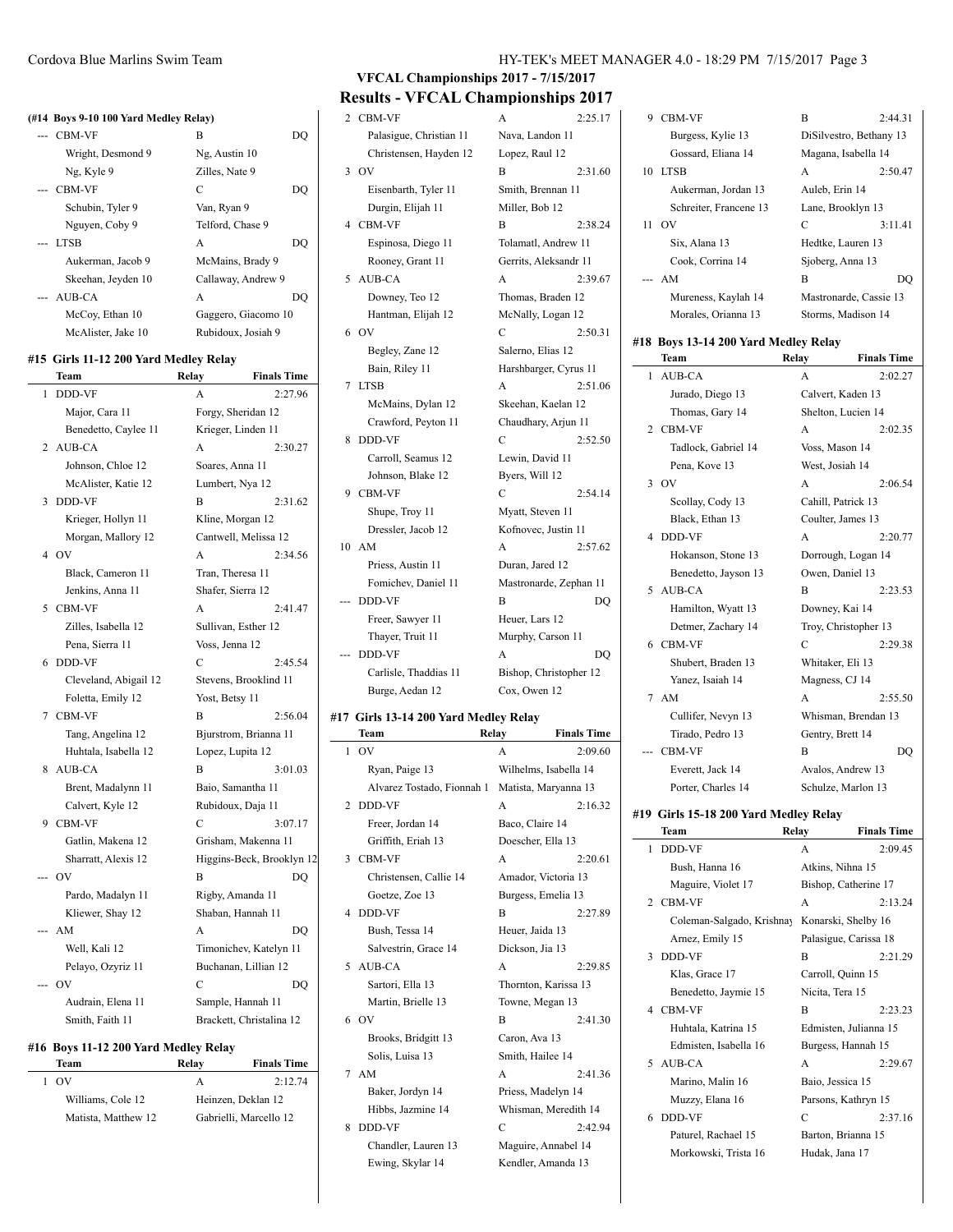|          | (#19 Girls 15-18 200 Yard Medley Relay) |        |                       |                          |
|----------|-----------------------------------------|--------|-----------------------|--------------------------|
| 7        | <b>CBM-VF</b>                           |        | C                     | 2:39.75                  |
|          | Verble, Sophia 15                       |        |                       | Villavicenio, Camille 15 |
|          | DiSilvestro, Grace 16                   |        | Shupe, Marin 15       |                          |
|          | #20 Boys 15-18 200 Yard Medley Relay    |        |                       |                          |
|          | Team                                    |        | Relay                 | <b>Finals Time</b>       |
| 1        | CBM-VF                                  |        | A                     | 1:47.48                  |
|          | Porter, Ethan 16                        |        | Crowl, Cody 18        |                          |
|          | Haven, Matthew 17                       |        | Verble, Seth 17       |                          |
| 2        | DDD-VF                                  |        | A                     | 1:52.79                  |
|          | Pesko, Keefe 17                         |        | Savino, Jack 16       |                          |
|          | Biegel, Mason 16                        |        | Watkins, Nick 16      |                          |
| 3        | <b>OV</b>                               |        | A                     | 1:57.10                  |
|          | Boe, Jacob 16                           |        | Kliewer, Evan 15      |                          |
|          | Caron, Reed 16                          |        | Dill, David Arthur 17 |                          |
| 4        | AUB-CA                                  |        | A                     | 2:07.12                  |
|          | Detmer, Trent 17                        |        | Davis, Andrew 15      |                          |
|          | Thornton, Thomas 16                     |        | Jepsen, David 15      |                          |
| 5        | <b>CBM-VF</b>                           |        | B                     | 2:12.20                  |
|          | Roa, Ryan 15                            |        | Darr, Andrew 15       |                          |
|          | Shubert, Tyler 17                       |        | Whitaker, Wesley 15   |                          |
| 6        | <b>OV</b>                               |        | В                     | 2:22.02                  |
|          | Fragnito, Michael 15                    |        | Beilgard, Austin 17   |                          |
|          | Rosenberger, Vincent 15                 |        | Dill, David Laroy 16  |                          |
|          |                                         |        |                       |                          |
|          | #21 Girls 6&U 25 Yard Free              |        |                       |                          |
|          | Name                                    | Age    | Team                  | <b>Finals Time</b>       |
| 1        | Sorensen, Khloe                         | 6      | AUB-CA                | 20.38                    |
| 2        | Puryear, Cali                           | 6      | OV                    | 23.31                    |
| 3        | Watson, Paisleigh                       | 6      | DDD-VF                | 24.00                    |
| 4        | Ng, Erin                                | 6      | <b>CBM-VF</b>         | 24.03                    |
| 5        | Pratt, Carly                            | 6      | DDD-VF                | 26.57                    |
| 6        | Chenot, Amalie                          | 6      | LTSB                  | 27.36                    |
| 7        | Chenot, Grace                           | 6      | LTSB                  | 27.83                    |
| 8        | Lane, Brinley                           | 6      | <b>LTSB</b>           | 28.47                    |
| 9        | Linden, Paige                           | 6      | CBM-VF                | 29.04                    |
| 10       | Alkema, Leah                            | 6      | DDD-VF                | 29.26                    |
| 11       | Shepherd, Dalila                        | 6      | <b>DDD-VF</b>         | 29.39                    |
| 12       | Seymour, Katelyn                        | 6      | CBM-VF                | 29.58                    |
| 13       | Molinari, Sierra                        | 6      | DDD-VF                | 29.69                    |
| 14       | Jones, Julia                            | 6      | OV                    | 30.00                    |
| 15       | Mothersell, Madeline                    | 6      | <b>LTSB</b>           | 31.15                    |
| 16       | Hurd, Clara                             | 5      | OV                    | 33.00                    |
| 17       | Mmagu, Chidera                          | 4      | CBM-VF                | 33.02                    |
| 18       | McDonough, Maeve                        | 6      | <b>LTSB</b>           | 34.79                    |
| 19       | Freeman, Avery                          | 6      | <b>OV</b>             | 34.96                    |
| 20       | Hoback, Brooklyn                        | 6      | OV                    | 35.10                    |
| 21       | Fisher, Amelia                          | 5      | OV                    | 36.25                    |
|          | Sjoberg, Elyse                          | 6      | OV                    | 36.87                    |
| 22       |                                         |        | CBM-VF                | 37.58                    |
| 23       | DiSilvestro, Susanna                    | 5      |                       |                          |
| 24       |                                         | 5      |                       |                          |
|          | McKenna, Leah                           |        | DDD-VF                | 38.80                    |
| 25       | Pace, Naomie                            | 6      | DDD-VF                | 39.00                    |
| 26       | Sjolund, Payton                         | 5      | AUB-CA                | 40.38                    |
| 27       | Levi, Erin                              | 6      | DDD-VF                | 42.00                    |
| 28       | Wambwa, Vivianne                        | 6      | CBM-VF                | 42.32                    |
| 29<br>30 | Pena, Abby<br>Telford, Scarlett         | 6<br>6 | AM<br>CBM-VF          | 46.74<br>47.55           |

**VFCAL Championships 2017 - 7/15/2017 Results - VFCAL Championships 2017**

| 31  | Reece, Eden            | 5   | OV            | 47.84              |
|-----|------------------------|-----|---------------|--------------------|
| 32  | Bjurstrom, Isabella    | 6   | CBM-VF        | 49.65              |
| 33  | Sjoberg, Elena         | 6   | OV            | 50.01              |
| 34  | Priess, Charlotte      | 5   | AM            | 51.07              |
| 35  | Kearney, Aryana        | 4   | OV            | 51.96              |
| 36  | Edwards, Khloe         | 5   | CBM-VF        | 57.11              |
| 37  | Matista, Josie         | 4   | OV            | x57.55             |
| 38  | Stratton, Payton       | 4   | OV            | x57.65             |
| 39  | Boersma, Lydia         | 5   | CBM-VF        | 1:07.06            |
| 40  | Matzinger, Hailey      | 5   | CBM-VF        | x2:05.27           |
| --- | Lehman, Gretchen       | 5   | AUB-CA        | DQ                 |
| --- |                        | 4   | CBM-VF        |                    |
|     | Smith, Avery           |     |               | DQ                 |
| #22 | Boys 6&U 25 Yard Free  |     |               |                    |
|     | Name                   | Age | Team          | <b>Finals Time</b> |
| 1   | Brady, Cade            | 6   | OV            | 21.08              |
| 2   | Baio, Gordon           | 6   | AUB-CA        | 23.22              |
| 3   | Rubidoux, Andrew       | 6   | AUB-CA        | 24.12              |
| 4   | Buchanan, Damien       | 6   | AM            | 26.27              |
| 5   | Rutherford, Gavin      | 6   | OV            | 28.52              |
| 6   | Durgin, Isaac          | 6   | OV            | 28.59              |
| 7   | Marshell, Othniel      | 6   | AUB-CA        | 29.48              |
| 8   | Krepich, Andrew        | 6   | OV            | 29.68              |
| 9   | Leineke, Stone         | 6   | <b>LTSB</b>   | 31.33              |
| 10  | Poddar, Neil           | 6   | CBM-VF        | 31.47              |
| 11  | Knobbe, Adam           | 6   | <b>CBM-VF</b> | 31.54              |
| 12  | Sindt, Bodie           | 6   | <b>LTSB</b>   | 32.53              |
| 13  | Brown, Owan            | 6   | AUB-CA        | 33.74              |
| 14  | Moorhouse, Tate        | 5   | <b>LTSB</b>   | 34.07              |
| 15  | Kasturi, Varun         | 5   | OV            | 34.15              |
| 16  |                        | 6   | OV            |                    |
|     | O'Connell, Myles       |     |               | 34.43              |
| 17  | Wright, Brandon        | 6   | <b>CBM-VF</b> | 35.18              |
| 18  | Primes, Jake           | 5   | <b>LTSB</b>   | 35.35              |
| 19  | Frazer, Easton         | 5   | DDD-VF        | 35.79              |
| 20  | Ezzell, Paul           | 6   | OV            | 36.40              |
| 21  | Wright, Josiah         | 6   | AUB-CA        | 38.90              |
| 22  | Snider, Talon          | 6   | OV            | 43.13              |
| 23  | Nguyen, Cory           | 5   | CBM-VF        | 43.62              |
| 24  | Moulton, Devon         | 6   | AUB-CA        | 46.18              |
| 25  | Zatzke, Maverick       | 6   | AUB-CA        | 50.21              |
| 26  | Pocus, Wyatt           | 5   | CBM-VF        | 51.02              |
| 27  | Staniszewski, Michael  | 5   | <b>LTSB</b>   | 51.82              |
| 28  | Bell, Ronan            | 4   | CBM-VF        | 53.42              |
| 29  | Puga, Emmanuel         | 6   | AUB-CA        | 57.44              |
| 30  | Shupe, Finn            | 5   | CBM-VF        | 1:09.04            |
| #23 | Girls 7-8 25 Yard Free |     |               |                    |
|     | Name                   | Age | Team          | <b>Finals Time</b> |
| 1   | Musgrove, Maya         | 8   | DDD-VF        | 19.25              |
| 2   | Moore, Kaycee          | 8   | AUB-CA        | 19.42              |
| 3   | Blair, Kate            | 7   | OV            | 19.45              |
| 4   | Murphy, Emily          | 8   | DDD-VF        | 19.51              |
| 5   | Whitnack, Saylor       | 7   | OV            | 19.82              |
| 6   | Towne, Grace           | 8   |               |                    |
|     |                        |     | AUB-CA        | 19.88              |
| 7   | Tran, Sarah            | 8   | OV            | 20.22              |
| 8   | Jalquin, Ryan          | 8   | DDD-VF        | 21.41              |
| 9   | Taylor, Madilynn       | 8   | LTSB          | 22.36              |
| 10  | Eckardt, Saige         | 7   | AUB-CA        | 22.59              |

 $\overline{a}$ 

 $\overline{\phantom{a}}$ 

| 11  | Amador, Fatima            | 7   | CBM-VF      | 22.88              |
|-----|---------------------------|-----|-------------|--------------------|
| 12  | Wood, Leilani             | 7   | LTSB        | 23.10              |
| 13  | Infante, Abigail          | 8   | DDD-VF      | 23.42              |
| 14  | Johnson, Emma             | 8   | DDD-VF      | 23.47              |
| 15  | Lee, Emily                | 7   | OV          | 23.71              |
| 16  | Priess, Evangeline        | 7   | AM          | 24.04              |
| 17  | Hurd, Carolyn             | 8   | OV          | 24.44              |
| 18  | Heinzen, Gwyndolin        | 7   | OV          | 24.46              |
| 19  | Van, Isabella             | 7   | CBM-VF      | 24.51              |
|     | 20 Chandler, Mikayla      | 7   | DDD-VF      | 24.52              |
| 21  | Wilson, Harlie            | 8   | CBM-VF      | 24.63              |
| 22  | Reusch, Trystan           | 8   | DDD-VF      | 24.70              |
| 23  | Tetlow, Ashley            | 8   | DDD-VF      | 24.76              |
| 24  | Champlin, Samantha        | 7   | <b>LTSB</b> | 24.83              |
| 25  | Rickey, Madelyn           | 8   | DDD-VF      | 24.97              |
| 26  | Sowa, Penelope            | 7   | DDD-VF      | 25.19              |
| 27  | Bowman, Addi              | 8   | DDD-VF      | x25.36             |
| 28  | Cordero, Sophia           | 8   | DDD-VF      | x25.61             |
| 29  | Primes, Kailey            | 8   | <b>LTSB</b> | 25.87              |
| 30  | Kearney, Aurora           | 7   | OV          | 26.03              |
| 31  | Metropulos, Charlotte     | 7   | DDD-VF      | x26.39             |
| 32  | Paturel, Sarah            | 8   | DDD-VF      | x26.52             |
| 33  | Pooley, Olivia            | 8   | DDD-VF      | x26.70             |
| 34  | Shupe, Aubrey             | 7   | CBM-VF      | 26.92              |
| 35  | McKenna, Kaelin           | 8   | DDD-VF      | x27.03             |
| 36  | Tichy, Kaitlyn            | 7   | <b>LTSB</b> | 27.32              |
| 37  | Bowers, Bailey            | 8   | DDD-VF      | x28.10             |
| 38  | Gabrielli, Elisa          | 8   | OV          | 28.18              |
| 39  | Thomas, Karlie            | 7   | AUB-CA      | 28.69              |
| 40  | Wright, Torreona          | 7   | AUB-CA      | 29.61              |
| 41  | Moorhouse, Tinsley        | 7   | <b>LTSB</b> | 30.03              |
| 42  | Klein, Jillian            | 7   | DDD-VF      | x30.04             |
| 43  | Marshell, Moriah          | 8   | AUB-CA      | 30.18              |
| 44  | Pena, Isabella            | 7   | AM          | 30.29              |
| 45  | Cohodes, Ava              | 7   | AUB-CA      | 30.30              |
| 46  | Hamlett, Ori              | 7   | CBM-VF      | 30.34              |
| 47  | Fomichev, Isabella        | 7   | AM          | 30.63              |
| 48  | Voss, Julie               | 8   | CBM-VF      | 31.20              |
| 49  | Jacks, Lily               | 8   | DDD-VF      | x32.18             |
| 50  | Walker, Adeline           | 7   | DDD-VF      | x33.77             |
| 51  | Burns, Soleil             | 7   | LTSB        | 36.59              |
| 52  | Tu, Karen                 | 7   | CBM-VF      | 37.31              |
| 53  | Sanchez, Aleigha          | 7   | CBM-VF      | 38.46              |
| 54  | Wolfe, Tiegan             | 7   | CBM-VF      | 39.08              |
| 55  | Gentry, Cassidy           | 8   | AM          | 46.96              |
| 56  | Yanez, Ilianna            | 7   | CBM-VF      | 58.47              |
| --- | Mendoza, Jasmine          | 8   | OV          | DO                 |
|     | #24 Boys 7-8 25 Yard Free |     |             |                    |
|     | Name                      | Age | Team        | <b>Finals Time</b> |
| 1   | Golden, Brayden           | 8   | OV          | 18.50              |
| 2   |                           |     |             |                    |
|     | Deeds, Keegan             | 8   | LTSB        | 18.66              |
| 3   | Harshbarger, Dustin       | 8   | OV          | 18.71              |
| 4   | Boles, Brock              | 7   | <b>LTSB</b> | 18.97              |
| 5   | Camden, Scott             | 8   | OV          | 19.03              |
| 6   | Jenkins, Jack             | 8   | OV          | 19.42              |
| 7   | Hirsbrunner-Reist, Adriar | 8   | DDD-VF      | 19.83              |
| 8   | Brittner, Tanner          | 8   | AUB-CA      | 20.15              |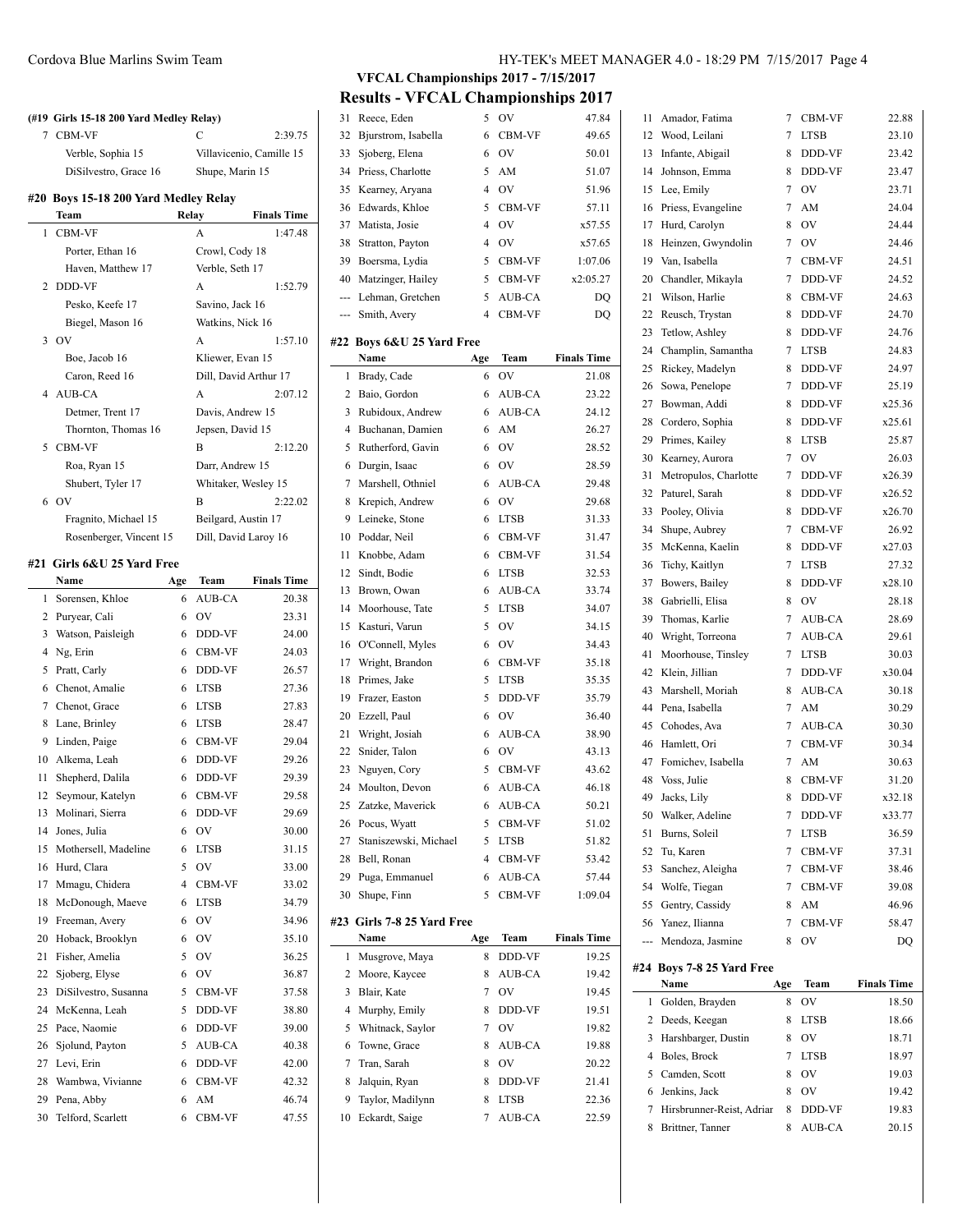#### **(#24 Boys 7-8 25 Yard Free)**

| 9  | Ax, Darryl                  | 7              | AM            | 20.47  |
|----|-----------------------------|----------------|---------------|--------|
| 10 | Penman, Wyatt               | 8              | OV            | 20.56  |
| 11 | Seccombe, Jacob             | $\overline{7}$ | OV            | 21.20  |
| 12 | Lane, Hudson                | 8              | <b>LTSB</b>   | 21.73  |
| 13 | Skeehan, Haefan             | 8              | <b>LTSB</b>   | 22.08  |
| 14 | Mmagu, Chidubem             | $\overline{7}$ | <b>CBM-VF</b> | 22.15  |
| 15 | Garel, LJ                   | $\overline{7}$ | DDD-VF        | 22.60  |
| 16 | Kaufert, Kyle               | 8              | <b>OV</b>     | 22.62  |
| 17 | Butera, Travis              | $\overline{7}$ | DDD-VF        | 23.33  |
| 18 | Brady, Nolan                | 8              | OV            | 23.38  |
| 19 | Curl, Joshua                | 8              | CBM-VF        | 24.07  |
| 20 | Penman, Noah                | $\overline{7}$ | OV            | 24.15  |
| 21 | Begley, Rhys                | 8              | OV            | 24.22  |
| 22 | Stratton, Wyatt             | 8              | OV            | x24.41 |
| 23 | White, Jacob                | 7              | DDD-VF        | 24.55  |
| 24 | Bain, Jacoby                | 8              | OV            | x24.59 |
| 25 | Jones, Nathan               | 8              | OV            | x24.67 |
| 26 | Nickel, Benjamin            | $\overline{7}$ | AUB-CA        | 25.43  |
| 27 | Jageman, Austin             | 8              | DDD-VF        | 25.89  |
| 28 | Van Thull, Paul             | $\overline{7}$ | DDD-VF        | 26.19  |
| 29 | Hussainzada, Maximilian     | 7              | <b>LTSB</b>   | 26.22  |
| 30 | Dorrough, Lucas             | $\overline{7}$ | DDD-VF        | 26.58  |
| 31 | Schneider, Ethan            | $\tau$         | DDD-VF        | 27.24  |
| 32 | Audrain, Alden              | 8              | OV            | x27.41 |
| 33 | Matista, Dawson             | $\overline{7}$ | OV            | x27.79 |
| 34 | Dyer, Maxwell               | 8              | OV            | x29.08 |
| 35 | Yoachum, Logan              | 7              | AM            | 29.34  |
| 36 | Knobbe, Eric                | $\overline{7}$ | CBM-VF        | 30.57  |
| 37 | Warda, Evan                 | $\tau$         | AUB-CA        | 31.01  |
| 38 | Freer, Clavey               | $\overline{7}$ | DDD-VF        | 31.02  |
| 39 | Popejoy, Gaige              | $\overline{7}$ | DDD-VF        | 31.31  |
| 40 | Bennett, Drew               | $\tau$         | DDD-VF        | x32.49 |
| 41 | Edwards, Xander             | 8              | CBM-VF        | 33.53  |
| 42 | Gatlin, Luke                | 8              | CBM-VF        | 34.34  |
| 43 | Yoachum, Aiden              | $\overline{7}$ | AM            | 34.64  |
| 44 | Eisenbarth, Ryder           | 7              | OV            | x36.37 |
| 45 | Sjolund, Tanner             | $\overline{7}$ | AUB-CA        | 36.95  |
| 46 | Bell, Desmond               | 8              | CBM-VF        | 37.11  |
| 47 | Pocus, Thomas               | $\tau$         | CBM-VF        | 41.99  |
| 48 | Wolfe, Charles              | 8              | CBM-VF        | 45.32  |
| 49 | Smith, Isaac                | $\overline{7}$ | CBM-VF        | 46.19  |
| 50 | Sweeney, Xavier             | 8              | CBM-VF        | 47.04  |
|    | --- Churchwell, Levi        | $\overline{7}$ | AUB-CA        | DQ     |
|    |                             |                |               |        |
|    | #25 Girls 9-10 25 Yard Free |                |               |        |

|   | Name                   | Age | Team           | <b>Finals Time</b> |
|---|------------------------|-----|----------------|--------------------|
|   | 1 Nava, Paige          | 10  | <b>CBM-VF</b>  | 15.44              |
|   | 2 Boles, Kayla         | 10  | <b>LTSB</b>    | 15.46              |
| 3 | Espinosa, Olivia       | 10  | <b>CBM-VF</b>  | 15.64              |
|   | 4 Alvarez Tostado, Zoe | 10  | O <sub>V</sub> | 15.66              |
|   | 5 Rhodes, Hannah       | 10  | O <sub>V</sub> | 15.78              |
|   | 6 Cooney, Ona          | 10  | <b>DDD-VF</b>  | 15.90              |
|   | 7 Nickel, Ellie        | 9   | AUB-CA         | 16.48              |
| 8 | Hamilton, Gracie       | 10  | AUB-CA         | 16.54              |
| 9 | Kaufert, Kolby         | 9   | O <sub>V</sub> | 17.28              |
|   | 10 Thomas, Kelsey      | 9   | <b>AUB-CA</b>  | 17.38              |

**VFCAL Championships 2017 - 7/15/2017 Results - VFCAL Championships 2017**

| 11 | Creeger, Mazzy             | 10  | CBM-VF      | 17.43              |     | 5 Pratt, Cole                | 9   | DDD-VF        | 16.22              |
|----|----------------------------|-----|-------------|--------------------|-----|------------------------------|-----|---------------|--------------------|
| 12 | Schneider, Heidi           | 9   | DDD-VF      | 17.48              | 6   | Schneider, Mason             | 9   | DDD-VF        | 16.31              |
| 13 | Frazer, Emma               | 9   | DDD-VF      | 17.53              |     | 7 Pitnikoff, Jackson         | 10  | OV            | 16.57              |
| 14 | Christensen, Isabella      | 9   | CBM-VF      | 17.54              | 8   | Mount, Landis                | 10  | DDD-VF        | 16.82              |
| 15 | Whitnack, Charlee          | 9   | OV          | 17.76              | 9   | McAlister, Jake              | 10  | AUB-CA        | 16.86              |
| 16 | Heuer, Ella                | 9   | DDD-VF      | 18.03              | 10  | Garel, Lincoln               | 10  | DDD-VF        | 17.23              |
| 17 | Ow, Marissa                | 9   | <b>LTSB</b> | 18.13              | 11  | Woodin, Matthew              | 10  | DDD-VF        | 17.24              |
| 18 | Dorrough, Lauren           | 9   | DDD-VF      | 18.33              | 12  | Butera, Austin               | 9   | DDD-VF        | 17.36              |
| 19 | Krepich, Allison           | 9   | OV          | 18.46              | 13  | Turpen, Robert               | 9   | OV            | 17.51              |
| 20 | Rocker Hooper, Presley     | 10  | OV          | 18.52              | 14  | Ng, Austin                   | 10  | CBM-VF        | 17.71              |
| 21 | Doescher, Ale'             | 10  | DDD-VF      | 18.63              | 15  | Rubidoux, Josiah             | 9   | AUB-CA        | 17.90              |
| 22 | Warden, Madison            | 10  | DDD-VF      | 18.69              |     | 16 Hall, Keilan              | 9   | CBM-VF        | 18.46              |
| 23 | Rigby, Amber               | 9   | OV          | 18.75              | 17  | Beasley, Benjamin            | 9   | DDD-VF        | 18.54              |
| 24 | Kendler, Alexis            | 10  | DDD-VF      | 19.03              | 18  | Zilles, Nate                 | 9   | CBM-VF        | 18.88              |
| 25 | Warden, Savanna            | 10  | DDD-VF      | 19.11              | *19 | Ryan, Jack                   | 10  | OV            | 19.18              |
| 26 | Yost, Maggie               | 9   | DDD-VF      | 19.15              | *19 | Shepherd, Brighton           | 10  | DDD-VF        | 19.18              |
| 27 | Speckman, Montana          | 10  | AUB-CA      | 19.68              | *21 | Diaz, Vicente                | 9   | AM            | 19.28              |
| 28 | Ripley, Alice              | 9   | DDD-VF      | x19.78             | *21 | Williams, Connor             | 10  | OV            | 19.28              |
| 29 | Alkema, Lily               | 10  | DDD-VF      | x19.81             | 23  | Metropulos, Henry            | 9   | DDD-VF        | 19.52              |
| 30 | Morgan, Naomi              | 9   | DDD-VF      | x19.84             |     | 24 Ng, Kyle                  | 9   | CBM-VF        | 19.76              |
| 31 | Rooney, Lila               | 9   | CBM-VF      | 19.89              | *25 | Mercer, Brandon              | 10  | OV            | 19.86              |
| 32 | Diebele, Noelle            | 9   | OV          | 19.96              | *25 | McMains, Brady               | 9   | <b>LTSB</b>   | 19.86              |
| 33 | Shively-Reyes, Helen       | 10  | AM          | 20.09              | 27  | Bennett, Aidan               | 10  | DDD-VF        | x20.03             |
| 34 | Deeds, Jaelyn              | 9   | <b>LTSB</b> | 20.47              | 28  | Poddar, Sid                  | 10  | CBM-VF        | 20.16              |
| 35 | Bowers, Brooke             | 10  | DDD-VF      | x20.70             | *29 | Cleveland, John              | 9   | DDD-VF        | x20.48             |
| 36 | Warren, Sage               | 9   | DDD-VF      | x20.90             | *29 | Roediger, Logan              | 9   | OV            | 20.48              |
| 37 | Cook, Allie                | 10  | CBM-VF      | 20.92              |     | 31 Koutnik, Evan             | 9   | DDD-VF        | x20.51             |
| 38 | Hayden McGormley, Bro 10   |     | CBM-VF      | 20.94              |     | *32 Owen, Stephen            | 10  | DDD-VF        | x20.64             |
| 39 | Pierce, Jazmine            | 9   | AUB-CA      | 21.00              |     | *32 Dukes, John              | 9   | AM            | 20.64              |
| 40 | Cantwell, Alison           | 9   | DDD-VF      | x21.08             |     | *34 Cason, Brad              | 10  | DDD-VF        | x20.84             |
| 41 | Moulton, Elizabeth         | 9   | AUB-CA      | 21.09              | *34 | Schubin, Tyler               | 9   | CBM-VF        | 20.84              |
| 42 | Arriaga, Aubrey            | 9   | CBM-VF      | 21.26              | *36 | Telford, Chase               | 9   | CBM-VF        | 21.53              |
| 43 | Wambwa, Melanie            | 10  | CBM-VF      | 21.32              |     | *36 Espinoza, Jonathon       | 10  | OV            | 21.53              |
| 44 | Woodin, Rebecca            | 9   | DDD-VF      | x21.41             | *38 | Griffith, Brady              | 10  | DDD-VF        | x22.80             |
| 45 | Hopson, Maggie             | 9   | DDD-VF      | x21.47             | *38 | Callaway, Andrew             | 9   | <b>LTSB</b>   | 22.80              |
| 46 | Warner, Ella               | 9   | DDD-VF      | x21.59             | 40  | Sharratt, Cody               | 9   | CBM-VF        | 22.95              |
| 47 | Diaz, Lily                 | 10  | AM          | 22.77              | 41  | Darr, John                   | 9   | CBM-VF        | 23.06              |
| 48 | Klein, AnnElise            | 10  | DDD-VF      | x22.78             | 42  | Sanchez, Gabriel             | 9   | <b>CBM-VF</b> | 23.44              |
| 49 | Drew, Allison              | 9   | OV          | 22.91              | 43  | Alonso, Rowan                | 10  | AUB-CA        | 23.48              |
|    | 50 Lehman, Kamden          | 10  | AUB-CA      | 22.92              |     | 44 Nguyen, Coby              | 9   | CBM-VF        | x23.83             |
| 51 | Churchwell, Emily          | 9   | AUB-CA      | 23.87              | 45  | Aukerman, Jacob              | 9   | <b>LTSB</b>   | 25.01              |
|    | 52 Dyrdahl, Kaya           | 10  | AUB-CA      | 23.89              |     | 46 Davis, Joshua             | 9   | AUB-CA        | 28.61              |
| 53 | Wolfe, Tangie              | 10  | CBM-VF      | 24.39              | 47  | Pardo, Joseph                | 10  | OV            | 30.49              |
| 54 | Hershey, Sara              | 10  | <b>LTSB</b> | 25.00              | 48  | Smith, Elias                 | 9   | CBM-VF        | x32.72             |
| 55 | Diaz, Betzy                | 9   | AM          | 25.46              | 49  | Van Thull, Mateo             | 10  | DDD-VF        | x36.16             |
| 56 | Aguilar, Monica            | 9   | CBM-VF      | x25.62             |     |                              |     |               |                    |
| 57 | Alonso, Ellisandra         | 9   | AUB-CA      | 26.34              |     | #27 Girls 11-12 50 Yard Free |     |               |                    |
| 58 | Williams-Carter, Leilani   | 10  | CBM-VF      | x27.01             |     | Name                         | Age | Team          | <b>Finals Time</b> |
| 59 | Howard, Hoku               | 10  | AUB-CA      | x28.31             |     | 1 McAlister, Katie           | 12  | AUB-CA        | 27.89              |
| 60 | Heroux, Sonora             | 9   | CBM-VF      | x28.60             |     | 2 Tran, Theresa              | 11  | OV            | 29.53              |
| 61 | Six, Ashlyn                | 9   | <b>OV</b>   | 30.70              | 3   | Krieger, Hollyn              | 11  | DDD-VF        | 29.91              |
|    |                            |     |             |                    | 4   | Cantwell, Melissa            | 12  | DDD-VF        | 31.45              |
|    | #26 Boys 9-10 25 Yard Free |     |             |                    |     | 5 Forgy, Sheridan            | 12  | DDD-VF        | 32.67              |
|    | Name                       | Age | Team        | <b>Finals Time</b> | 6   | Benedetto, Caylee            | 11  | DDD-VF        | 33.16              |
|    | 1 Gaggero, Giacomo         | 10  | AUB-CA      | 14.85              | 7   | Zilles, Isabella             | 12  | CBM-VF        | 33.34              |
| 2  | Golden, Nathaniel          | 10  | OV          | 15.23              | 8   | Sullivan, Esther             | 12  | CBM-VF        | 33.78              |
| 3  | Scollay, Tyler             | 10  | OV          | 15.35              | 9   | Voss, Jenna                  | 12  | CBM-VF        | 34.56              |
| 4  | Dodge, Wyatt               | 10  | DDD-VF      | 16.04              | 10  | Rubidoux, Daja               | 11  | AUB-CA        | 34.64              |
|    |                            |     |             |                    |     |                              |     |               |                    |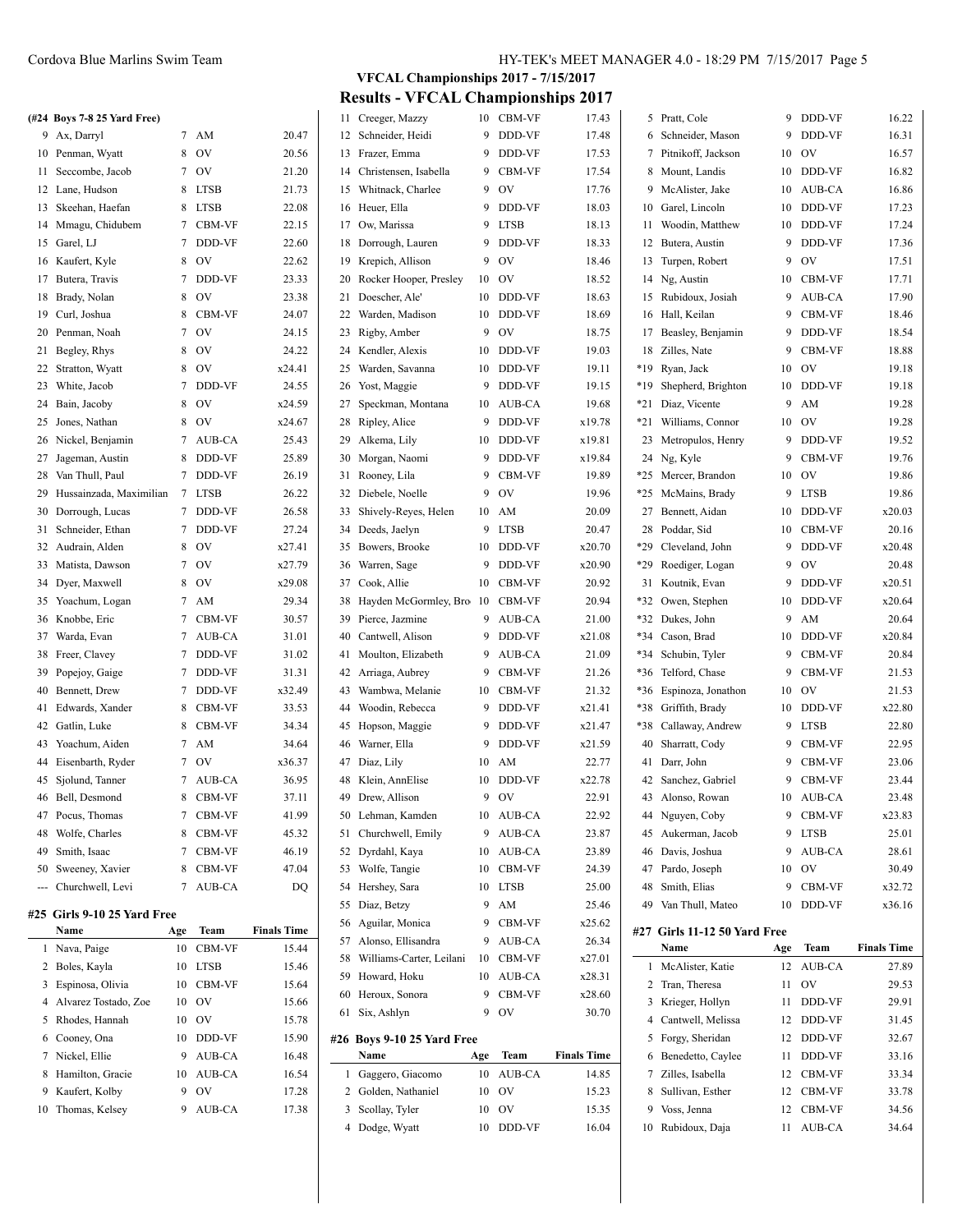#### **(#27 Girls 11-12 50 Yard Free)**

| 11 | Bjurstrom, Brianna          | 11  | CBM-VF      | 34.71              |
|----|-----------------------------|-----|-------------|--------------------|
| 12 | Tang, Angelina              | 12  | CBM-VF      | 34.77              |
| 13 | Yost, Betsy                 | 11  | DDD-VF      | 35.11              |
| 14 | Rigby, Amanda               | 11  | OV          | 35.33              |
| 15 | Soares, Anna                | 11  | AUB-CA      | 35.50              |
| 16 | Shafer, Sierra              | 12  | <b>OV</b>   | 35.55              |
| 17 | Foletta, Emily              | 12  | DDD-VF      | 35.74              |
| 18 | Cleveland, Abigail          | 12  | DDD-VF      | 35.88              |
| 19 | Higgins-Beck, Brooklyn      | 12  | CBM-VF      | 36.45              |
| 20 | Shaban, Hannah              | 11  | OV          | 36.51              |
| 21 | Lopez, Lupita               | 12  | CBM-VF      | 36.78              |
| 22 | Pelayo, Ozyriz              | 11  | AM          | 36.98              |
| 23 | Schneider, Audrey           | 11  | DDD-VF      | 37.43              |
| 24 | Well, Kali                  | 12  | AM          | 37.49              |
| 25 | Smith, Faith                | 11  | OV          | 37.57              |
| 26 | Stevens, Brooklind          | 11  | DDD-VF      | 37.76              |
| 27 | Brackett, Christalina       | 12  | OV          | 37.79              |
| 28 | Black, Cameron              | 11  | OV          | 37.85              |
| 29 | Lyon, Rhea                  | 11  | <b>LTSB</b> | 37.91              |
| 30 | Beasley, Abigail            | 11  | DDD-VF      | 38.08              |
| 31 | Audrain, Elena              | 11  | OV          | 38.93              |
| 32 | Koutnik, Alora              | 11  | DDD-VF      | x39.53             |
| 33 | Gatlin, Makena              | 12  | CBM-VF      | 39.78              |
| 34 | Sharratt, Alexis            | 12  | CBM-VF      | 39.98              |
| 35 | Grybos, Rachel              | 11  | AUB-CA      | 40.88              |
| 36 | Mahaffy, Sophia             | 11  | DDD-VF      | x43.35             |
| 37 | Carlisle, Brynn             | 9   | DDD-VF      | x43.54             |
| 38 | Brent, Madalynn             | 11  | AUB-CA      | 43.81              |
| 39 | Grisham, Makenna            | 11  | CBM-VF      | 44.60              |
| 40 | Buchanan, Lillian           | 12  | AM          | 45.10              |
| 41 | Huhtala, Isabella           | 12  | CBM-VF      | x45.15             |
| 42 | Miller, Tatiana             | 11  | <b>OV</b>   | 46.05              |
| 43 | Infante, Lillian            | 11  | DDD-VF      | x46.38             |
|    | 44 Marsh-Wood, Grace        | 12  | CBM-VF      | x47.02             |
|    | #28 Boys 11-12 50 Yard Free |     |             |                    |
|    | Name                        | Age | Team        | <b>Finals Time</b> |
| 1  | Nava, Landon                | 11  | CBM-VF      | 28.74              |
|    | 2 Burge, Aedan              | 12  | DDD-VF      | 28.98              |
|    | 3 Williams, Cole            | 12  | OV          | 29.02              |
|    | 4 Cox, Owen                 | 12  | DDD-VF      | 29.30              |
| 5  | Matista, Matthew            | 12  | OV          | 29.37              |
|    | 6 Duran, Jared              |     | 12 AM       | 30.34              |

 Durgin, Elijah 11 OV 33.02 Bishop, Christopher 12 DDD-VF 33.11 Thomas, Braden 12 AUB-CA 33.23 15 Rooney, Grant 11 CBM-VF 33.36 Dressler, Jacob 12 CBM-VF 33.50 17 Palasigue, Christian 11 CBM-VF 34.15 Espinosa, Diego 11 CBM-VF 34.23 Byers, Will 12 DDD-VF 34.28

| υo | DIVIII, <i>wiadaryim</i>          |     | AUD-UA         | 72.OI              |     | TO KUHIGI, I IGHUSH         |     |  |
|----|-----------------------------------|-----|----------------|--------------------|-----|-----------------------------|-----|--|
| 39 | Grisham, Makenna                  | 11  | <b>CBM-VF</b>  | 44.60              | 49  | Warner, Luke                | 11  |  |
| 40 | Buchanan, Lillian                 | 12  | AM             | 45.10              | 50  | Turpen, Jacob               | 11  |  |
| 41 | Huhtala, Isabella                 | 12  | <b>CBM-VF</b>  | x45.15             | 51  | Goetze, Zachary             | 11  |  |
| 42 | Miller, Tatiana                   | 11  | OV             | 46.05              |     | 52 Begley, Zane             | 12  |  |
| 43 | Infante, Lillian                  | 11  | <b>DDD-VF</b>  | x46.38             |     |                             |     |  |
|    | 44 Marsh-Wood, Grace              | 12  | <b>CBM-VF</b>  | x47.02             | #29 | Girls 13-14 50 Yard Free    |     |  |
|    |                                   |     |                |                    |     | Name                        | Age |  |
|    | <b>28 Boys 11-12 50 Yard Free</b> |     |                |                    | 1   | Freer, Jordan               | 14  |  |
|    | Name                              | Age | Team           | <b>Finals Time</b> | 2   | Alvarez Tostado, Fionnah 13 |     |  |
| 1  | Nava, Landon                      | 11  | <b>CBM-VF</b>  | 28.74              | 3   | Wilhelms, Isabella          | 14  |  |
| 2  | Burge, Aedan                      | 12  | <b>DDD-VF</b>  | 28.98              | 4   | Matista, Maryanna           | 13  |  |
| 3  | Williams, Cole                    | 12  | $_{\rm OV}$    | 29.02              | 5   | Goetze, Zoe                 | 13  |  |
| 4  | Cox, Owen                         | 12  | <b>DDD-VF</b>  | 29.30              | 6   | Dickson, Jia                | 13  |  |
| 5  | Matista, Matthew                  | 12  | O <sub>V</sub> | 29.37              | 7   | Baco, Claire                | 14  |  |
| 6  | Duran, Jared                      | 12  | AM             | 30.34              | 8   | Thornton, Karissa           | 13  |  |
| 7  | Gabrielli, Marcello               | 12  | <b>OV</b>      | 30.49              | 9   | Solis, Luisa                | 13  |  |
| 8  | Lopez, Raul                       | 12  | <b>CBM-VF</b>  | 31.87              | 10  | Ryan, Paige                 | 13  |  |
| 9  | Crawford, Peyton                  | 11  | <b>LTSB</b>    | 31.93              | 11  | Burgess, Emelia             | 13  |  |
| 10 | Carlisle, Thaddias                | 11  | DDD-VF         | 32.00              | 12  | Chandler, Lauren            | 13  |  |
|    | 11 Henning, Owen                  | 11  | OV             | 32.77              |     | 13 Doescher, Ella           | 13  |  |

| 21             | Harshbarger, Cyrus                   | 11       | OV               | 34.41              |
|----------------|--------------------------------------|----------|------------------|--------------------|
| 22             | Downey, Teo                          | 12       | AUB-CA           | 35.06              |
| 23             | Gerrits, Aleksandr                   | 11       | CBM-VF           | 35.28              |
| 24             | Shupe, Troy                          | 11       | CBM-VF           | 35.32              |
| 25             | Bain, Riley                          | 11       | OV               | 35.35              |
| 26             | Miller, Bob                          | 12       | OV               | 35.50              |
| 27             | Murphy, Carson                       | 11       | DDD-VF           | 35.51              |
| 28             | McNally, Logan                       | 12       | AUB-CA           | 36.37              |
| 29             | Fomichev, Daniel                     | 11       | AM               | 36.64              |
| 30             | Manuel, Felix Isaac                  | 12       | DDD-VF           | 36.89              |
| 31             | Kofnovec, Justin                     | 11       | CBM-VF           | 36.96              |
| 32             | Penman, Bode                         | 11       | OV               | 37.64              |
| 33             | Shubert, Dylan                       | 11       | CBM-VF           | 37.73              |
| 34             | Howard, Toby                         | 12       | AUB-CA           | 38.15              |
| 35             | Salerno, Elias                       | 12       | OV               | x38.50             |
| 36             | Priess, Austin                       | 11       | AM               | 38.51              |
| 37             | Roa, Antonio                         | 11       | CBM-VF           | x38.57             |
| 38             | Lewin, David                         | 11       | DDD-VF           | 38.63              |
| 39             | O'Connor, Jack                       | 11       | AUB-CA           | 38.77              |
| 40             | McMains, Dylan                       | 12       | <b>LTSB</b>      | 39.77              |
|                | Maguire, Liam                        |          |                  |                    |
| 41             |                                      | 12       | DDD-VF           | 41.31              |
| 42             | Mastronarde, Zephan                  | 11       | AM               | 42.50              |
| 43             | Aguilar, Anthony                     | 12       | CBM-VF           | x42.59             |
| 44             | Myatt, Steven                        | 11       | CBM-VF           | x42.82             |
| 45             | Boswell, Kaleb                       | 11       | AM               | 44.09              |
| 46             | Chaudhary, Arjun                     | 11       | <b>LTSB</b>      | 45.38              |
| 47             | Rodriguez, Maxwell                   | 11       | AM               | 46.42              |
| 48             | Kumar, Pranesh                       | 11       | <b>LTSB</b>      | 47.49              |
|                |                                      |          |                  |                    |
| 49             | Warner, Luke                         | 11       | DDD-VF           | 49.24              |
| 50             | Turpen, Jacob                        | 11       | OV               | x49.97             |
| 51             | Goetze, Zachary                      | 11       | CBM-VF           | x50.34             |
| 52             | Begley, Zane                         | 12       | OV               | x55.01             |
| #29            | Girls 13-14 50 Yard Free             |          |                  |                    |
|                | Name                                 | Age      | Team             | <b>Finals Time</b> |
| 1              | Freer, Jordan                        | 14       | DDD-VF           | 27.44              |
| 2              | Alvarez Tostado, Fionnah 13          |          | OV               | 28.68              |
| 3              | Wilhelms, Isabella                   | 14       | OV               | 28.72              |
| $\overline{4}$ | Matista, Maryanna                    | 13       | OV               | 28.92              |
| 5              | Goetze, Zoe                          |          | 13 CBM-VF        | 29.85              |
| 6              | Dickson, Jia                         | 13       | DDD-VF           | 30.58              |
| 7              | Baco, Claire                         | 14       | DDD-VF           | 30.69              |
| 8              | Thornton, Karissa                    | 13       | AUB-CA           | 31.34              |
| 9              | Solis, Luisa                         | 13       | OV               | 31.85              |
| 10             | Ryan, Paige                          | 13       | OV               | 32.16              |
| 11             | Burgess, Emelia                      | 13       | CBM-VF           | 32.33              |
| 12             | Chandler, Lauren                     | 13       | DDD-VF           | 32.52              |
| 13             | Doescher, Ella                       | 13       | DDD-VF           | 32.73              |
| 14             | Priess, Madelyn                      | 14       | AM               | 32.81              |
| 15             | Gossard, Eliana                      | 14       | CBM-VF           | 33.10              |
| 16             | Lane, Brooklyn                       | 13       | <b>LTSB</b>      | 33.16              |
| *17            | Baker, Jordyn                        | 14       | AM               | 33.18              |
| *17            | Magana, Isabella                     | 14       | CBM-VF           | 33.18              |
| 19             |                                      | 13       |                  |                    |
| 20             | Amador, Victoria<br>Maguire, Annabel | 14       | CBM-VF<br>DDD-VF | 33.31<br>33.34     |
|                |                                      |          |                  |                    |
| 21<br>22       | Kendler, Amanda<br>Walker, Charlotte | 13<br>14 | DDD-VF<br>DDD-VF | 33.57<br>33.73     |

# Cordova Blue Marlins Swim Team HY-TEK's MEET MANAGER 4.0 - 18:29 PM 7/15/2017 Page 6

**VFCAL Championships 2017 - 7/15/2017 Results - VFCAL Championships 2017**

20 Eisenbarth, Tyler 11 OV 34.38

| 23       | Towne, Megan                           | 13       | AUB-CA         | 33.78              |
|----------|----------------------------------------|----------|----------------|--------------------|
| 24       | Shannon, Kathryn                       | 13       | LTSB           | 33.99              |
| 25       | Burgess, Kylie                         | 13       | CBM-VF         | 34.13              |
| 26       | Heuer, Jaida                           | 13       | DDD-VF         | 34.22              |
| 27       | Mureness, Kaylah                       | 14       | AM             | 34.65              |
| 28       | Bush, Tessa                            | 14       | DDD-VF         | 34.88              |
| *29      | Whisman, Meredith                      | 14       | AM             | 35.23              |
| *29      | Burgess, Samantha                      | 13       | CBM-VF         | 35.23              |
| 31       | Aukerman, Jordan                       | 13       | LTSB           | 35.35              |
| 32       | Ewing, Skylar                          | 14       | DDD-VF         | x35.87             |
| 33       | Brooks, Bridgitt                       | 13       | O <sub>V</sub> | 35.96              |
| 34       | Velasquez, Skyler                      | 13       | DDD-VF         | x36.70             |
| 35       | Minz, Alexandrea                       | 14       | <b>AUB-CA</b>  | 36.71              |
| 36       | Mastronarde, Cassie                    | 13       | AM             | 37.45              |
| 37       | Jones, Alexis                          | 14       | DDD-VF         | x37.87             |
| 38       | Morales, Orianna                       | 13       | AM             | 37.99              |
| 39       | DiSilvestro, Bethany                   | 13       | CBM-VF         | 38.08              |
| 40       | Sjoberg, Anna                          | 13       | OV             | 38.24              |
| 41       | Thomas, Avery                          | 13       | AUB-CA         | 38.52              |
| 42       | Cysewski, Sophia                       | 14       | CBM-VF         | 38.57              |
| 43       | Smith, Hailee                          | 14       | OV             | 38.66              |
| 44       | Storms, Madison                        | 14       | AM             | 40.77              |
| 45       |                                        |          | OV             |                    |
| 46       | Hedtke, Lauren<br>Cruz, Lexy           | 13<br>13 | AM             | 43.03              |
|          |                                        |          |                | 44.76              |
|          | #30 Boys 13-14 50 Yard Free            |          |                |                    |
|          | Name                                   | Age      | Team           | <b>Finals Time</b> |
| 1        | West, Josiah                           | 14       | CBM-VF         | 25.92              |
|          |                                        |          |                |                    |
| 2        | Shelton, Lucien                        | 14       | AUB-CA         | 26.09              |
| 3        | Porter, Charles                        | 14       | CBM-VF         | 26.23              |
| 4        | Jurado, Diego                          | 13       | AUB-CA         | 26.36              |
| 5        | Pena, Kove                             | 13       | CBM-VF         | 27.14              |
| 6        | Dorrough, Logan                        | 14       | DDD-VF         | 28.04              |
| 7        | Owen, Daniel                           | 13       | DDD-VF         | 28.35              |
| 8        | Voss, Mason                            | 14       | CBM-VF         | 28.62              |
| 9        | Downey, Kai                            | 14       | <b>AUB-CA</b>  | 29.05              |
| 10       | Black, Ethan                           | 13       | OV             | 29.53              |
| 11       | Packheiser, Mason                      | 14       | AUB-CA         | 29.62              |
| 12       | Whisman, Brendan                       | 13       | AM             | 30.05              |
| 13       | Troy, Christopher                      | 13       | AUB-CA         | 30.23              |
| 14       | Everett, Jack                          | 14       | CBM-VF         | 30.56              |
| 15       | Detmer, Zachary                        | 14       | AUB-CA         | 30.95              |
| 16       | Schulze, Marlon                        | 13       | CBM-VF         | 31.00              |
| 17       | Gowdey, Joshua                         | 13       | LTSB           |                    |
| 18       |                                        | 13       |                | 31.14<br>31.35     |
| 19       | Penman, Logan                          | 14       | OV             |                    |
| 20       | Magness, CJ<br>Yanez, Isaiah           | 14       | CBM-VF         | 32.76              |
| 21       |                                        | 13       | CBM-VF         | 33.09              |
|          | Tirado, Pedro                          |          | AM             | 33.57              |
| *22      | Bath, James                            | 13       | DDD-VF         | 34.38              |
| *22      | Hokanson, Stone                        | 13       | DDD-VF         | 34.38              |
| 24       | Whitaker, Eli                          | 13       | CBM-VF         | 36.00              |
| 25       | Barry, Jaxon                           | 13       | OV             | 36.14              |
| 26       | Myatt, William                         | 13       | CBM-VF         | 38.61              |
| 27       | Konarski, Austin                       | 13       | CBM-VF         | x40.06             |
| 28<br>29 | Gentry, Brett<br>Fragnito, Christopher | 14<br>13 | AM<br>OV       | 58.99<br>1:30.45   |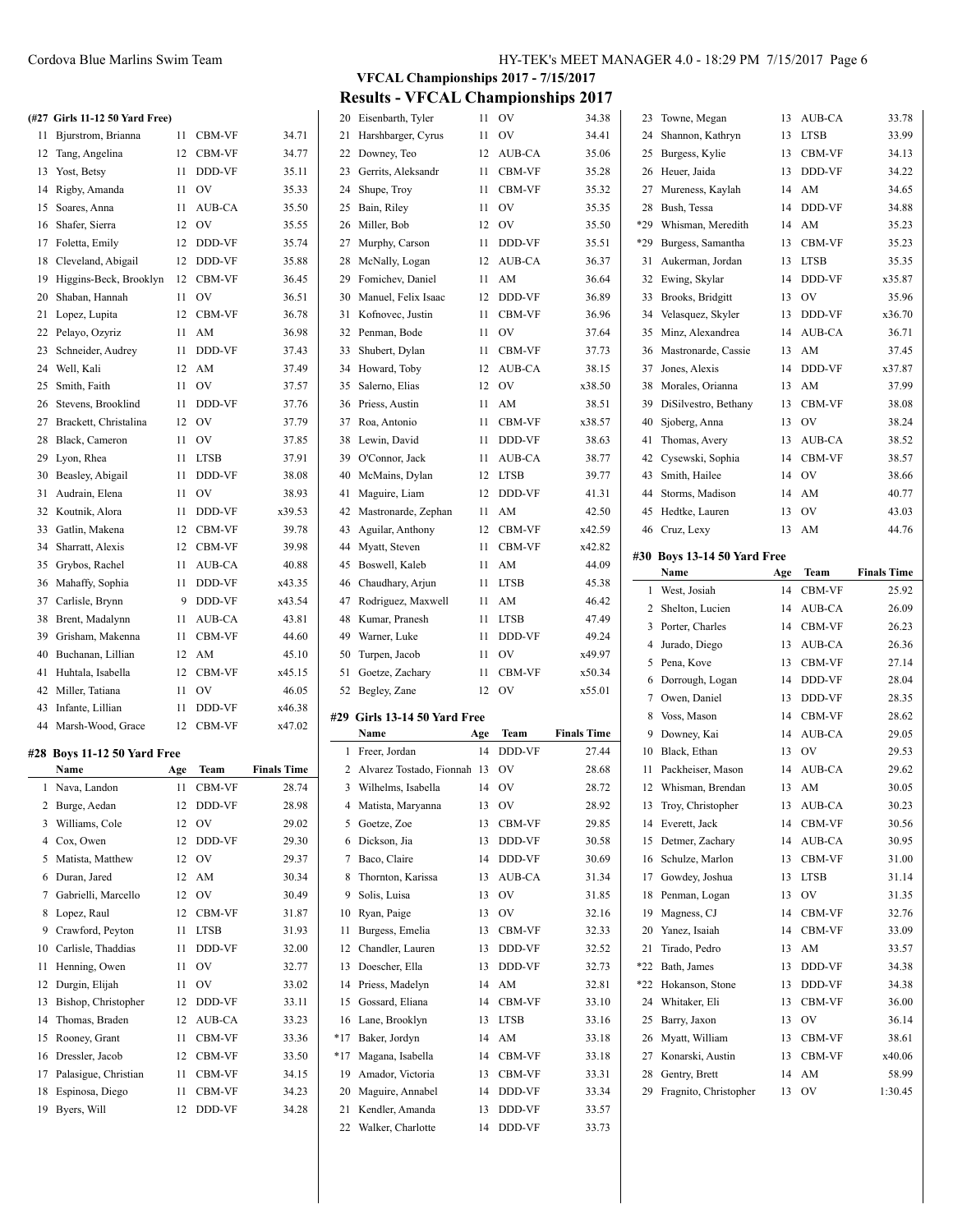|        | #31 Girls 15-18 50 Yard Free         |        |                       |                    |
|--------|--------------------------------------|--------|-----------------------|--------------------|
|        | Name                                 | Age    | Team                  | <b>Finals Time</b> |
| 1      | Marino, Malin                        | 16     | AUB-CA                | 27.93              |
| 2      | Atkins, Nihna                        | 15     | DDD-VF                | 28.45              |
| 3      | Bishop, Catherine                    | 17     | DDD-VF                | 28.69              |
| 4      | Burgess, Hannah                      | 15     | CBM-VF                | 30.08              |
| 5      | Edmisten, Isabella                   | 16     | CBM-VF                | 30.23              |
| 6      | Edmisten, Julianna                   | 15     | CBM-VF                | 30.45              |
| 7      | Konieczny, Lindsay                   | 15     | <b>LTSB</b>           | 30.57              |
| 8      | Huhtala, Katrina                     | 15     | CBM-VF                | 30.70              |
| 9      | Boe, Taylor                          | 17     | OV                    | 31.58              |
| 10     | Paturel, Rachael                     | 15     | DDD-VF                | 31.98              |
| 11     | Arnold, Jacqueline                   | 17     | DDD-VF                | 32.36              |
| 12     | DiSilvestro, Grace                   | 16     | CBM-VF                | 32.40              |
| 13     | Hudak, Jana                          | 17     | DDD-VF                | 32.69              |
| 14     | Barton, Brianna                      | 15     | DDD-VF                | 33.36              |
| 15     | Morkowski, Trista                    | 16     | DDD-VF                | 33.55              |
| 16     | Carroll, Quinn                       | 15     | DDD-VF                | 33.60              |
| 17     | Baio, Jessica                        | 15     | AUB-CA                | 33.69              |
|        |                                      |        |                       |                    |
| 18     | Verble, Sophia<br>Shupe, Marin       | 15     | CBM-VF                | 34.54              |
| 19     |                                      | 15     | CBM-VF                | 35.27              |
| 20     | Arnold, Katlyn                       | 17     | DDD-VF                | 36.25              |
| 21     | Villavicenio, Camille                | 15     | CBM-VF                | 38.57              |
| 22     | Ray, Hailey                          | 15     | AM                    | 41.81              |
| #32    | <b>Boys 15-18 50 Yard Free</b>       |        |                       |                    |
|        | Name                                 | Age    | Team                  | <b>Finals Time</b> |
| 1      | Biegel, Mason                        | 16     | DDD-VF                | 23.97              |
|        |                                      |        |                       |                    |
| 2      | Crowl, Cody                          | 18     | CBM-VF                | 24.33              |
| 3      | Boe, Jacob                           | 16     | OV                    | 24.38              |
| 4      | Haven, Matthew                       | 17     | CBM-VF                | 25.43              |
| 5      | Beilgard, Austin                     | 17     | OV                    | 25.98              |
| 6      | Dill, David Arthur                   | 17     | OV                    | 26.33              |
| 7      | Caron, Reed                          | 16     | OV                    | 26.41              |
| 8      | Watkins, Nick                        | 16     | DDD-VF                | 26.67              |
| 9      | Jepsen, David                        | 15     | AUB-CA                | 27.23              |
| 10     | Nielsen, Andrew                      | 17     | AM                    | 27.35              |
| 11     | Leos, Karson                         | 15     | DDD-VF                | 27.52              |
| 12     | Roa, Ryan                            | 15     | CBM-VF                | 28.15              |
| 13     | Whitaker, Wesley                     | 15     | CBM-VF                | 28.19              |
| 14     | Rosenberger, Vincent                 | 15     | OV                    | 28.41              |
| 15     | Atkins, Joshua                       | 18     | DDD-VF                | 28.66              |
| 16     | Darr, Andrew                         | 15     | CBM-VF                | 29.45              |
| 17     | Ethington, Corey                     | 15     | CBM-VF                | 29.47              |
| 18     | Dill, David Laroy                    | 16     | OV                    | 30.19              |
| 19     | Jose, Sam                            | 15     | AUB-CA                | 30.57              |
| 20     | Cohen, Sean                          | 15     | OV                    | 35.29              |
|        | #33 Girls 6&U 25 Yard Back           |        |                       |                    |
|        | Name                                 | Age    | Team                  | <b>Finals Time</b> |
| 1      | Puryear, Cali                        | 6      | OV                    | 26.57              |
| 2      | Ng, Erin                             | 6      | CBM-VF                | 28.19              |
| 3      | Sorensen, Khloe                      | 6      | AUB-CA                | 28.27              |
| 4      | Watson, Paisleigh                    | 6      | DDD-VF                | 29.26              |
| 5      | Chenot, Grace                        | 6      | <b>LTSB</b>           | 30.74              |
| 6<br>7 | Pratt, Carly<br>Mothersell, Madeline | 6<br>6 | DDD-VF<br><b>LTSB</b> | 31.33<br>31.58     |

**VFCAL Championships 2017 - 7/15/2017 Results - VFCAL Championships 2017**

| 8              | Chenot, Amalie            | 6              | <b>LTSB</b>    | 32.11              | 22  |
|----------------|---------------------------|----------------|----------------|--------------------|-----|
| 9              | Linden, Paige             | 6              | CBM-VF         | 32.68              | 23  |
| 10             | Alkema, Leah              | 6              | DDD-VF         | 32.82              | 24  |
| 11             | Hurd, Clara               | 5              | <b>OV</b>      | 32.83              | 25  |
| 12             | Jones, Julia              | 6              | OV             | 34.02              | 26  |
| 13             | Molinari, Sierra          | 6              | DDD-VF         | 34.04              | 27  |
| 14             | Seymour, Katelyn          | 6              | CBM-VF         | 34.21              |     |
|                | 15 Fisher, Amelia         | 5              | OV             | 34.65              |     |
| 16             | McDonough, Maeve          | 6              | <b>LTSB</b>    | 35.88              |     |
| 17             | Pace, Naomie              | 6              | DDD-VF         | 37.05              | #35 |
| 18             | Shepherd, Dalila          | 6              | DDD-VF         | 38.13              |     |
| 19             | Sjolund, Payton           | 5              | AUB-CA         | 42.20              | 1   |
| 20             | Lane, Brinley             | 6              | <b>LTSB</b>    | 43.14              | 2   |
| 21             | Mmagu, Chidera            | $\overline{4}$ | CBM-VF         | 44.87              | 3   |
| 22             | Sjoberg, Elyse            | 6              | <b>OV</b>      | 45.00              | 4   |
| 23             | Freeman, Avery            | 6              | <b>OV</b>      | 46.07              | 5   |
|                | 24 McKenna, Leah          | 5              | DDD-VF         | 46.38              | 6   |
| 25             | Wambwa, Vivianne          | 6              | CBM-VF         | 46.70              | 7   |
| 26             | Hoback, Brooklyn          | 6              | OV             | 49.21              | 8   |
|                | 27 DiSilvestro, Susanna   | 5              | CBM-VF         | 50.90              | 9   |
| 28             | Jageman, Keni or Kendal   | 6              | DDD-VF         | 52.05              | 10  |
| 29             | Reece, Eden               | 5              | <b>OV</b>      | 52.95              | 11  |
| 30             | Lehman, Gretchen          | 5              | AUB-CA         | 53.39              | 12  |
| 31             | Priess, Charlotte         | 5              | AM             | 56.19              | 13  |
| 32             | Telford, Scarlett         | 6              | CBM-VF         | 57.71              | 14  |
| 33             | Kearney, Aryana           | 4              | OV             | 58.45              | 15  |
| 34             | Sjoberg, Elena            | 6              | OV             | 1:00.92            | 16  |
| 35             | Stratton, Payton          | 4              | OV             | x1:02.91           | 17  |
| 36             | Edwards, Khloe            | 5              | CBM-VF         | 1:09.77            | 18  |
|                |                           |                |                |                    | 19  |
|                |                           |                |                |                    |     |
|                | 37 Boersma, Lydia         | 5              | CBM-VF         | 1:11.34            | 20  |
| $\overline{a}$ | Bjurstrom, Isabella       | 6              | CBM-VF         | DQ                 | 21  |
|                | --- Pena, Abby            | 6              | AM             | DQ                 | 22  |
| ---            | Smith, Avery              | $\overline{4}$ | CBM-VF         | DQ                 | 23  |
| ---            | Matzinger, Hailey         | 5              | CBM-VF         | DQ                 | 24  |
|                | #34 Boys 6&U 25 Yard Back |                |                |                    | 25  |
|                | Name                      | Age            | Team           | <b>Finals Time</b> | 26  |
| 1              | Baio, Gordon              | 6              | <b>AUB-CA</b>  | 26.59              | 27  |
| 2              | Brady, Cade               | 6              | OV             | 27.13              | 28  |
| 3              | Rubidoux, Andrew          | 6              | AUB-CA         | 29.93              | 29  |
| 4              | Marshell, Othniel         | 6              | AUB-CA         | 29.97              | 30  |
| 5              | Rutherford, Gavin         | 6              | O <sub>V</sub> | 31.90              | 31  |
| 6              | O'Connell, Myles          | 6              | OV             | 35.12              | 32  |
| 7              | Buchanan, Damien          | 6              | AM             | 37.64              | 33  |
| 8              | Leineke, Stone            | 6              | <b>LTSB</b>    | 39.10              | 34  |
| 9              | Snider, Talon             | 6              | OV             | 40.14              | 35  |
| 10             | Sindt, Bodie              | 6              | <b>LTSB</b>    | 41.21              | 36  |
| 11             | Kasturi, Varun            | 5              | OV             | 41.44              | 37  |
| 12             | Brown, Owan               | 6              | AUB-CA         | 41.51              | 38  |
| 13             | Primes, Jake              | 5              | <b>LTSB</b>    | 42.90              | 39  |
| 14             | Krepich, Andrew           | 6              | OV             | 43.41              | 40  |
| 15             | Durgin, Isaac             | 6              | OV             | 46.43              | 41  |
| 16             | Knobbe, Adam              | 6              | CBM-VF         | 46.74              | 42  |
|                | 17 Wright, Brandon        | 6              | CBM-VF         | 46.79              | 43  |
| 18             | Zatzke, Maverick          | 6              | AUB-CA         | 47.74              | 44  |
|                | 19 Nguyen, Cory           | 5              | CBM-VF         | 48.57              | 45  |
| 20             | Moorhouse, Tate           | 5              | <b>LTSB</b>    | 49.85              | 46  |
| 21             | Wright, Josiah            | 6              | AUB-CA         | 50.09              | 47  |

| 22    | Moulton, Devon             | 6              | AUB-CA        | 51.72              |
|-------|----------------------------|----------------|---------------|--------------------|
| 23    | Poddar, Neil               | 6              | CBM-VF        | 51.84              |
| 24    | Staniszewski, Michael      | 5              | LTSB          | 58.41              |
| 25    | Ezzell, Paul               | 6              | OV            | 59.34              |
| 26    | Frazer, Easton             | 5              | DDD-VF        | 1:02.59            |
| 27    | Shupe, Finn                | 5              | CBM-VF        | 1:09.79            |
| $---$ | Bell, Ronan                | $\overline{4}$ | CBM-VF        | DQ                 |
| ---   | Pocus, Wyatt               | 5              | CBM-VF        | DQ                 |
|       | #35 Girls 7-8 25 Yard Back |                |               |                    |
|       | Name                       | Age            | Team          | <b>Finals Time</b> |
| 1     | Moore, Kaycee              | 8              | AUB-CA        | 24.15              |
| 2     | Whitnack, Saylor           | 7              | OV            | 24.85              |
| 3     | Gaggero, Fiona             | 8              | AUB-CA        | 25.23              |
| 4     | Blair, Kate                | 7              | OV            | 25.43              |
| 5     | Murphy, Emily              | 8              | DDD-VF        | 25.64              |
| 6     | Cooney, Pearl              | 8              | DDD-VF        | 25.84              |
| 7     | Jalquin, Ryan              | 8              | DDD-VF        | 25.92              |
| 8     | Infante, Abigail           | 8              | DDD-VF        | 25.98              |
| 9     | Wilson, Harlie             | 8              | CBM-VF        | 26.51              |
| 10    | Little, Meredith           | 7              | DDD-VF        | 27.44              |
| 11    | Champlin, Samantha         | 7              | LTSB          | 27.82              |
| 12    | Wood, Leilani              | 7              | LTSB          | 28.10              |
|       |                            | 8              |               |                    |
| 13    | Tetlow, Ashley             |                | DDD-VF        | 28.62              |
| 14    | Taylor, Madilynn           | 8              | LTSB          | 28.94              |
| 15    | Sowa, Penelope             | 7              | <b>DDD-VF</b> | 29.06              |
| 16    | Pena, Isabella             | 7              | AM            | 29.07              |
| 17    | Schreiter, Jacqueline      | 8              | LTSB          | 29.09              |
| 18    | Eckardt, Saige             | 7              | AUB-CA        | 29.73              |
| 19    | Tichy, Kaitlyn             | 7              | <b>LTSB</b>   | 29.76              |
| 20    | Smith, Izabella            | 8              | LTSB          | 29.94              |
| 21    | Rickey, Madelyn            | 8              | DDD-VF        | 30.09              |
| 22    | Van, Isabella              | 7              | CBM-VF        | 30.22              |
| 23    | Primes, Kailey             | 8              | LTSB          | 30.72              |
| 24    | Fomichev, Isabella         | 7              | AM            | 30.87              |
| 25    | Hamlett, Ori               | 7              | CBM-VF        | 31.07              |
| 26    | McKenna, Kaelin            | 8              | DDD-VF        | 31.14              |
| 27    | Mendoza, Jasmine           | 8              | OV            | 31.73              |
| 28    | Marshell, Moriah           | 8              | AUB-CA        | 31.95              |
| 29    | Metropulos, Charlotte      | 7              | DDD-VF        | 32.22              |
| 30    | Wright, Torreona           | 7              | AUB-CA        | 32.51              |
| 31    | Mercer, Nikki              | 8              | OV            | 32.78              |
| 32    | Roa, Zoe                   | 8              | CBM-VF        | 32.97              |
| 33    | Pooley, Olivia             | 8              | DDD-VF        | x33.29             |
| 34    | Heinzen, Gwyndolin         | 7              | OV            | 33.38              |
| 35    | Wolfe, Tiegan              | 7              | CBM-VF        | 33.62              |
| 36    | Jacks, Lily                | 8              | DDD-VF        | x33.74             |
| 37    | Gabrielli, Elisa           | 8              | OV            | 34.06              |
| 38    | Kearney, Aurora            | 7              | OV            | 34.30              |
| 39    | Reusch, Trystan            | 8              | DDD-VF        | x34.73             |
| 40    | Voss, Julie                | 8              | CBM-VF        | 34.99              |
| 41    | Paturel, Sarah             | 8              | DDD-VF        | x35.47             |
| 42    | Cordero, Sophia            | 8              | DDD-VF        | x36.12             |
| 43    | Walker, Adeline            | 7              | DDD-VF        | x36.50             |
| 44    | Klein, Jillian             | 7              | DDD-VF        | x36.69             |
| 45    | Thomas, Karlie             | 7              | AUB-CA        | 37.74              |
| 46    | Bowers, Bailey             | 8              | DDD-VF        | x38.27             |
| 47    | Bender, Isabella           | 8              | AUB-CA        | 38.42              |
|       |                            |                |               |                    |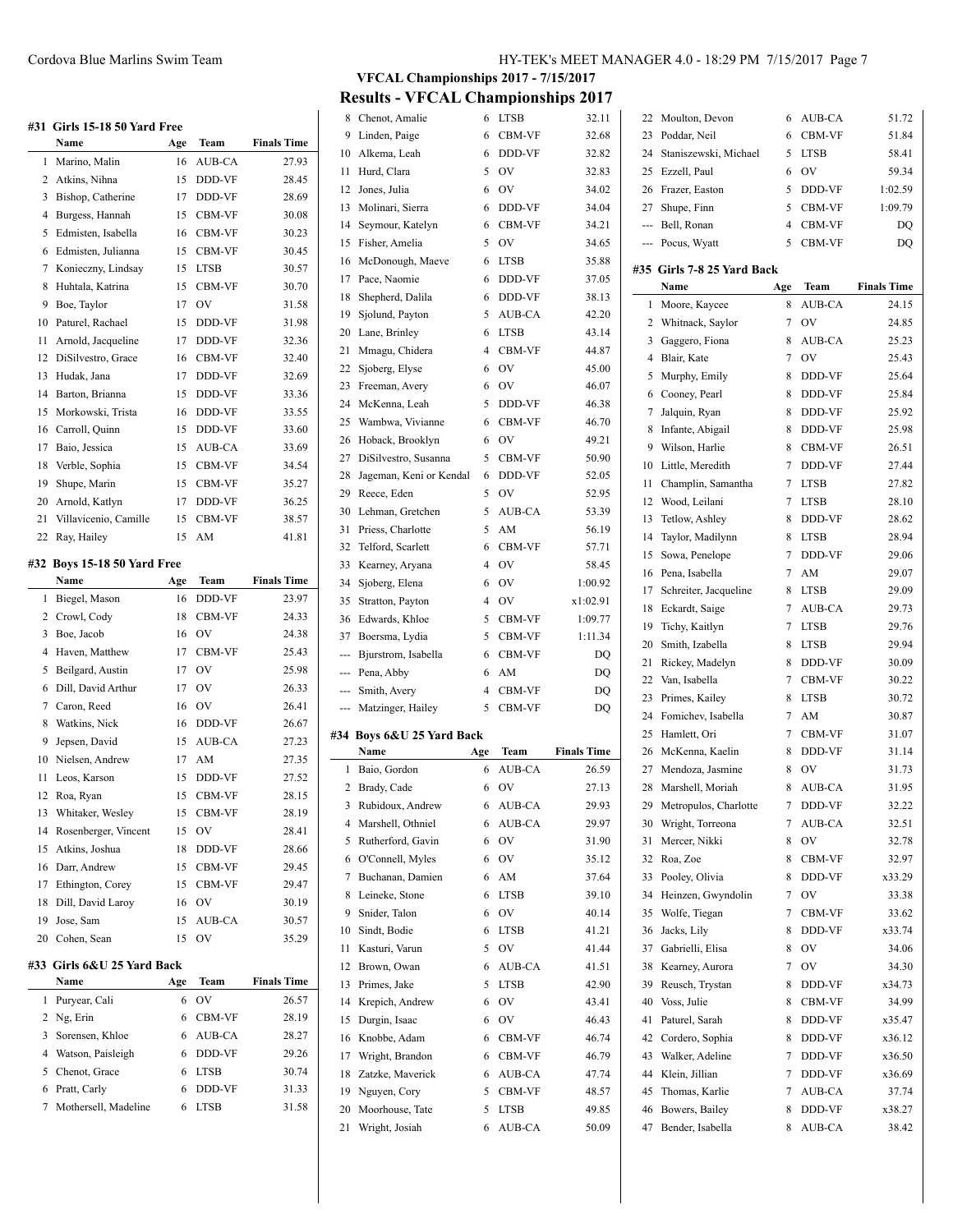# **(#35 Girls 7-8 25 Yard Back)** 48 Coulter, Noelle 8 OV 39.93 Moorhouse, Tinsley 7 LTSB 40.94 Burns, Soleil 7 LTSB 49.62 Sanchez, Aleigha 7 CBM-VF 54.34 52 Gentry, Cassidy 8 AM 1:17.79 --- Yanez, Ilianna 7 CBM-VF DQ --- Hayden McGormley, Me<sub>g</sub> 7 CBM-VF DQ

#### **#36 Boys 7-8 25 Yard Back**

 $\overline{\phantom{0}}$ 

|     | Name                      | Age | Team        | <b>Finals Time</b> |
|-----|---------------------------|-----|-------------|--------------------|
| 1   | Hornsby, Finn             | 8   | DDD-VF      | 21.12              |
| 2   | Camden, Scott             | 8   | OV          | 22.23              |
| 3   | Ax, Darryl                | 7   | AM          | 24.42              |
| 4   | Boles, Brock              | 7   | <b>LTSB</b> | 24.67              |
| 5   | Jenkins, Jack             | 8   | OV          | 24.68              |
| 6   | Deeds, Keegan             | 8   | <b>LTSB</b> | 25.85              |
| 7   | Curl, Joshua              | 8   | CBM-VF      | 25.95              |
| 8   | Seccombe, Jacob           | 7   | OV          | 26.62              |
| 9   | Butera, Travis            | 7   | DDD-VF      | 26.96              |
| 10  | Hirsbrunner-Reist, Adriar | 8   | DDD-VF      | 27.34              |
| 11  | Begley, Rhys              | 8   | OV          | 27.55              |
| 12  | Dodge, Benny              | 8   | DDD-VF      | 27.77              |
| 13  | Hoback, Casey             | 8   | OV          | 27.94              |
| 14  | Penman, Wyatt             | 8   | OV          | 28.84              |
| 15  | Mmagu, Chidubem           | 7   | CBM-VF      | 29.25              |
| 16  | Speckman, Jack            | 8   | AUB-CA      | 29.99              |
| 17  | Brittner, Tanner          | 8   | AUB-CA      | 30.46              |
| 18  | Bain, Jacoby              | 8   | OV          | 30.86              |
| 19  | White, Jacob              | 7   | DDD-VF      | 30.95              |
| 20  | Matista, Dawson           | 7   | OV          | 31.36              |
| 21  | Skeehan, Haefan           | 8   | <b>LTSB</b> | 31.38              |
| 22  | Lane, Hudson              | 8   | <b>LTSB</b> | 31.54              |
| 23  | Jones, Nathan             | 8   | OV          | 32.45              |
| 24  | Popejoy, Gaige            | 7   | DDD-VF      | 32.89              |
| 25  | Schneider, Ethan          | 7   | DDD-VF      | 33.00              |
| 26  | Dyer, Maxwell             | 8   | OV          | 33.77              |
| 27  | Van Thull, Paul           | 7   | DDD-VF      | 33.85              |
| 28  | Warda, Evan               | 7   | AUB-CA      | 34.70              |
| 29  | Eisenbarth, Ryder         | 7   | OV          | x34.88             |
| 30  | Hussainzada, Maximilian   | 7   | <b>LTSB</b> | 35.46              |
| 31  | Dyer, Samuel              | 8   | OV          | x35.80             |
| 32  | Freer, Clavey             | 7   | DDD-VF      | 36.46              |
| 33  | Dorrough, Lucas           | 7   | DDD-VF      | 37.50              |
| 34  | Penman, Noah              | 7   | OV          | x37.86             |
| 35  | Yoachum, Logan            | 7   | AM          | 39.53              |
| 36  | Bell, Desmond             | 8   | CBM-VF      | 40.38              |
| 37  | Yoachum, Aiden            | 7   | AM          | 41.78              |
| 38  | Jageman, Austin           | 8   | DDD-VF      | x43.28             |
| 39  | Engellenner, Quentin      | 8   | CBM-VF      | 45.12              |
| 40  | Smith, Isaac              | 7   | CBM-VF      | 46.21              |
| 41  | Bennett, Drew             | 7   | DDD-VF      | x46.24             |
| 42  | Sjolund, Tanner           | 7   | AUB-CA      | 47.22              |
| 43  | Pocus, Thomas             | 7   | CBM-VF      | 50.52              |
| 44  | Churchwell, Levi          | 7   | AUB-CA      | 51.72              |
| 45  | Sweeney, Xavier           | 8   | CBM-VF      | 58.16              |
| --- | Gatlin, Luke              | 8   | CBM-VF      | DQ                 |
|     |                           |     |             |                    |

# Cordova Blue Marlins Swim Team HY-TEK's MEET MANAGER 4.0 - 18:29 PM 7/15/2017 Page 8

# **VFCAL Championships 2017 - 7/15/2017**

**Results - VFCAL Championships 2017**

|     | Edwards, Xander             | 8   | CBM-VF        | DQ                 | 2     |
|-----|-----------------------------|-----|---------------|--------------------|-------|
|     | Warden, Dennis              | 8   | DDD-VF        | DQ                 | 3     |
|     |                             |     |               |                    | 4     |
|     | #37 Girls 9-10 25 Yard Back |     |               |                    | 5     |
|     | Name                        | Age | Team          | <b>Finals Time</b> | 6     |
| 1   | Alvarez Tostado, Mia        | 10  | OV            | 17.74              | 7     |
| 2   | Frazer, Emma                | 9   | DDD-VF        | 20.45              | 8     |
| 3   | Rickey, Abby                | 10  | DDD-VF        | 20.55              | 9     |
| 4   | Johnson, Claire             | 10  | AUB-CA        | 21.10              | 10    |
| 5   | Wilson, Anna                | 9   | AUB-CA        | 21.12              | 11    |
| 6   | Hamilton, Gracie            | 10  | AUB-CA        | 21.17              | 12    |
| 7   | Musgrove, Hannah            | 9   | DDD-VF        | 21.58              | 13    |
| 8   | Kendler, Alexis             | 10  | DDD-VF        | 22.07              | 14    |
| 9   | Dressler, Kaiya             | 10  | CBM-VF        | 22.11              | 15    |
| 10  | Seymour, Ashlyn             | 10  | CBM-VF        | 22.55              |       |
| 11  | Walker, Clara               | 10  | DDD-VF        | 22.61              | 16    |
| 12  | Thomas, Kelsey              | 9   | AUB-CA        | 22.66              | 17    |
| 13  | Rigby, Amber                | 9   | OV            | 22.67              | 18    |
| 14  | Yost, Maggie                | 9   | DDD-VF        | 22.79              | 19    |
| 15  | Chandler, Olivia            | 10  | DDD-VF        | 23.64              | 20    |
| 16  | Owen, Spring                | 10  | OV            | 23.67              | 21    |
| 17  | Lint, Audrey                | 9   | <b>AUB-CA</b> | 23.78              | 22    |
| 18  | Ax, Katia                   | 10  | AM            | 23.80              | 23    |
| 19  | Wambwa, Melanie             | 10  | CBM-VF        | 24.14              | 24    |
| 20  | Dorrough, Lauren            | 9   | DDD-VF        | 24.34              | 25    |
|     |                             | 9   |               |                    | 26    |
| 21  | Morgan, Naomi               |     | DDD-VF        | 24.53              | 27    |
| 22  | Speckman, Montana           | 10  | AUB-CA        | 25.37              | 28    |
| 23  | Warren, Sage                | 9   | DDD-VF        | 25.49              | 29    |
| 24  | Heuer, Ella                 | 9   | DDD-VF        | x25.58             | 30    |
| 25  | Lehman, Kamden              | 10  | AUB-CA        | 26.39              | 31    |
| 26  | Warner, Ella                | 9   | DDD-VF        | x26.64             | 32    |
| 27  | Schreiter, Diana            | 10  | <b>LTSB</b>   | 26.80              | 33    |
| 28  | Ow, Ellie                   | 9   | <b>LTSB</b>   | 26.82              | 34    |
| 29  | Hopson, Maggie              | 9   | DDD-VF        | x27.09             |       |
| 30  | Hershey, Sara               | 10  | <b>LTSB</b>   | 27.31              | 35    |
| 31  | Deeds, Jaelyn               | 9   | <b>LTSB</b>   | 27.55              | 36    |
| 32  | Woodin, Rebecca             | 9   | DDD-VF        | x27.78             | 37    |
| 33  | Cook, Allie                 | 10  | CBM-VF        | 28.02              | #39 ( |
| 34  | Williams-Carter, Leilani    | 10  | CBM-VF        | 28.03              |       |
| 35  | Diaz, Lily                  | 10  | AM            | 28.16              | 1     |
| 36  | Diaz, Betzy                 | 9   | AM            | 28.28              | 2     |
| 37  | Klein, AnnElise             | 10  | DDD-VF        | x28.48             | 3     |
| 38  | Diebele, Noelle             | 9   | OV            | 28.57              | 4     |
| 39  | Moulton, Elizabeth          | 9   | AUB-CA        | 28.73              | 5     |
| 40  | Drew, Allison               | 9   | OV            | 28.83              | 6     |
| 41  | Alonso, Ellisandra          | 9   | AUB-CA        | 29.56              | 7     |
|     |                             |     |               |                    |       |
| 42  | Arriaga, Aubrey             | 9   | CBM-VF        | 29.85              | 8     |
| 43  | Wolfe, Tangie               | 10  | CBM-VF        | 30.21              | 9     |
| 44  | Richardson, Lola            | 10  | OV            | 30.87              | 10    |
| 45  | Pierce, Jazmine             | 9   | AUB-CA        | 31.61              | 11    |
| 46  | Aguilar, Monica             | 9   | CBM-VF        | 33.02              | 12    |
| 47  | Heroux, Sonora              | 9   | CBM-VF        | 37.42              | 13    |
| 48  | Six, Ashlyn                 | 9   | OV            | 43.26              | 14    |
| --- | Fragnito, Alyssa            | 9   | OV            | DQ                 | 15    |
|     | #38 Boys 9-10 25 Yard Back  |     |               |                    | 16    |
|     | Name                        | Age | Team          | <b>Finals Time</b> | 17    |
| 1   | McCoy, Ethan                | 10  | AUB-CA        | 17.76              | 18    |
|     |                             |     |               |                    | 19    |

| 2        | Scollay, Tyler                        | 10       | OV           | 19.12              |
|----------|---------------------------------------|----------|--------------|--------------------|
| 3        | Tran, Nicolas                         | 9        | OV           | 19.71              |
| 4        | Cleveland, Sam                        | 10       | DDD-VF       | 19.82              |
| 5        | Puryear, Will                         | 9        | OV           | 20.72              |
| 6        | Pratt, Cole                           | 9        | DDD-VF       | 21.23              |
| 7        | Mount, Landis                         | 10       | DDD-VF       | 22.26              |
| 8        | Ng, Kyle                              | 9        | CBM-VF       | 22.27              |
| 9        | Woodin, Matthew                       | 10       | DDD-VF       | 22.42              |
| 10       | Schneider, Mason                      | 9        | DDD-VF       | 22.68              |
| 11       | Wright, Desmond                       | 9        | CBM-VF       | 22.79              |
| 12       | Turpen, Robert                        | 9        | OV           | 23.27              |
| 13       | Galvan, Jayden                        | 9        | AM           | 23.34              |
| 14       | Schubin, Tyler                        | 9        | CBM-VF       | 23.35              |
| 15       | Cook, Micah                           | 10       | OV           | 24.26              |
| 16       | Hall, Keilan                          | 9        | CBM-VF       | 24.60              |
| 17       | Aldrich, Zach                         | 10       | DDD-VF       | 24.65              |
| 18       | Zilles, Nate                          | 9        | CBM-VF       | 25.96              |
| 19       | Roediger, Logan                       | 9        | OV           | 26.10              |
| 20       | Koutnik, Evan                         | 9        | DDD-VF       | 26.34              |
| 21       | Cleveland, John                       | 9        | DDD-VF       | 26.44              |
| 22       | Mercer, Brandon                       | 10       | OV           | 27.05              |
| 23       | Van, Ryan                             | 9        | CBM-VF       | 27.49              |
| 24       | Rubidoux, Josiah                      | 9        | AUB-CA       | 28.20              |
| 25       | Sanchez, Gabriel                      | 9        | CBM-VF       | 29.22              |
| 26       | McMains, Brady                        | 9        | <b>LTSB</b>  | 29.49              |
| 27       | Owen, Stephen                         | 10       | DDD-VF       | 29.93              |
| 28       | Beasley, Benjamin                     | 9        | DDD-VF       | 30.64              |
| 29       | Davis, Joshua                         | 9        | AUB-CA       | 32.07              |
| 30       | Griffith, Brady                       | 10       | DDD-VF       | x33.04             |
| 31       | Darr, John                            | 9        | CBM-VF       | 33.42              |
|          |                                       |          |              |                    |
| 32       | Smith, Elias                          | 9        | CBM-VF       | 34.30              |
| 33       | Aukerman, Jacob                       | 9        | <b>LTSB</b>  | 34.52              |
| 34       | Alonso, Rowan                         | 10       | AUB-CA       | 36.00              |
| 35       | Callaway, Andrew                      | 9        | <b>LTSB</b>  | 36.16              |
| 36       | Pardo, Joseph                         | 10       | OV           | 40.24              |
| 37       | Diaz, Vicente                         | 9        | AM           | 42.01              |
|          |                                       |          |              |                    |
|          | #39 Girls 11-12 50 Yard Back          |          |              |                    |
|          | Name                                  | Age      | <b>Team</b>  | <b>Finals Time</b> |
| 1        | Major, Cara                           | 11       | DDD-VF       | 39.66              |
| 2<br>3   | Cantwell, Melissa<br>Zilles, Isabella | 12<br>12 | DDD-VF       | 40.23              |
| 4        | Krieger, Linden                       | 11       | CBM-VF       | 40.51              |
|          |                                       |          | DDD-VF       | 40.55              |
| 5        | Johnson, Chloe                        | 12       | AUB-CA       | 40.56              |
| 6        | Tang, Angelina                        | 12       | CBM-VF       | 40.76              |
| 7        | Schreiter, Jocelyn<br>Shafer, Sierra  | 12       | <b>LTSB</b>  | 40.82              |
| 8        |                                       | 12       | OV           | 42.06              |
| 9        | Black, Cameron                        | 11       | OV           | 42.31              |
| 10       | Benedetto, Caylee                     | 11<br>12 | DDD-VF       | 42.48              |
| 11       | Cleveland, Abigail                    |          | DDD-VF       | 43.59              |
| 12       | Rigby, Amanda                         | 11       | OV           | 44.06              |
| 13       | Higgins-Beck, Brooklyn                | 12       | CBM-VF       | 44.22              |
| 14       | Stevens, Brooklind                    | 11       | DDD-VF       | 44.53              |
| 15       | Brent, Madalynn                       | 11       | AUB-CA       | 45.46              |
| 16       | Shaban, Hannah                        | 11       | OV           | 45.76              |
| 17       | Gatlin, Makena                        | 12       | CBM-VF       | 46.54              |
| 18<br>19 | Grybos, Rachel<br>Timonichev, Katelyn | 11<br>11 | AUB-CA<br>AM | 46.74<br>47.10     |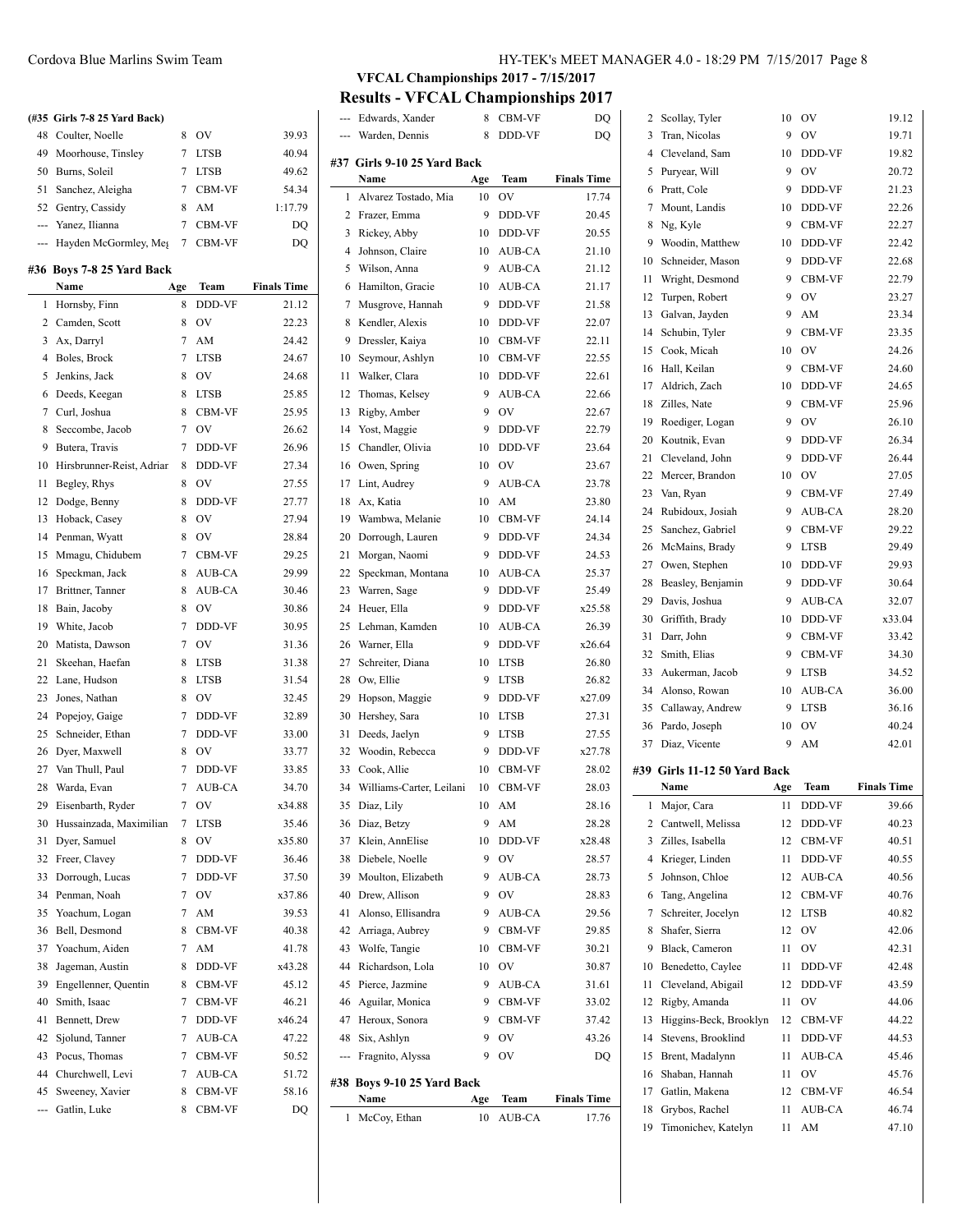#### **(#39 Girls 11-12 50 Yard Back)**

| 20 | Lopez, Lupita        | 12 | <b>CBM-VF</b> | 47.34   |
|----|----------------------|----|---------------|---------|
| 21 | Sharratt, Alexis     | 12 | CBM-VF        | 48.27   |
|    | 22 Sample, Hannah    | 11 | OV            | 48.93   |
| 23 | Bjurstrom, Brianna   | 11 | CBM-VF        | 49.69   |
|    | 24 Huhtala, Isabella | 12 | CBM-VF        | 49.99   |
|    | 25 Pardo, Madalyn    | 11 | OV            | 50.20   |
|    | 26 Bhatia, Drisana   | 12 | <b>LTSB</b>   | 50.22   |
| 27 | Audrain, Elena       | 11 | OV            | 50.48   |
| 28 | Infante, Lillian     | 11 | DDD-VF        | 50.98   |
| 29 | Lyon, Rhea           | 11 | <b>LTSB</b>   | 51.92   |
|    | 30 Carlisle, Brynn   | 9  | DDD-VF        | 52.55   |
| 31 | Miller, Tatiana      | 11 | OV            | 59.84   |
|    | 32 Marsh-Wood, Grace | 12 | CBM-VF        | 1:12.33 |
|    | --- Calvert, Kyle    | 12 | AUB-CA        | DQ      |
|    | --- Mahaffy, Sophia  | 11 | <b>DDD-VF</b> | DO      |

#### **#40 Boys 11-12 50 Yard Back**

|                | Name                 | Age | Team        | <b>Finals Time</b> |
|----------------|----------------------|-----|-------------|--------------------|
| 1              | Williams, Cole       | 12  | OV          | 33.25              |
| 2              | Burge, Aedan         | 12  | DDD-VF      | 33.53              |
| 3              | Hantman, Elijah      | 12  | AUB-CA      | 35.40              |
| $\overline{4}$ | Crawford, Peyton     | 11  | <b>LTSB</b> | 37.50              |
| 5              | Eisenbarth, Tyler    | 11  | OV          | 38.17              |
| 6              | Carlisle, Thaddias   | 11  | DDD-VF      | 39.09              |
| 7              | Lopez, Raul          | 12  | CBM-VF      | 39.21              |
| 8              | Christensen, Hayden  | 12  | CBM-VF      | 39.48              |
| 9              | Miller, Bob          | 12  | OV          | 41.23              |
| 10             | Palasigue, Christian | 11  | CBM-VF      | 41.71              |
| 11             | Begley, Zane         | 12  | OV          | 41.81              |
| 12             | Espinosa, Diego      | 11  | CBM-VF      | 42.88              |
| 13             | Smith, Brennan       | 11  | OV          | 43.18              |
| 14             | Priess, Austin       | 11  | AM          | 43.68              |
| 15             | Cox, Owen            | 12  | DDD-VF      | 43.82              |
| 16             | Dressler, Jacob      | 12  | CBM-VF      | 43.96              |
| 17             | Carroll, Seamus      | 12  | DDD-VF      | 44.15              |
| 18             | Fomichev, Daniel     | 11  | AM          | 44.42              |
| 19             | Gerrits, Aleksandr   | 11  | CBM-VF      | 45.28              |
| 20             | Shupe, Troy          | 11  | CBM-VF      | 45.36              |
| 21             | McMains, Dylan       | 12  | <b>LTSB</b> | 45.46              |
| 22             | Murphy, Carson       | 11  | DDD-VF      | 46.41              |
| 23             | Maguire, Liam        | 12  | DDD-VF      | 46.72              |
| 24             | Kofnovec, Justin     | 11  | CBM-VF      | 47.47              |
| 25             | Downey, Teo          | 12  | AUB-CA      | 47.60              |
| 26             | Penman, Bode         | 11  | OV          | 48.15              |
| 27             | Shubert, Dylan       | 11  | CBM-VF      | 49.32              |
| 28             | McNally, Logan       | 12  | AUB-CA      | 49.78              |
| 29             | Salerno, Elias       | 12  | OV          | 50.05              |
| 30             | Muzzy, Braden        | 12  | AUB-CA      | 51.73              |
| 31             | Turpen, Jacob        | 11  | OV          | 53.54              |
| 32             | Mastronarde, Zephan  | 11  | AM          | 56.77              |
| 33             | Howard, Toby         | 12  | AUB-CA      | 58.22              |
| 34             | Myatt, Steven        | 11  | CBM-VF      | 59.74              |
| 35             | Kumar, Pranesh       | 11  | <b>LTSB</b> | 1:05.93            |
| 36             | Goetze, Zachary      | 11  | CBM-VF      | x1:16.94           |
| 37             | Marsh-Wood, Silas    | 12  | CBM-VF      | x1:25.31           |
| ---            | Manuel, Felix Isaac  | 12  | DDD-VF      | DQ                 |

# Cordova Blue Marlins Swim Team HY-TEK's MEET MANAGER 4.0 - 18:29 PM 7/15/2017 Page 9

# **VFCAL Championships 2017 - 7/15/2017**

**Results - VFCAL Championships 2017**

 $\overline{a}$ 

 $\overline{a}$ 

| ---            | Heinzen, Deklan              | 12  | OV            | DQ                 |
|----------------|------------------------------|-----|---------------|--------------------|
|                | --- Chaudhary, Arjun         | 11  | <b>LTSB</b>   | DQ                 |
| ---            | Warner, Luke                 | 11  | DDD-VF        | DQ                 |
|                |                              |     |               |                    |
|                | #41 Girls 13-14 50 Yard Back |     |               |                    |
|                | Name                         | Age | Team          | <b>Finals Time</b> |
| 1              | Alvarez Tostado, Fionnah     | 13  | OV            | 33.21              |
| 2              | Ryan, Paige                  | 13  | OV            | 37.48              |
| 3              | Sartori, Ella                | 13  | AUB-CA        | 38.33              |
| $\overline{4}$ | Solis, Luisa                 | 13  | OV            | 38.51              |
| 5              | Baker, Jordyn                | 14  | AM            | 38.75              |
| 6              | Doescher, Ella               | 13  | DDD-VF        | 38.93              |
| 7              | Shannon, Kathryn             | 13  | <b>LTSB</b>   | 40.46              |
| 8              | Burgess, Kylie               | 13  | CBM-VF        | 41.03              |
| 9              | Griffith, Eriah              | 13  | DDD-VF        | 41.12              |
| 10             | Bush, Tessa                  | 14  | DDD-VF        | 42.16              |
| 11             | Chandler, Lauren             | 13  | DDD-VF        | 42.42              |
| 12             | Caron, Ava                   | 13  | OV            | 42.72              |
| 13             | Martin, Brielle              | 13  | AUB-CA        | 42.97              |
| 14             | Kendler, Amanda              | 13  | DDD-VF        | 43.70              |
| 15             | Velasquez, Skyler            | 13  | DDD-VF        | 43.95              |
| 16             | Burgess, Samantha            | 13  | CBM-VF        | 44.88              |
| 17             | Walker, Charlotte            | 14  | DDD-VF        | 46.27              |
| 18             | Aukerman, Jordan             | 13  | <b>LTSB</b>   | 46.29              |
| 19             | Brooks, Bridgitt             | 13  | OV            | 47.29              |
| 20             | Ramos-Mudd. Nina             | 13  | AUB-CA        | 47.69              |
| 21             | Minz, Alexandrea             | 14  | AUB-CA        | 48.17              |
| 22             | Jones, Alexis                | 14  | DDD-VF        | 48.81              |
| 23             | Six, Alana                   | 13  | <b>OV</b>     | 49.97              |
| 24             | Cook, Corrina                | 14  | <b>OV</b>     | 50.56              |
|                | 25 Cruz, Lexy                | 13  | AM            | 53.47              |
| 26             | Sjoberg, Anna                | 13  | OV            | 54.79              |
| ---            | Schreiter, Francene          | 13  | <b>LTSB</b>   | DQ                 |
|                |                              |     |               |                    |
| #42            | Boys 13-14 50 Yard Back      |     |               |                    |
|                | Name                         | Age | Team          | <b>Finals Time</b> |
| 1              | West, Josiah                 | 14  | <b>CBM-VF</b> | 32.05              |
| 2              | Scollay, Cody                | 13  | OV            | 32.53              |
| 3              | Tadlock, Gabriel             | 14  | CBM-VF        | 33.03              |
| 4              | Jurado, Diego                | 13  | <b>AUB-CA</b> | 33.33              |
| 5              | Benedetto, Jayson            | 13  | DDD-VF        | 34.97              |
| 6              | Cahill, Patrick              | 13  | OV            | 36.09              |
| 7              | Hamilton, Wyatt              | 13  | AUB-CA        | 36.20              |
| 8              | Gowdey, Joshua               | 13  | <b>LTSB</b>   | 36.67              |
| 9              | Shubert, Braden              | 13  | CBM-VF        | 37.09              |
| 10             | Whisman, Brendan             | 13  | AM            | 37.94              |
| 11             | Everett, Jack                | 14  | CBM-VF        | 38.23              |
| 12             | Magness, CJ                  | 14  | CBM-VF        | 38.69              |
| 13             | McCoy, Jackson               | 14  | AUB-CA        | 39.80              |
| 14             | Penman, Logan                | 13  | OV            | 41.64              |
| 15             | Troy, Christopher            | 13  | AUB-CA        | 41.94              |
| 16             | Owen, Daniel                 | 13  | DDD-VF        | 42.16              |
| 17             | Tirado, Pedro                | 13  | AM            | 42.18              |
|                |                              |     |               |                    |
| 18             | Yanez, Isaiah                | 14  | CBM-VF        | 42.34              |
| 19             | Heroux, Evan                 | 14  | CBM-VF        | 43.78              |
| 20             | Kartchner, Kaden             | 13  | CBM-VF        | 44.59              |
| 21             | Hokanson, Stone              | 13  | DDD-VF        | 44.86              |

| 23  | Whitaker, Eli                 | 13  | CBM-VF      | 47.05              |
|-----|-------------------------------|-----|-------------|--------------------|
| 24  | Konarski, Austin              | 13  | CBM-VF      | 48.33              |
| 25  | Barry, Jaxon                  | 13  | OV          | 55.44              |
| 26  | Parsons, Chris                | 13  | AUB-CA      | 1:07.21            |
| 27  | Gentry, Brett                 | 14  | AM          | 1:15.76            |
| 28  | Fragnito, Christopher         | 13  | OV          | 1:55.20            |
|     |                               |     |             |                    |
|     | #43  Girls 15-18 50 Yard Back |     |             |                    |
|     | Name                          | Age | Team        | <b>Finals Time</b> |
| 1   | Bush, Hanna                   | 16  | DDD-VF      | 33.08              |
| 2   | Marino, Malin                 | 16  | AUB-CA      | 34.59              |
| 3   | Konarski, Shelby              | 16  | CBM-VF      | 35.19              |
| 4   | Boe, Taylor                   | 17  | OV          | 35.24              |
| 5   | Benedetto, Jaymie             | 15  | DDD-VF      | 35.61              |
| 6   | Maguire, Violet               | 17  | DDD-VF      | 35.64              |
| 7   | Coleman-Salgado, Krishr       | 15  | CBM-VF      | 35.93              |
| 8   | Edmisten, Isabella            | 16  | CBM-VF      | 37.15              |
| 9   | Klas, Grace                   | 17  | DDD-VF      | 37.28              |
| 10  | Konieczny, Lindsay            | 15  | LTSB        | 37.33              |
| 11  | Edmisten, Julianna            | 15  | CBM-VF      | 37.40              |
| 12  | Palasigue, Carissa            | 18  | CBM-VF      | 37.52              |
| 13  | Huhtala, Katrina              | 15  | CBM-VF      | 38.89              |
| 14  | Nicita, Tera                  | 15  | DDD-VF      | 39.28              |
| 15  | Arnold, Katlyn                | 17  | DDD-VF      | 40.33              |
| 16  | DiSilvestro, Grace            | 16  | CBM-VF      | 41.02              |
| 17  | Morkowski, Trista             | 16  | DDD-VF      | 41.19              |
| 18  | Baio, Jessica                 | 15  | AUB-CA      | 42.32              |
| 19  |                               |     |             |                    |
|     | Arnold, Jacqueline            | 17  | DDD-VF      | 43.10              |
| 20  | Verble, Sophia                | 15  | CBM-VF      | 43.81              |
|     |                               |     |             |                    |
|     | #44 Boys 15-18 50 Yard Back   |     |             |                    |
|     | Name                          | Age | Team        | <b>Finals Time</b> |
| 1   | Porter, Ethan                 | 16  | CBM-VF      | 26.82              |
| 2   | Boe, Jacob                    | 16  | OV          | 27.61              |
| 3   | Crowl, Cody                   | 18  | CBM-VF      | 29.23              |
| 4   | Pesko, Keefe                  | 17  | DDD-VF      | 29.49              |
| 5   | Detmer, Trent                 | 17  | AUB-CA      | 29.94              |
| 6   | Dill, David Arthur            | 17  | OV          | 31.19              |
| 7   | Shubert, Tyler                | 17  | CBM-VF      | 32.45              |
| 8   |                               | 16  | DDD-VF      |                    |
|     | Savino, Jack                  |     |             | 32.53              |
| 9   | Roa, Ryan                     | 15  | CBM-VF      | 34.02              |
| 10  | Watkins, Nick                 | 16  | DDD-VF      | 34.85              |
| 11  | Thornton, Thomas              | 16  | AUB-CA      | 36.31              |
| 12  | Rosenberger, Vincent          | 15  | OV          | 39.28              |
| 13  | Ethington, Corey              | 15  | CBM-VF      | 40.63              |
| 14  | Dill, David Laroy             | 16  | OV          | 45.37              |
| 15  | Cohen, Sean                   | 15  | OV          | 48.45              |
|     | Girls 7-8 25 Yard Breast      |     |             |                    |
| #45 | Name                          | Age | Team        | <b>Finals Time</b> |
| 1   | Tran, Sarah                   | 8   | OV          | 22.24              |
| 2   | Gaggero, Fiona                | 8   | AUB-CA      | 26.65              |
| 3   | Musgrove, Maya                | 8   | DDD-VF      | 26.97              |
| 4   | Cooney, Pearl                 | 8   | DDD-VF      | 29.28              |
| 5   | Wood, Leilani                 | 7   | <b>LTSB</b> | 30.36              |
| 6   | Tolamatl, Magdalena           | 8   | CBM-VF      | 30.84              |
| 7   | Rickey, Madelyn               | 8   | DDD-VF      | 31.09              |
| 8   | Fry, Emelia                   | 8   | CBM-VF      | 31.52              |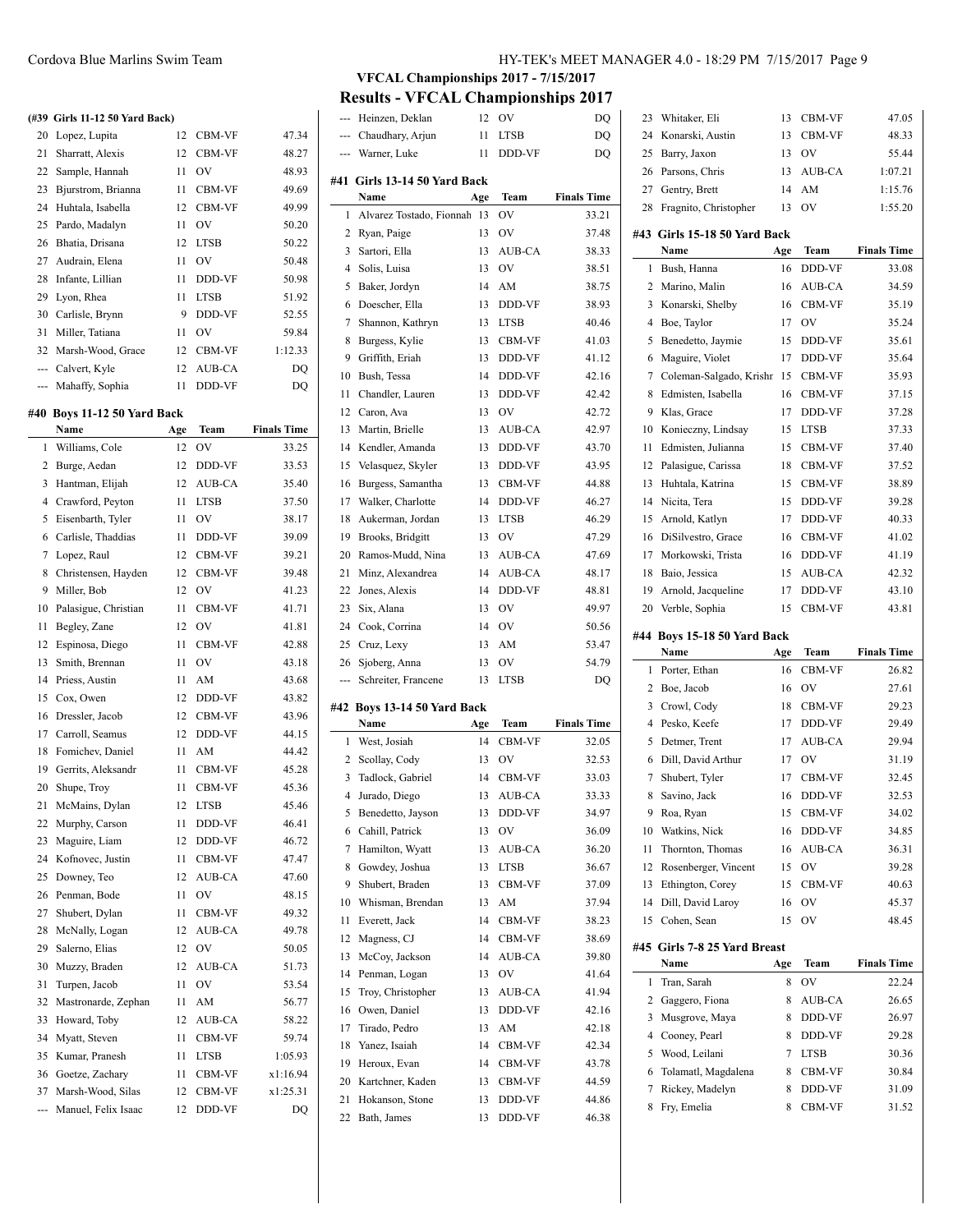# **(#45 Girls 7-8 25 Yard Breast)**

|               | (#45 Girls 7-8 25 Yard Breast) |                |               |                    |
|---------------|--------------------------------|----------------|---------------|--------------------|
| 9             | Hurd, Carolyn                  | 8              | OV            | 32.14              |
| 10            | Amador, Fatima                 | 7              | CBM-VF        | 32.39              |
| 11            | Shupe, Aubrey                  | $\overline{7}$ | CBM-VF        | 32.54              |
| 12            | Bowman, Addi                   | 8              | DDD-VF        | 33.09              |
| 13            | Mercer, Nikki                  | 8              | OV            | 33.24              |
| 14            | Chandler, Mikayla              | 7              | DDD-VF        | 33.51              |
| 15            | Pooley, Olivia                 | 8              | DDD-VF        | 33.90              |
| 16            | Lee, Emily                     | 7              | OV            | 35.74              |
| 17            | Smith, Izabella                | 8              | <b>LTSB</b>   | 35.84              |
| 18            | Cohodes, Ava                   | $\overline{7}$ | AUB-CA        | 37.57              |
| 19            | Roa, Zoe                       | 8              | CBM-VF        | 39.53              |
| 20            | Tu, Karen                      | 7              | CBM-VF        | 42.21              |
| 21            | Reece, Nova                    | 7              | <b>OV</b>     | 43.43              |
| 22            | Eckardt, Saige                 | 7              | AUB-CA        | 43.47              |
| 23            | Coulter, Noelle                | 8              | OV            | 45.62              |
| 24            | Burns, Soleil                  | 7              | <b>LTSB</b>   | 51.47              |
| ---           | Cordero, Sophia                | 8              | DDD-VF        | DQ                 |
| $\frac{1}{2}$ | Sartori, Rachel                | 8              | AUB-CA        | DQ                 |
|               | --- Gabrielli, Elisa           | 8              | OV            | DQ                 |
| ---           | Heinzen, Gwyndolin             | 7              | OV            | DQ                 |
|               | #46 Boys 7-8 25 Yard Breast    |                |               |                    |
|               | Name                           | Age            | Team          | <b>Finals Time</b> |
| 1             | Calvert, Kelly                 | 8              | <b>AUB-CA</b> | 25.39              |
| 2             | Golden, Brayden                | 8              | OV            | 26.67              |
| 3             | Boles, Brock                   | 7              | <b>LTSB</b>   | 26.88              |
| 4             | Stratton, Wyatt                | 8              | <b>OV</b>     | 27.31              |
| 5             | Boersma, Spencer               | 8              | CBM-VF        | 28.69              |
| 6             | Bain, Jacoby                   | 8              | OV            | 28.94              |
| 7             | Knobbe, Eric                   | 7              | CBM-VF        | 30.57              |
| 8             | Hirsbrunner-Reist, Adriar      | 8              | DDD-VF        | 30.79              |
| 9             |                                |                |               |                    |
|               | Speckman, Jack                 | 8              | AUB-CA        | 31.71              |
| 10            | Hussainzada, Maximilian        | 7              | <b>LTSB</b>   | 32.23              |
| 11            | Nickel, Benjamin               | 7              | <b>AUB-CA</b> | 32.83              |

| 5       | Boersma, Spencer          | 8 | <b>CBM-VF</b> | 28.69 |
|---------|---------------------------|---|---------------|-------|
| 6       | Bain, Jacoby              | 8 | OV            | 28.94 |
| 7       | Knobbe, Eric              | 7 | <b>CBM-VF</b> | 30.57 |
| 8       | Hirsbrunner-Reist, Adriar | 8 | <b>DDD-VF</b> | 30.79 |
| 9       | Speckman, Jack            | 8 | AUB-CA        | 31.71 |
| 10      | Hussainzada, Maximilian   | 7 | <b>LTSB</b>   | 32.23 |
| 11      | Nickel, Benjamin          | 7 | AUB-CA        | 32.83 |
| 12      | Deeds, Keegan             | 8 | <b>LTSB</b>   | 35.09 |
| 13      | Sjolund, Tanner           | 7 | <b>AUB-CA</b> | 38.08 |
| 14      | Engellenner, Quentin      | 8 | <b>CBM-VF</b> | 45.83 |
| 15      | Hoback, Casey             | 8 | OV            | 45.84 |
| 16      | Dyer, Samuel              | 8 | OV            | 49.85 |
| ---     | Bell, Daniel              | 7 | OV            | DO    |
| $- - -$ | Butera, Travis            | 7 | <b>DDD-VF</b> | DO    |
|         | --- Audrain, Alden        | 8 | OV            | DO    |
|         | --- Pocus, Thomas         | 7 | <b>CBM-VF</b> | DQ    |

#### **#47 Girls 9-10 25 Yard Breast**

|   | Name                     | Age | <b>Team</b>    | <b>Finals Time</b> |
|---|--------------------------|-----|----------------|--------------------|
|   | 1 Hornsby, Avery         | 10  | <b>DDD-VF</b>  | 19.69              |
|   | 2 Boles, Kayla           | 10  | <b>LTSB</b>    | 20.58              |
|   | 3 Nava, Paige            | 10  | <b>CBM-VF</b>  | 21.64              |
|   | 4 Packheiser, Breanna    | 10  | AUB-CA         | 22.84              |
|   | 5 Christensen, Isabella  | 9   | <b>CBM-VF</b>  | 22.91              |
|   | 6 Rocker Hooper, Presley | 10  | O <sub>V</sub> | 23.18              |
|   | 7 Espinosa, Olivia       | 10  | <b>CBM-VF</b>  | 23.24              |
|   | 8 Alvarez Tostado, Zoe   | 10  | O <sub>V</sub> | 23.36              |
| 9 | Hunter, Jocelyn          | 10  | <b>DDD-VF</b>  | 23.46              |
|   | 10 Lewin, Audrey         | 10  | DDD-VF         | 24.01              |

**VFCAL Championships 2017 - 7/15/2017 Results - VFCAL Championships 2017**

| 11            | Warden, Savanna              | 10     | DDD-VF           | 24.16              |                | 20 Aldrich, Zach     |
|---------------|------------------------------|--------|------------------|--------------------|----------------|----------------------|
| 12            | Rickey, Abby                 | 10     | DDD-VF           | 24.40              | 21             | Packheiser, Ower     |
| 13            | Nickel, Ellie                | 9      | AUB-CA           | 24.56              | 22             | Camden, Sean         |
| 14            | Coulter, Leigh Ann           | 9      | OV               | 24.84              | 23             | Wright, Desmond      |
| 15            | Rooney, Lila                 | 9      | CBM-VF           | 25.71              | 24             | Van, Ryan            |
| 16            | Rhodes, Hannah               | 10     | OV               | 26.53              | 25             | Darr, John           |
| 17            | Yost, Maggie                 | 9      | DDD-VF           | 26.67              | 26             | Schubin, Tyler       |
| 18            | Bowers, Brooke               | 10     | DDD-VF           | 26.87              | 27             | McMains, Brady       |
| 19            | Kendler, Alexis              | 10     | DDD-VF           | 27.00              | ---            | Ng, Kyle             |
| 20            | Harshbarger, Vanessa         | 9      | OV               | 28.15              |                | Sharratt, Cody       |
| 21            | Ow, Marissa                  | 9      | <b>LTSB</b>      | 28.18              | ---            | Ng, Austin           |
| 22            | Shively-Reyes, Helen         | 10     | AM               | 28.57              |                |                      |
| 23            | Aguilar, Monica              | 9      | CBM-VF           | 28.69              |                | #49 Girls 11-12 50 ! |
| 24            | Owen, Spring                 | 10     | OV               | 28.88              |                | Name                 |
| 25            | Lehman, Kamden               | 10     | AUB-CA           | 29.38              | $\mathbf{1}$   | Tran, Theresa        |
| 26            | Krepich, Allison             | 9      | OV               | 29.39              | $\overline{2}$ | Forgy, Sheridan      |
| 27            | Cantwell, Alison             | 9      | DDD-VF           | 30.14              | 3              | Soares, Anna         |
| 28            | Dorrough, Lauren             | 9      | DDD-VF           | 30.24              | 4              | Kline, Morgan        |
| 29            | Speckman, Montana            | 10     | AUB-CA           | 31.08              | 5              | Rubidoux, Daja       |
| 30            | Arriaga, Aubrey              | 9      | CBM-VF           | 31.51              | 6              | Jenkins, Anna        |
| 31            | Hantman, Jordan              | 9      | AUB-CA           | 31.63              | 7              | Schneider, Audre     |
|               | 32 Cook, Allie               | 10     | CBM-VF           |                    | 8              | Kliewer, Shay        |
| 33            |                              | 9      |                  | 32.10              | 9              | Well, Kali           |
|               | Ripley, Alice                | 9      | DDD-VF<br>CBM-VF | x32.29             | $*10$          | Stevens, Brooklin    |
|               | 34 Heroux, Sonora            |        |                  | 32.79              | $*10$          | Schreiter, Jocelyr   |
| 35            | Whitnack, Charlee            | 9<br>9 | OV               | 33.02              | 12             | Yost, Betsy          |
| 36            | Six, Ashlyn                  |        | OV               | 33.33              | 13             | Sample, Hannah       |
| 37            | Diaz, Betzy                  | 9      | AM               | 34.98              | 14             | Brackett, Christal   |
| 38            | Linden, Claire               | 9      | CBM-VF           | 35.50              | 15             | Black, Cameron       |
| 39            | Williams-Carter, Leilani     | 10     | CBM-VF           | 35.51              | 16             | Boersma, Brooke      |
| 40            | Richardson, Lola             | 10     | OV               | 36.68              | 17             | Bhatia, Drisana      |
| 41            | Dyrdahl, Kaya                | 10     | AUB-CA           | 36.85              | 18             | Voss, Jenna          |
| 42            | Fragnito, Alyssa             | 9      | OV               | x38.62             | 19             | Moore, Kailee        |
| ---           | Klein, AnnElise              | 10     | DDD-VF           | DQ                 | 20             | Smith, Faith         |
| $\frac{1}{2}$ | Warren, Sage                 | 9      | DDD-VF           | DQ                 | 21             | Mahaffy, Sophia      |
|               | Crawford, Makena             | 9      | <b>LTSB</b>      | DQ                 | 22             | Huhtala, Isabella    |
| ---           | Alkema, Lily                 | 10     | DDD-VF           | DQ                 | 23             | Koutnik, Alora       |
|               | #48 Boys 9-10 25 Yard Breast |        |                  |                    | 24             | Beasley, Abigail     |
|               | Name                         | Age    | Team             | <b>Finals Time</b> | 25             | Carlisle, Brynn      |
| $\mathbf{1}$  | Gaggero, Giacomo             | 10     | AUB-CA           | 19.42              | 26             | Grisham, Makenr      |
| 2             | Lopez, Cruz                  | 10     | DDD-VF           | 19.71              | 27             | Buchanan, Lilliar    |
| 3             | Avalos, Ethan                | 10     | CBM-VF           | 21.00              | 28             | Miller, Tatiana      |
| 4             | Brooks, Parker               | 10     | OV               | 22.43              | 29             | Marsh-Wood, Gra      |
| 5             | Butera, Austin               | 9      | DDD-VF           | 22.57              | ---            | Tang, Angelina       |
| 6             | Metropulos, Henry            | 9      | DDD-VF           | 22.87              | ---            | Major, Cara          |
| 7             | McCoy, Ethan                 | 10     | AUB-CA           | 23.04              | ---            | Infante, Lillian     |
| 8             | Scollay, Tyler               | 10     | OV               | 23.23              |                | Shaban, Hannah       |
| 9             | Puryear, Will                | 9      | OV               | 23.82              | ---            | Lopez, Lupita        |
| 10            | Tran, Nicolas                | 9      | OV               | 23.95              |                |                      |
| 11            | Garel, Lincoln               | 10     | DDD-VF           | 24.56              |                | #50 Boys 11-12 50 Y  |
| 12            | Seccombe, Adam               | 9      | OV               | 24.76              |                | Name                 |
| 13            | Ryan, Jack                   | 10     | OV               | 25.01              | $\mathbf{1}$   | Nava, Landon         |
| 14            | Nguyen, Coby                 | 9      | CBM-VF           | 25.03              | 2              | Heinzen, Deklan      |
| 15            | Cleveland, John              | 9      | DDD-VF           | 25.49              | 3              | Hantman, Elijah      |
| 16            | Mercer, Brandon              | 10     | OV               | 25.76              | 4              | Bishop, Christopl    |
| 17            | Cook, Micah                  | 10     | OV               | 25.79              | 5              | Byers, Will          |
| 18            | Hall, Keilan                 | 9      |                  |                    | 6              | Duran, Jared         |
|               |                              | 10     | CBM-VF           | 26.26              | 7              | Tolamatl, Andrew     |
| 19            | Shepherd, Brighton           |        | DDD-VF           | 28.84              |                |                      |

| 20    | Aldrich, Zach                         | 10  | DDD-VF      | 29.28              |
|-------|---------------------------------------|-----|-------------|--------------------|
| 21    | Packheiser, Owen                      | 9   | AUB-CA      | 29.88              |
| 22    | Camden, Sean                          | 10  | OV          | 29.97              |
| 23    | Wright, Desmond                       | 9   | CBM-VF      | 30.50              |
| 24    | Van, Ryan                             | 9   | CBM-VF      | 30.95              |
| 25    | Darr, John                            | 9   | CBM-VF      | 33.02              |
| 26    | Schubin, Tyler                        | 9   | CBM-VF      | 35.30              |
| 27    | McMains, Brady                        | 9   | <b>LTSB</b> | 35.36              |
| ---   | Ng, Kyle                              | 9   | CBM-VF      | DQ                 |
|       | --- Sharratt, Cody                    | 9   | CBM-VF      | DQ                 |
|       | --- Ng, Austin                        | 10  | CBM-VF      | DQ                 |
|       | #49 Girls 11-12 50 Yard Breast        |     |             |                    |
|       | Name                                  | Age | Team        | <b>Finals Time</b> |
| 1     | Tran, Theresa                         | 11  | OV          | 40.50              |
| 2     | Forgy, Sheridan                       | 12  | DDD-VF      | 41.60              |
| 3     | Soares, Anna                          | 11  | AUB-CA      | 43.86              |
| 4     | Kline, Morgan                         | 12  | DDD-VF      | 45.24              |
| 5     | Rubidoux, Daja                        | 11  | AUB-CA      | 45.52              |
| 6     | Jenkins, Anna                         | 11  | OV          | 45.66              |
| 7     | Schneider, Audrey                     | 11  | DDD-VF      | 47.00              |
| 8     | Kliewer, Shay                         | 12  | <b>OV</b>   | 47.80              |
| 9     | Well, Kali                            | 12  | AM          | 48.04              |
| $*10$ | Stevens, Brooklind                    | 11  | DDD-VF      | 48.25              |
| $*10$ | Schreiter, Jocelyn                    | 12  | LTSB        | 48.25              |
| 12    | Yost, Betsy                           | 11  | DDD-VF      | 48.85              |
| 13    | Sample, Hannah                        | 11  | OV          | 49.20              |
| 14    | Brackett, Christalina                 | 12  | OV          | 49.87              |
| 15    | Black, Cameron                        | 11  | OV          | 50.60              |
| 16    | Boersma, Brooke                       | 12  | CBM-VF      | 51.17              |
| 17    | Bhatia, Drisana                       | 12  | LTSB        | 52.66              |
| 18    | Voss, Jenna                           | 12  | CBM-VF      | 53.56              |
| 19    | Moore, Kailee                         | 11  | AUB-CA      | 54.28              |
| 20    | Smith, Faith                          | 11  | OV          | 54.35              |
| 21    | Mahaffy, Sophia                       | 11  | DDD-VF      | 54.78              |
| 22    | Huhtala, Isabella                     | 12  | CBM-VF      | 57.86              |
| 23    | Koutnik, Alora                        | 11  | DDD-VF      | 59.21              |
| 24    | Beasley, Abigail                      | 11  | DDD-VF      | 1:00.06            |
| 25    | Carlisle, Brynn                       | 9   | DDD-VF      | 1:00.47            |
| 26    | Grisham, Makenna                      |     | 11 CBM-VF   | 1:01.41            |
| 27    | Buchanan, Lillian                     | 12  | AM          | 1:07.13            |
| 28    | Miller, Tatiana                       | 11  | OV          | 1:10.75            |
| 29    | Marsh-Wood, Grace                     | 12  | CBM-VF      | 1:19.93            |
| ---   | Tang, Angelina                        | 12  | CBM-VF      | DQ                 |
| ---   | Major, Cara                           | 11  | DDD-VF      | DQ                 |
| ---   | Infante, Lillian                      | 11  | DDD-VF      | DQ                 |
| ---   | Shaban, Hannah                        | 11  | OV          | DQ                 |
| ---   | Lopez, Lupita                         | 12  | CBM-VF      | DQ                 |
|       |                                       |     |             |                    |
|       | #50 Boys 11-12 50 Yard Breast<br>Name | Age | Team        | <b>Finals Time</b> |
| 1     | Nava, Landon                          | 11  | CBM-VF      | 37.24              |
| 2     | Heinzen, Deklan                       | 12  | OV          | 38.17              |
| 3     | Hantman, Elijah                       | 12  | AUB-CA      | 40.10              |
| 4     | Bishop, Christopher                   | 12  | DDD-VF      | 40.68              |
| 5     | Byers, Will                           | 12  | DDD-VF      | 41.06              |
| 6     | Duran, Jared                          | 12  | AM          | 42.70              |
| 7     | Tolamatl, Andrew                      | 11  | CBM-VF      | 43.04              |
|       |                                       |     |             |                    |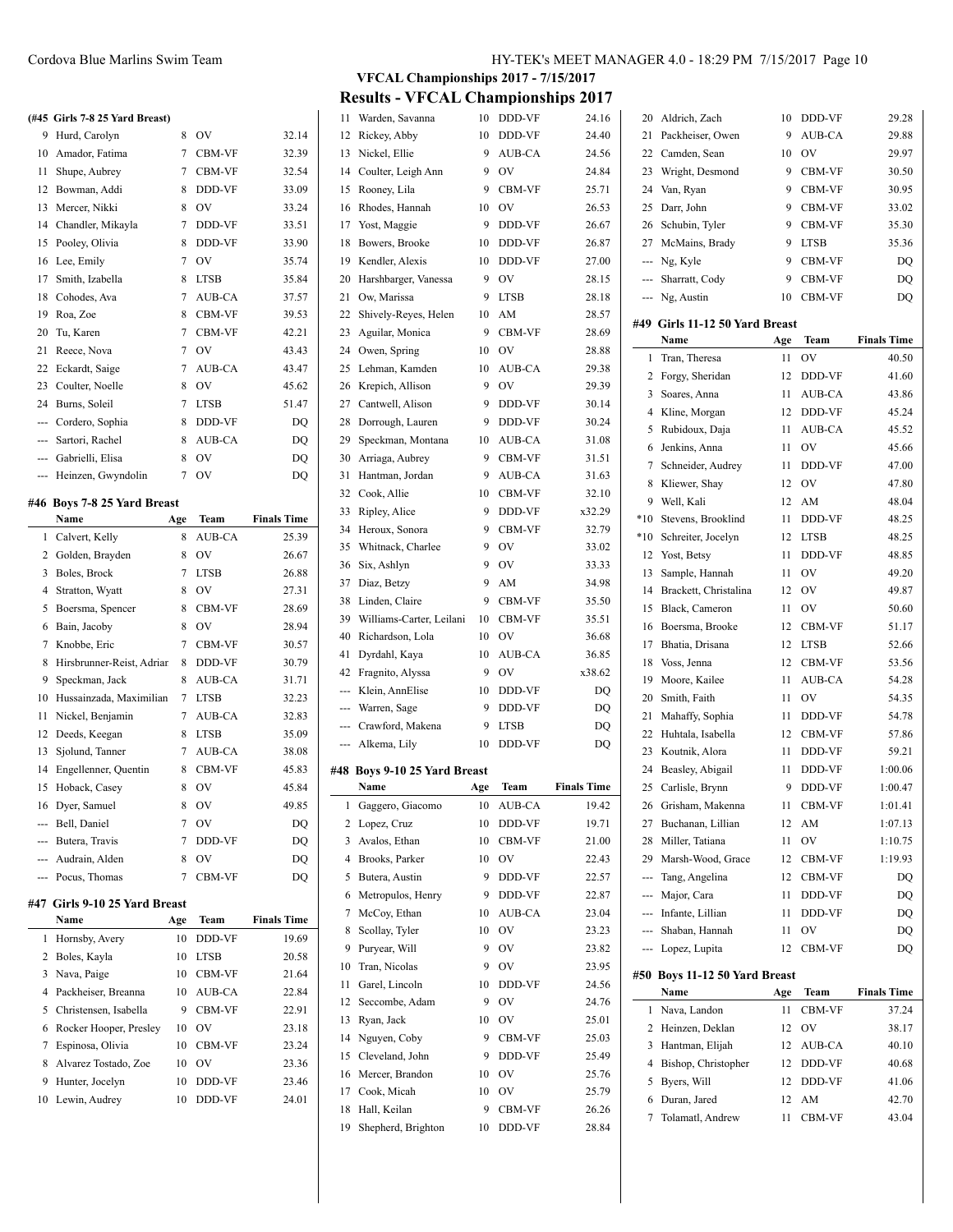#### **(#50 Boys 11-12 50 Yard Breast)**

| (#50           | Boys 11-12 50 Yard Breast)        |     |               |                    |
|----------------|-----------------------------------|-----|---------------|--------------------|
| 8              | Carlisle, Thaddias                | 11  | DDD-VF        | 43.06              |
| 9              | Heuer, Lars                       | 12  | DDD-VF        | 43.65              |
| 10             | Lewin, David                      | 11  | DDD-VF        | 44.63              |
| 11             | Thomas, Braden                    | 12  | AUB-CA        | 45.59              |
| 12             | Smith, Brennan                    | 11  | OV            | 45.69              |
| 13             | Palasigue, Christian              | 11  | CBM-VF        | 46.97              |
| 14             | McMains, Dylan                    | 12  | <b>LTSB</b>   | 48.38              |
| 15             | Begley, Zane                      | 12  | <b>OV</b>     | 51.59              |
| 16             | Skeehan, Kaelan                   | 12  | <b>LTSB</b>   | 51.78              |
| 17             | Henning, Owen                     | 11  | OV            | 53.75              |
| 18             | Harshbarger, Cyrus                | 11  | OV            | 54.12              |
| 19             | Myatt, Steven                     | 11  | CBM-VF        | 54.30              |
| 20             | Shubert, Dylan                    | 11  | CBM-VF        | 55.42              |
| 21             | DiSilvestro, Joshua               | 11  | CBM-VF        | 58.38              |
| 22             | Gerrits, Aleksandr                | 11  | CBM-VF        | 1:01.65            |
| 23             | Goetze, Zachary                   | 11  | CBM-VF        | 2:18.88            |
| $\overline{a}$ | Rodriguez, Maxwell                | 11  | AM            | DQ                 |
| ---            | Chaudhary, Arjun                  | 11  | <b>LTSB</b>   | DQ                 |
| ---            | Aguilar, Anthony                  | 12  | CBM-VF        | DO                 |
| #51            | Girls 13-14 50 Yard Breast        |     |               |                    |
|                | Name                              | Age | Team          | <b>Finals Time</b> |
| 1              | Baco, Claire                      | 14  | DDD-VF        | 39.58              |
| 2              | Amador, Victoria                  | 13  | CBM-VF        | 40.62              |
| 3              | Goetze, Zoe                       | 13  | <b>CBM-VF</b> | 41.08              |
| 4              | Thornton, Karissa                 | 13  | AUB-CA        | 41.12              |
| 5              | Heuer, Jaida                      | 13  | DDD-VF        | 41.33              |
| 6              | Gossard, Eliana                   | 14  | CBM-VF        | 41.83              |
| 7              | Ryan, Paige                       | 13  | OV            | 42.39              |
| 8              | Maguire, Annabel                  | 14  | DDD-VF        | 43.23              |
| *9             | Chandler, Lauren                  | 13  | DDD-VF        | 44.65              |
| *9             | Mureness, Kaylah                  | 14  | AM            | 44.65              |
| 11             | Hedtke, Lauren                    | 13  | OV            | 44.97              |
| 12             | Schreiter, Francene               | 13  | <b>LTSB</b>   | 45.94              |
| 13             | Jones, Alexis                     | 14  | DDD-VF        | 46.41              |
| 14             | Shannon, Kathryn                  | 13  | <b>LTSB</b>   | 47.21              |
| 15             | Cysewski, Sophia                  | 14  | CBM-VF        | 47.46              |
| 16             | Auleb, Erin                       | 14  | <b>LTSB</b>   | 47.67              |
| 17             | Towne, Megan                      | 13  | <b>AUB-CA</b> | 48.29              |
| 18             | Hibbs, Jazmine                    | 14  | AM            | 48.35              |
| 19             | Aukerman, Jordan                  | 13  | <b>LTSB</b>   | 49.00              |
| 20             | Lane, Brooklyn                    | 13  | <b>LTSB</b>   | 49.28              |
| 21             | Smith, Hailee                     | 14  | OV            | 49.56              |
| 22             | Storms, Madison                   | 14  | AM            | 50.07              |
| 23             | Morales, Orianna                  | 13  | AM            | 50.20              |
| 24             | Brooks, Bridgitt                  | 13  | OV            | 50.86              |
| 25             | Six, Alana                        | 13  | OV            | 52.67              |
| 26             | Whisman, Meredith                 | 14  | AM            | 54.25              |
| 27             | Amador, Carla                     | 14  | CBM-VF        | 55.68              |
| 28             | Thomas, Avery                     | 13  | AUB-CA        | 58.13              |
| 29             | Cook, Corrina                     | 14  | OV            | 59.64              |
| ---            | Mastronarde, Cassie               | 13  | AM            | DQ                 |
|                |                                   |     |               |                    |
| #52            | Boys 13-14 50 Yard Breast<br>Name | Age | Team          | <b>Finals Time</b> |
| 1              | Thomas, Gary                      | 14  | AUB-CA        | 31.26              |
|                |                                   |     |               |                    |

**VFCAL Championships 2017 - 7/15/2017**

# **Results - VFCAL Championships 2017**<br>2. Voss Mason 14 CBM-VF 34.89

| 2        | Voss, Mason                      | 14       | CBM-VF      | 34.89              |
|----------|----------------------------------|----------|-------------|--------------------|
| 3        | Avalos, Andrew                   | 13       | CBM-VF      | 36.39              |
| 4        | Dorrough, Logan                  | 14       | DDD-VF      | 36.63              |
| 5        | Calvert, Kaden                   | 13       | AUB-CA      | 37.24              |
| 6        | Cahill, Patrick                  | 13       | OV          | 39.84              |
| 7        | Downey, Kai                      | 14       | AUB-CA      | 41.21              |
| 8        | Cullifer, Nevyn                  | 13       | AM          | 42.06              |
| 9        | Whitaker, Eli                    | 13       | CBM-VF      | 42.29              |
| 10       | Penman, Logan                    | 13       | OV          | 42.80              |
| 11       | Gowdey, Joshua                   | 13       | <b>LTSB</b> | 44.47              |
| 12       | McCoy, Jackson                   | 14       | AUB-CA      | 45.58              |
| 13       | Detmer, Zachary                  | 14       | AUB-CA      | 47.29              |
| 14       | Konarski, Austin                 | 13       | CBM-VF      | 50.77              |
| 15       | Myatt, William                   | 13       | CBM-VF      | 52.25              |
| 16       | Bath, James                      | 13       | DDD-VF      | 56.52              |
| 17       | Parsons, Chris                   | 13       | AUB-CA      | 59.90              |
| 18       | Gentry, Brett                    | 14       | AM          | 1:03.08            |
| ---      | Fragnito, Christopher            | 13       | <b>OV</b>   | DQ                 |
| ---      | Kartchner, Kaden                 | 13       | CBM-VF      | DO                 |
| ---      | Barry, Jaxon                     | 13       | OV          | DQ                 |
| ---      | Schulze, Marlon                  | 13       | CBM-VF      | DQ                 |
|          |                                  |          |             |                    |
|          | #53 Girls 15-18 50 Yard Breast   |          |             |                    |
|          | Name                             | Age      | Team        | <b>Finals Time</b> |
| 1        | Palasigue, Carissa               | 18       | CBM-VF      | 35.65              |
| 2        | Konarski, Shelby                 | 16       | CBM-VF      | 36.06              |
| 3        | Atkins, Nihna                    | 15       | DDD-VF      | 37.30              |
| 4        | Bishop, Catherine                | 17       | DDD-VF      | 38.11              |
|          |                                  |          |             |                    |
| 5        | Baio, Jessica                    | 15       | AUB-CA      | 40.92              |
| 6        | Coleman-Salgado, Krishn          | 15       | CBM-VF      | 41.33              |
| 7        | Carroll, Quinn                   | 15       | DDD-VF      | 41.54              |
| 8        | Paturel, Rachael                 | 15       | DDD-VF      | 42.03              |
| 9        | Boe, Taylor                      | 17       | OV          | 42.36              |
| 10       | Huhtala, Katrina                 | 15       | CBM-VF      | 43.69              |
| 11       | Barton, Brianna                  | 15       | DDD-VF      | 44.17              |
| 12       | Villavicenio, Camille            | 15       | CBM-VF      | 44.22              |
| 13       | Verble, Sophia                   | 15       | CBM-VF      | 47.89              |
| ---      | Ray, Hailey                      | 15       | AM          | DQ                 |
|          |                                  |          |             |                    |
|          | #54 Boys 15-18 50 Yard Breast    |          |             |                    |
|          | Name                             | Age      | Team        | <b>Finals Time</b> |
| 1        | Crowl, Cody                      | 18       | CBM-VF      | 30.84              |
| 2        | Pesko, Keefe                     | 17       | DDD-VF      | 31.36              |
| 3        | Savino, Jack                     | 16       | DDD-VF      | 32.97              |
| 4        | Kliewer, Evan                    | 15       | OV          | 34.15              |
| 5        | Caron, Reed                      | 16       | OV          | 34.78              |
| 6        | Verble, Seth                     | 17       | CBM-VF      | 36.21              |
| 7        | Davis, Andrew                    | 15       | AUB-CA      | 36.54              |
| 8        | Atkins, Joshua                   | 18       | DDD-VF      | 36.65              |
| 9        | Roa, Ryan                        | 15       | CBM-VF      | 37.22              |
| 10       | Jepsen, David                    | 15       | AUB-CA      | 38.51              |
| 11       | Darr, Andrew                     | 15       | CBM-VF      | 40.17              |
| 12       | Fragnito, Michael                | 15       | OV          | 41.02              |
| 13       | Rosenberger, Vincent             | 15       | OV          | 43.28              |
| 14<br>15 | Dill, David Laroy<br>Cohen, Sean | 16<br>15 | OV<br>OV    | 43.81<br>50.06     |

|     | #55 Girls 7-8 50 Yard Free |     |             |                    |
|-----|----------------------------|-----|-------------|--------------------|
|     | <b>Name</b>                | Age | Team        | <b>Finals Time</b> |
| 1   | Moore, Kaycee              | 8   | AUB-CA      | 44.86              |
| 2   | Murphy, Emily              | 8   | DDD-VF      | 45.86              |
| 3   | Whitnack, Saylor           | 7   | OV          | 46.50              |
| 4   | Blair, Kate                | 7   | OV          | 46.75              |
| 5   | Gaggero, Fiona             | 8   | AUB-CA      | 47.28              |
| 6   | Tolamatl, Magdalena        | 8   | CBM-VF      | 47.54              |
| 7   | Towne, Grace               | 8   | AUB-CA      | 47.86              |
| 8   | Jalquin, Ryan              | 8   | DDD-VF      | 49.74              |
| 9   | Smith, Izabella            | 8   | <b>LTSB</b> | 50.15              |
| 10  | Priess, Evangeline         | 7   | AM          | 52.04              |
| 11  | Schreiter, Jacqueline      | 8   | <b>LTSB</b> | 52.22              |
| 12  | Little, Meredith           | 7   | DDD-VF      | 52.42              |
| 13  | Fry, Emelia                | 8   | CBM-VF      | 53.74              |
| 14  | Johnson, Emma              | 8   | DDD-VF      | 54.03              |
| 15  | Chandler, Mikayla          | 7   | DDD-VF      | 55.08              |
| 16  | Metropulos, Charlotte      | 7   | DDD-VF      | 57.28              |
| 17  | McKenna, Kaelin            | 8   | DDD-VF      | 57.99              |
| 18  | Van, Isabella              | 7   | CBM-VF      | 59.84              |
| 19  | Sartori, Rachel            | 8   | AUB-CA      | 1:00.28            |
| 20  | Roa, Zoe                   | 8   | CBM-VF      | 1:00.58            |
| 21  | Reece, Nova                | 7   | OV          | 1:01.09            |
| 22  | Pena, Isabella             | 7   | AM          | 1:04.38            |
| 23  | Kearney, Aurora            | 7   | OV          | 1:05.33            |
| 24  | Bowers, Bailey             | 8   | DDD-VF      | 1:05.55            |
| 25  | Paturel, Sarah             | 8   | DDD-VF      | 1:06.22            |
| 26  | Mercer, Nikki              | 8   | OV          | 1:07.63            |
| 27  | Wright, Torreona           | 7   | AUB-CA      | 1:10.75            |
| 28  | Marshell, Moriah           | 8   | AUB-CA      | 1:12.38            |
| 29  | Hamlett, Ori               | 7   | CBM-VF      | 1:15.13            |
| 30  | Thomas, Karlie             | 7   | AUB-CA      | 1:16.27            |
| 31  | Walker, Adeline            | 7   | DDD-VF      | 1:23.83            |
| 32  | Tu, Karen                  | 7   | CBM-VF      | 1:29.73            |
| 33  |                            | 7   | CBM-VF      | 1:32.73            |
|     | Sanchez, Aleigha           | 7   | CBM-VF      |                    |
| 34  | Wolfe, Tiegan              |     |             | 1:32.85            |
| 35  | Hayden McGormley, Meg      | 7   | CBM-VF      | 1:39.67            |
| --- | Yanez, Ilianna             | 7   | CBM-VF      | DQ                 |
| #56 | Boys 7-8 50 Yard Free      |     |             |                    |
|     | Name                       | Age | Team        | <b>Finals Time</b> |
| 1   | Golden, Brayden            | 8   | OV          | 38.60              |
| 2   | Hornsby, Finn              | 8   | DDD-VF      | 39.23              |
| 3   | Calvert, Kelly             | 8   | AUB-CA      | 40.15              |
| 4   | Harshbarger, Dustin        | 8   | OV          | 41.86              |
| 5   | Camden, Scott              | 8   | OV          | 43.43              |
| 6   | Ax, Darryl                 | 7   | AM          | 45.30              |
| 7   | Brittner, Tanner           | 8   | AUB-CA      | 47.49              |
| 8   | Kaufert, Kyle              | 8   | OV          | 48.12              |
| 9   | Boersma, Spencer           | 8   | CBM-VF      | 48.15              |
| 10  | Mmagu, Chidubem            | 7   | CBM-VF      | 48.48              |
| 11  | Warden, Dennis             | 8   | DDD-VF      | 48.60              |
| 12  | Dodge, Benny               | 8   | DDD-VF      | 48.92              |
| 13  | Curl, Joshua               | 8   | CBM-VF      | 48.93              |
| 14  | Seccombe, Jacob            | 7   | OV          | 50.34              |
| 15  | Garel, LJ                  | 7   | DDD-VF      | 51.82              |

White, Jacob 7 DDD-VF 53.28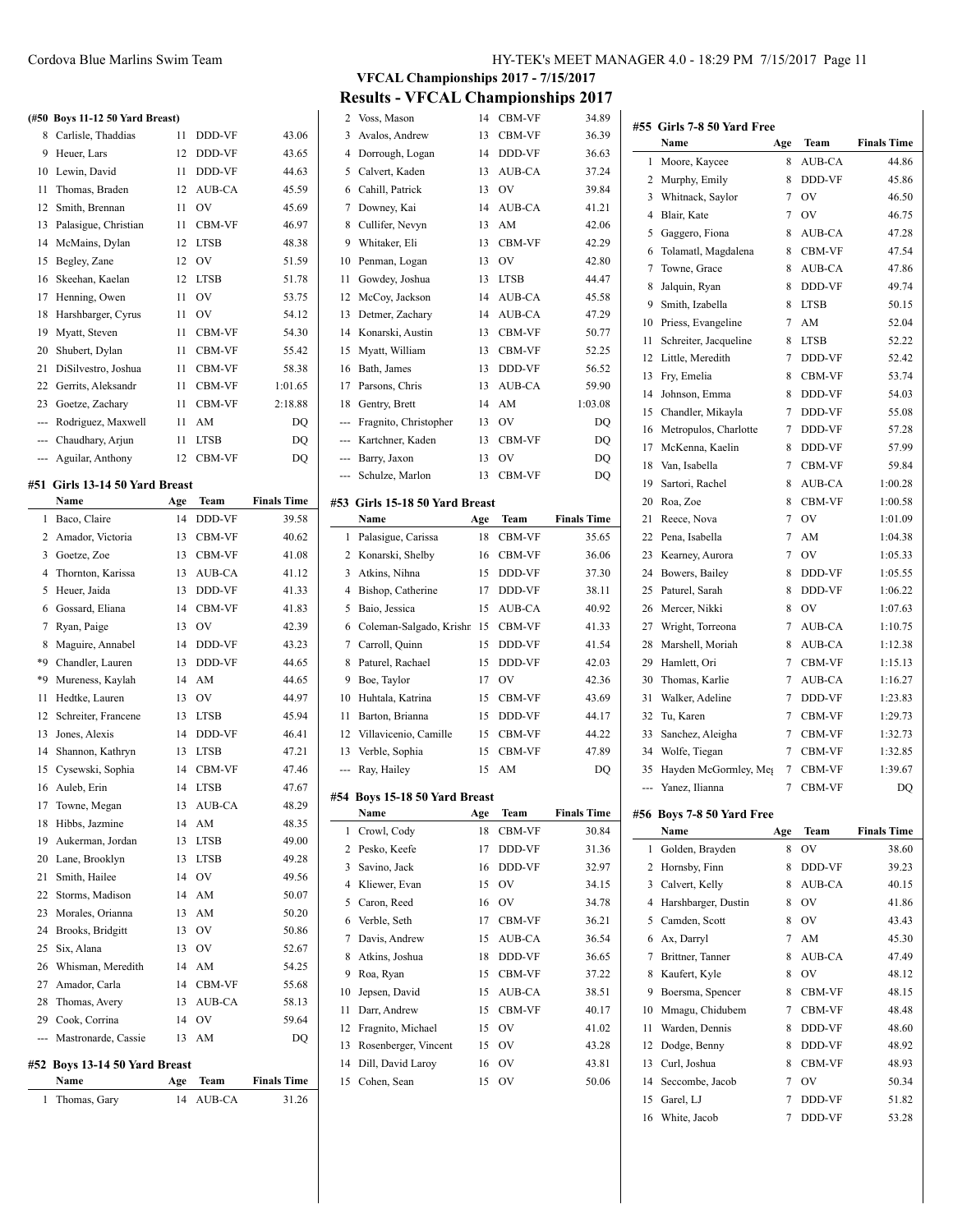#### **(#56 Boys 7-8 50 Yard Free)**

| 17 | Begley, Rhys         | 8 | OV            | 54.74    |
|----|----------------------|---|---------------|----------|
| 18 | Dyer, Samuel         | 8 | OV            | 54.90    |
| 19 | Nickel, Benjamin     | 7 | <b>AUB-CA</b> | 56.99    |
| 20 | Brady, Nolan         | 8 | OV            | 57.20    |
| 21 | Matista, Dawson      | 7 | OV            | 57.76    |
| 22 | Bell, Daniel         | 7 | OV            | 59.37    |
| 23 | Knobbe, Eric         | 7 | CBM-VF        | 1:07.85  |
| 24 | Van Thull, Paul      | 7 | DDD-VF        | 1:08.10  |
| 25 | Freer, Clavey        | 7 | DDD-VF        | 1:09.92  |
| 26 | Bennett, Drew        | 7 | DDD-VF        | 1:10.65  |
| 27 | Warda, Evan          | 7 | AUB-CA        | 1:10.90  |
| 28 | Engellenner, Quentin | 8 | CBM-VF        | 1:11.91  |
| 29 | Gatlin, Luke         | 8 | CBM-VF        | 1:13.93  |
| 30 | Bell, Desmond        | 8 | CBM-VF        | 1:18.24  |
| 31 | Eisenbarth, Ryder    | 7 | OV            | x1:18.30 |
| 32 | Yoachum, Aiden       | 7 | AM            | 1:23.41  |
| 33 | Smith, Isaac         | 7 | CBM-VF        | 1:47.46  |
| 34 | Wolfe, Charles       | 8 | <b>CBM-VF</b> | 2:02.87  |

#### **#57 Girls 9-10 50 Yard Free**

|                | Name                  | Age | Team          | <b>Finals Time</b> |
|----------------|-----------------------|-----|---------------|--------------------|
| 1              | Hornsby, Avery        | 10  | DDD-VF        | 34.39              |
| 2              | Nava, Paige           | 10  | CBM-VF        | 34.94              |
| 3              | Alvarez Tostado, Zoe  | 10  | OV            | 35.12              |
| $\overline{4}$ | Dressler, Kaiya       | 10  | CBM-VF        | 35.77              |
| 5              | Sorensen, Madelyn     | 9   | AUB-CA        | 37.61              |
| 6              | Hamilton, Gracie      | 10  | AUB-CA        | 38.14              |
| 7              | Rhodes, Hannah        | 10  | OV            | 38.73              |
| 8              | Lewin, Audrey         | 10  | DDD-VF        | 38.74              |
| 9              | Wilson, Anna          | 9   | AUB-CA        | 39.61              |
| 10             | Schneider, Heidi      | 9   | DDD-VF        | 39.87              |
| 11             | Rickey, Abby          | 10  | DDD-VF        | 41.08              |
| 12             | Walker, Clara         | 10  | DDD-VF        | 41.19              |
| 13             | Seymour, Madelyn      | 9   | CBM-VF        | 41.68              |
| 14             | Thomas, Kelsey        | 9   | <b>AUB-CA</b> | 41.78              |
| 15             | Harshbarger, Vanessa  | 9   | OV            | 43.29              |
| 16             | Ow, Ellie             | 9   | <b>LTSB</b>   | 43.42              |
| 17             | Crawford, Makena      | 9   | <b>LTSB</b>   | 43.63              |
| 18             | Doescher, Ale'        | 10  | DDD-VF        | 44.03              |
| 19             | Musgrove, Hannah      | 9   | DDD-VF        | 44.18              |
| 20             | Ax, Katia             | 10  | AM            | 44.25              |
| 21             | Ripley, Alice         | 9   | DDD-VF        | 45.35              |
| 22             | Lint, Audrey          | 9   | AUB-CA        | 45.70              |
| 23             | Hantman, Jordan       | 9   | AUB-CA        | 46.48              |
| 24             | Cantwell, Alison      | 9   | DDD-VF        | 47.72              |
| 25             | Hayden McGormley, Bro | 10  | CBM-VF        | 47.78              |
| 26             | Bowers, Brooke        | 10  | DDD-VF        | 48.71              |
| 27             | Linden, Claire        | 9   | <b>CBM-VF</b> | 48.76              |
| 28             | Pierce, Jazmine       | 9   | AUB-CA        | 48.88              |
| 29             | Schreiter, Diana      | 10  | <b>LTSB</b>   | 49.22              |
| 30             | Warner, Ella          | 9   | DDD-VF        | x49.64             |
| 31             | Richardson, Lola      | 10  | OV            | 51.21              |
| *32            | Drew, Allison         | 9   | OV            | 53.05              |
| *32            | Diaz, Lily            | 10  | AM            | 53.05              |
| 34             | Churchwell, Emily     | 9   | AUB-CA        | 53.12              |
| 35             | Wolfe, Tangie         | 10  | CBM-VF        | 53.77              |

# Cordova Blue Marlins Swim Team HY-TEK's MEET MANAGER 4.0 - 18:29 PM 7/15/2017 Page 12

# **VFCAL Championships 2017 - 7/15/2017**

**Results - VFCAL Championships 2017**

| 36       | Dyrdahl, Kaya                       | 10       | AUB-CA        | 54.47              |
|----------|-------------------------------------|----------|---------------|--------------------|
| 37       | Alonso, Ellisandra                  | 9        | AUB-CA        | 1:04.46            |
| 38       | Howard, Hoku                        | 10       | AUB-CA        | x1:05.53           |
|          |                                     |          |               |                    |
| #58      | Boys 9-10 50 Yard Free              |          |               |                    |
|          | Name                                | Age      | Team          | <b>Finals Time</b> |
| 1        | Golden, Nathaniel                   | 10       | OV            | 33.85              |
| 2        | Cleveland, Sam                      | 10       | DDD-VF        | 33.94              |
| 3        | Pratt, Cole                         | 9        | DDD-VF        | 37.48              |
| 4        | McAlister, Jake                     | 10       | AUB-CA        | 37.61              |
| 5        | Avalos, Ethan                       | 10       | CBM-VF        | 37.72              |
| 6        | Pitnikoff, Jackson                  | 10       | OV            | 38.04              |
| 7        | Dodge, Wyatt                        | 10       | DDD-VF        | 38.05              |
| 8        | Stevens, Koa                        | 9        | DDD-VF        | 38.42              |
| 9        | Tran, Nicolas                       | 9        | OV            | 38.47              |
| 10       | Seccombe, Adam                      | 9        | OV            | 38.49              |
| 11       | Puryear, Will                       | 9        | OV            | 38.86              |
| 12       | Thayer, Brayden                     | 9        | DDD-VF        | 39.14              |
| 13       | Tu, Ryan                            | 9        | CBM-VF        | 39.42              |
|          |                                     |          |               |                    |
| 14       | Skeehan, Jeyden                     | 10       | <b>LTSB</b>   | 41.31              |
| 15       | Camden, Sean                        | 10       | OV            | 43.64              |
| 16       | Wright, Desmond                     | 9        | CBM-VF        | 44.62              |
| 17       | Poddar, Sid                         | 10       | CBM-VF        | 44.73              |
| 18       | Cook, Micah                         | 10       | OV            | 44.91              |
| 19       | Packheiser, Owen                    | 9        | AUB-CA        | 45.27              |
| 20       | Koutnik, Evan                       | 9        | DDD-VF        | 48.06              |
| 21       | Telford, Chase                      | 9        | <b>CBM-VF</b> | 48.70              |
| 22       | Bennett, Aidan                      | 10       | DDD-VF        | 49.77              |
| 23       | Roediger, Logan                     | 9        | OV            | 50.53              |
| 24       | Alonso, Rowan                       | 10       | AUB-CA        | 57.14              |
| 25       | Sharratt, Cody                      | 9        | CBM-VF        | 58.56              |
| 26       | Davis, Joshua                       | 9        | AUB-CA        | 1:02.95            |
| 27       | Smith, Elias                        | 9        | CBM-VF        | 1:05.88            |
| 28       | Pardo, Joseph                       | 10       | OV            | 1:22.04            |
| 29       | Van Thull, Mateo                    | 10       | DDD-VF        | 1:38.19            |
|          |                                     |          |               |                    |
|          | #59 Girls 11-12 100 Yard Free       |          |               |                    |
|          | Name                                | Age      | Team          | <b>Finals Time</b> |
| 1        | Krieger, Hollyn                     | 11       | <b>DDD-VF</b> | 1:07.46            |
| 2        | Cantwell, Melissa                   | 12       | <b>DDD-VF</b> | 1:08.27            |
| 3        | Krieger, Linden                     | 11       | DDD-VF        | 1:08.42            |
| 4        | Tran, Theresa                       | 11       |               | 1:08.45            |
| 5        |                                     |          | OV            |                    |
| 6        | Kline, Morgan                       | 12       | DDD-VF        | 1:13.25            |
|          | Jenkins, Anna                       | 11       | OV            | 1:14.71            |
| 7        | Schreiter, Jocelyn                  | 12       | <b>LTSB</b>   | 1:16.23            |
| 8        | Morgan, Mallory                     | 12       | DDD-VF        | 1:17.38            |
| 9        | Johnson, Chloe                      | 12       | AUB-CA        | 1:18.60            |
| 10       | Pena, Sierra                        | 11       | CBM-VF        | 1:19.62            |
|          |                                     | 11       |               |                    |
| 11<br>12 | Yost, Betsy<br>Bhatia, Drisana      | 12       | DDD-VF        | 1:20.23            |
|          |                                     |          | <b>LTSB</b>   | 1:24.16            |
| 13       | Voss, Jenna                         | 12       | CBM-VF        | 1:24.52            |
| 14       | Sample, Hannah                      | 11       | OV            | 1:25.71            |
| 15       | Brackett, Christalina               | 12       | OV            | 1:26.77            |
| 16       | Pardo, Madalyn                      | 11       | OV            | 1:27.09            |
| 17       | Calvert, Kyle                       | 12       | AUB-CA        | 1:27.65            |
| 18       | Beasley, Abigail                    | 11       | DDD-VF        | 1:29.33            |
| 19       | Audrain, Elena<br>20 Gatlin, Makena | 11<br>12 | OV<br>CBM-VF  | 1:29.54<br>1:30.21 |

| 21  | Grybos, Rachel                   | 11  | AUB-CA      | 1:33.26            |
|-----|----------------------------------|-----|-------------|--------------------|
| 22  | Koutnik, Alora                   | 11  | DDD-VF      | 1:33.39            |
| 23  | Timonichev, Katelyn              | 11  | AM          | 1:33.50            |
| 24  | Moore, Kailee                    | 11  | AUB-CA      | 1:34.35            |
| 25  | Buchanan, Lillian                | 12  | AM          | 1:48.96            |
|     | --- Brent, Madalynn              | 11  | AUB-CA      | DQ                 |
|     |                                  |     |             |                    |
|     | #60 Boys 11-12 100 Yard Free     |     |             |                    |
|     | Name                             | Age | <b>Team</b> | <b>Finals Time</b> |
| 1   | Gabrielli, Marcello              | 12  | OV          | 1:06.37            |
| 2   | Cox, Owen                        | 12  | DDD-VF      | 1:06.87            |
| 3   | Dressler, Jacob                  | 12  | CBM-VF      | 1:14.39            |
| 4   | Harshbarger, Cyrus               | 11  | OV          | 1:14.83            |
| 5   | Smith, Brennan                   | 11  | OV          | 1:16.59            |
| 6   | Muzzy, Braden                    | 12  | AUB-CA      | 1:16.97            |
| 7   | Rooney, Grant                    | 11  | CBM-VF      | 1:17.73            |
| 8   | Thomas, Braden                   | 12  | AUB-CA      | 1:18.08            |
| 9   | Carroll, Seamus                  | 12  | DDD-VF      | 1:18.37            |
| 10  | Downey, Teo                      | 12  | AUB-CA      | 1:18.57            |
| 11  | Freer, Sawyer                    | 11  | DDD-VF      | 1:19.09            |
| 12  | Heuer, Lars                      | 12  | DDD-VF      | 1:20.63            |
| 13  | Byers, Will                      | 12  | DDD-VF      | 1:21.13            |
| 14  | Thaver, Truit                    | 11  | DDD-VF      | 1:22.54            |
| 15  | Skeehan, Kaelan                  | 12  | <b>LTSB</b> | 1:22.99            |
| 16  | Murphy, Carson                   | 11  | DDD-VF      | 1:24.67            |
| 17  | Salerno, Elias                   | 12  | OV          | 1:26.30            |
| 18  | Espinosa, Diego                  | 11  | CBM-VF      | 1:26.58            |
| 19  | Manuel, Felix Isaac              | 12  | DDD-VF      | 1:28.54            |
| 20  | Johnson, Blake                   | 12  | DDD-VF      | 1:30.17            |
| 21  | Kofnovec, Justin                 | 11  | CBM-VF      | 1:30.59            |
| 22  | Howard, Toby                     | 12  | AUB-CA      | 1:30.89            |
| 23  | McNally, Logan                   | 12  | AUB-CA      | 1:31.22            |
| 24  | Roa, Antonio                     | 11  | CBM-VF      | 1:32.05            |
| 25  | Penman, Bode                     | 11  | OV          | 1:32.98            |
| 26  | DiSilvestro, Joshua              | 11  | CBM-VF      | 1:41.45            |
| 27  | Rodriguez, Maxwell               | 11  | AM          | 1:42.75            |
| 28  | Mastronarde, Zephan              | 11  | AM          | 1:45.76            |
| 29  | Boswell, Kaleb                   | 11  | AM          | 1:45.83            |
| 30  | Warner, Luke                     | 11  | DDD-VF      | 1:53.07            |
|     | 31 Marsh-Wood, Silas             |     | 12 CBM-VF   | 2:50.96            |
| --- | Turpen, Jacob                    | 11  | OV          | DQ                 |
| #61 | <b>Girls 13-14 100 Yard Free</b> |     |             |                    |
|     | Name                             | Age | Team        | <b>Finals Time</b> |
| 1   | Freer, Jordan                    | 14  | DDD-VF      | 1:01.04            |
| 2   | Alvarez Tostado, Fionnah         | 13  | OV          | 1:01.66            |
| 3   | Christensen, Callie              | 14  | CBM-VF      | 1:01.87            |
| 4   | Dickson, Jia                     | 13  | DDD-VF      | 1:05.65            |
| 5   | Matista, Maryanna                | 13  | OV          | 1:05.77            |
| 6   | Schreiter, Francene              | 13  | LTSB        | 1:10.51            |
| 7   | Doescher, Ella                   | 13  | DDD-VF      | 1:11.04            |
| 8   | Martin, Brielle                  | 13  | AUB-CA      | 1:12.21            |
| 9   | Magana, Isabella                 | 14  | CBM-VF      | 1:12.75            |
| 10  | Baker, Jordyn                    | 14  | AM          | 1:12.93            |
| 11  | Maguire, Annabel                 | 14  | DDD-VF      | 1:13.96            |
| 12  | Griffith, Eriah                  | 13  | DDD-VF      | 1:14.65            |
| 13  | Burgess, Kylie                   | 13  | CBM-VF      | 1:15.26            |
| 14  | Salvestrin, Grace                | 14  | DDD-VF      | 1:15.85            |
|     |                                  |     |             |                    |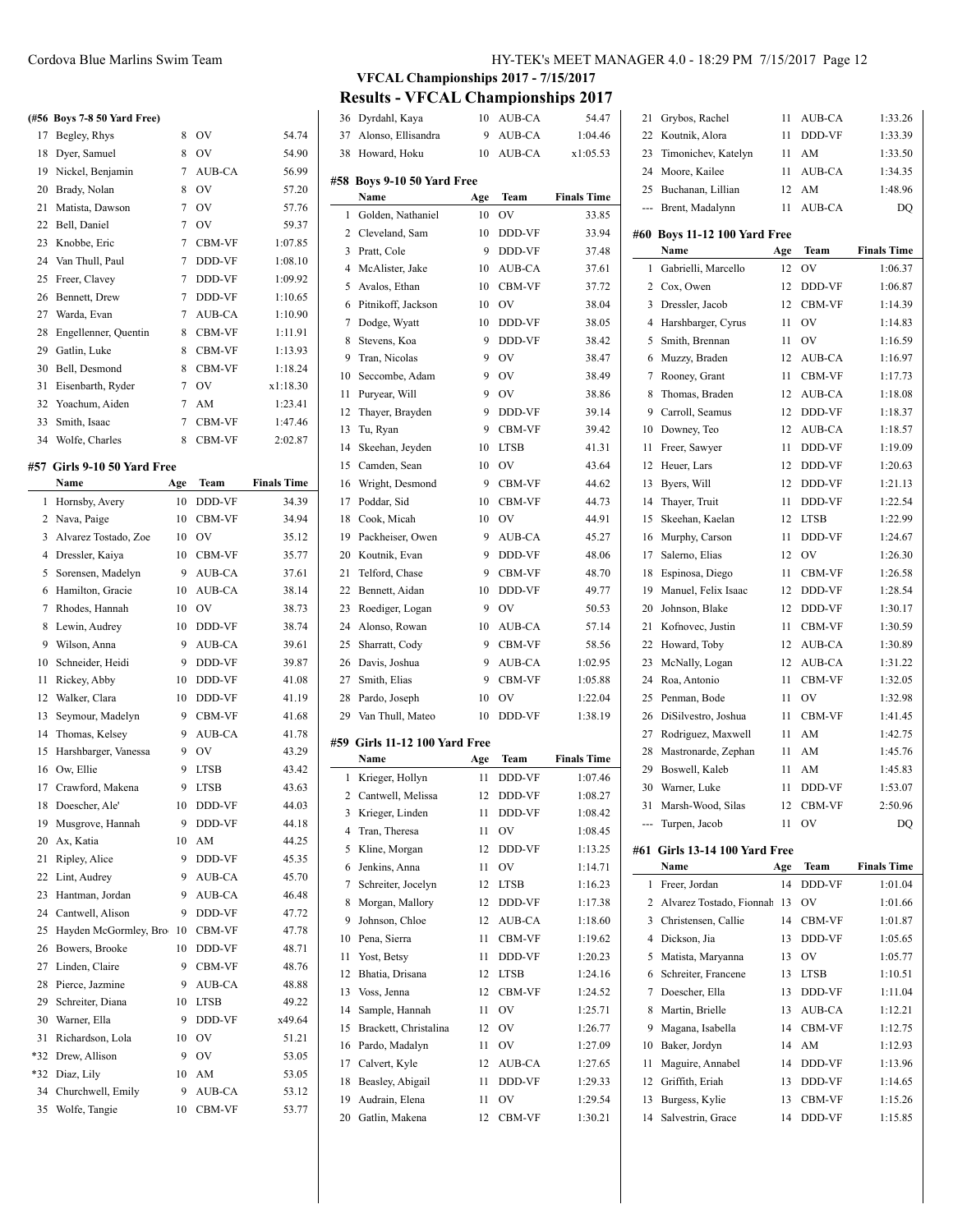#### **(#61 Girls 13-14 100 Yard Free)**

|    | 15 Thornton, Karissa |     | 13 AUB-CA      | 1:16.03 |
|----|----------------------|-----|----------------|---------|
|    | 16 Mureness, Kaylah  |     | 14 AM          | 1:17.66 |
|    | 17 Kendler, Amanda   | 13  | <b>DDD-VF</b>  | 1:18.64 |
|    | 18 Ewing, Skylar     | 14  | DDD-VF         | 1:20.00 |
|    | 19 Cook, Corrina     | 14  | O <sub>V</sub> | 1:25.88 |
|    | 20 Auleb, Erin       | 14  | <b>LTSB</b>    | 1:26.05 |
|    | 21 Minz, Alexandrea  |     | 14 AUB-CA      | 1:26.16 |
|    | 22 Smith, Hailee     | 14  | - OV           | 1:34.59 |
| 23 | Storms, Madison      |     | 14 AM          | 1:40.26 |
|    | 24 Cruz, Lexy        | 13. | AM             | 1:41.72 |

#### **#62 Boys 13-14 100 Yard Free**

 $\overline{a}$ 

|                | Name                           | Age | Team          | <b>Finals Time</b> |
|----------------|--------------------------------|-----|---------------|--------------------|
| $\mathbf{1}$   | Jurado, Diego                  | 13  | <b>AUB-CA</b> | 57.12              |
| $\overline{c}$ | West, Josiah                   | 14  | CBM-VF        | 57.29              |
| 3              | Coulter, James                 | 13  | OV            | 57.78              |
| 4              | Shelton, Lucien                | 14  | AUB-CA        | 1:01.12            |
| 5              | Porter, Charles                | 14  | CBM-VF        | 1:02.17            |
| 6              | Scollay, Cody                  | 13  | OV            | 1:03.73            |
| 7              | Cullifer, Nevyn                | 13  | AM            | 1:04.26            |
| 8              | Calvert, Kaden                 | 13  | AUB-CA        | 1:04.46            |
| 9              | Hamilton, Wyatt                | 13  | AUB-CA        | 1:05.01            |
| 10             | Black, Ethan                   | 13  | OV            | 1:05.76            |
| 11             | Packheiser, Mason              | 14  | AUB-CA        | 1:07.30            |
| 12             | Benedetto, Jayson              | 13  | DDD-VF        | 1:08.61            |
| 13             | Schulze, Marlon                | 13  | CBM-VF        | 1:08.82            |
| 14             | Shubert, Braden                | 13  | CBM-VF        | 1:11.78            |
| 15             | Owen, Daniel                   | 13  | DDD-VF        | 1:14.04            |
| 16             | Heroux, Evan                   | 14  | CBM-VF        | 1:16.65            |
| 17             | Kartchner, Kaden               | 13  | CBM-VF        | 1:17.45            |
| 18             | Hokanson, Stone                | 13  | DDD-VF        | 1:22.60            |
| 19             | Myatt, William                 | 13  | CBM-VF        | 1:26.57            |
| 20             | Parsons, Chris                 | 13  | AUB-CA        | 1:56.25            |
|                | #63  Girls 15-18 100 Yard Free |     |               |                    |
|                | Name                           | Age | Team          | <b>Finals Time</b> |
| 1              | Muzzy, Elana                   | 16  | <b>AUB-CA</b> | 1:02.77            |
| $\overline{c}$ | Bush, Hanna                    | 16  | DDD-VF        | 1:03.90            |
| 3              | Maguire, Violet                | 17  | DDD-VF        | 1:04.80            |
| $\overline{4}$ | Arnez, Emily                   | 15  | CBM-VF        | 1:05.62            |
| 5              | Benedetto, Jaymie              | 15  | DDD-VF        | 1:06.41            |
| *6             | Burgess, Hannah                | 15  | CBM-VF        | 1:07.54            |
| $*_{6}$        | Palasigue, Carissa             | 18  | CBM-VF        | 1:07.54            |
| 8              | Klas, Grace                    | 17  | DDD-VF        | 1:12.03            |
| 9              | Paturel, Rachael               | 15  | DDD-VF        | 1:14.05            |
| 10             | Hudak, Jana                    | 17  | DDD-VF        | 1:14.47            |
| 11             | Arnold, Jacqueline             | 17  | DDD-VF        | 1:14.70            |
| 12             | Carroll, Quinn                 | 15  | DDD-VF        | 1:16.62            |
| 13             | Arnold, Katlyn                 | 17  | DDD-VF        | 1:19.69            |
| 14             | Villavicenio, Camille          | 15  | CBM-VF        | 1:27.06            |
| 15             | Parsons, Kathryn               | 15  | AUB-CA        | 1:44.71            |
|                |                                |     |               |                    |
|                | #64 Boys 15-18 100 Yard Free   |     |               |                    |

| Name            | Age Team  | <b>Finals Time</b> |
|-----------------|-----------|--------------------|
| 1 Porter, Ethan | 16 CBM-VF | 49.56              |
| 2 Pesko, Keefe  | 17 DDD-VF | 52.74              |

**VFCAL Championships 2017 - 7/15/2017 Results - VFCAL Championships 2017**

|                | Results - V PUALI UNAMPHONSMIPS 2017 |        |                |                    |     |                            |     |               |                    |
|----------------|--------------------------------------|--------|----------------|--------------------|-----|----------------------------|-----|---------------|--------------------|
|                | 3 Boe, Jacob                         | 16     | OV             | 53.85              |     | 4 Harshbarger, Dustin      | 8   | 0V            | 25.20              |
|                | 4 Detmer, Trent                      | 17     | AUB-CA         | 54.36              | 5   | Kaufert, Kyle              | 8   | <b>OV</b>     | 25.22              |
| 5              | Haven, Matthew                       | 17     | <b>CBM-VF</b>  | 54.88              | 6   | Jenkins, Jack              | 8   | 0V            | 25.57              |
| 6              | Beilgard, Austin                     | 17     | OV             | 56.99              | 7   | Boersma, Spencer           | 8   | <b>CBM-VF</b> | 26.76              |
| 7              | Verble, Seth                         | 17     | CBM-VF         | 58.52              | 8   | Stratton, Wyatt            | 8   | <b>OV</b>     | 27.77              |
| 8              | Watkins, Nick                        | 16     | DDD-VF         | 59.09              | 9   | Dodge, Benny               | 8   | DDD-VF        | 29.68              |
| 9              | Dill, David Arthur                   | 17     | OV             | 59.34              | 10  | Penman, Wyatt              | 8   | <b>OV</b>     | 30.29              |
| 10             | Davis, Andrew                        | 15     | AUB-CA         | 1:00.48            | 11  | Penman, Noah               | 7   | <b>OV</b>     | 32.91              |
| 11             | Leos, Karson                         | 15     | DDD-VF         | 1:01.21            | 12  | Garel, LJ                  | 7   | DDD-VF        | 35.01              |
| 12             | Nielsen, Andrew                      | 17     | AM             | 1:02.59            | 13  | Brady, Nolan               | 8   | <b>OV</b>     | 35.56              |
| 13             | Whitaker, Wesley                     | 15     | <b>CBM-VF</b>  | 1:03.52            | 14  | Bell, Daniel               | 7   | <b>OV</b>     | 38.48              |
| 14             | Thornton, Thomas                     | 16     | AUB-CA         | 1:05.95            | 15  | Shyrshov, Ruslan           | 7   | <b>LTSB</b>   | 48.24              |
| 15             | Jose, Sam                            | 15     | <b>AUB-CA</b>  | 1:07.11            | --- | Speckman, Jack             | 8   | AUB-CA        | DQ                 |
| 16             | Walder, Pace                         | 15     | OV             | 1:09.02            | --- | Edwards, Xander            | 8   | <b>CBM-VF</b> | DQ                 |
| 17             | Ethington, Corey                     | 15     | <b>CBM-VF</b>  | 1:10.33            | --- | Warden, Dennis             | 8   | DDD-VF        | DQ                 |
| 18             | Fragnito, Michael                    | 15     | OV             | 1:10.84            | --- | Schneider, Ethan           | 7   | <b>DDD-VF</b> | DQ                 |
|                |                                      |        |                |                    |     | Yoachum, Logan             | 7   | AM            | DQ                 |
|                | #65 Girls 7-8 25 Yard Fly            |        |                |                    | --- | Skeehan, Haefan            | 8   | <b>LTSB</b>   | DQ                 |
|                | Name                                 | Age    | Team           | <b>Finals Time</b> | --- | Dyer, Maxwell              | 8   | <b>OV</b>     | DQ                 |
|                | 1 Tran, Sarah                        | 8      | OV             | 22.48              | --- | Popejoy, Gaige             | 7   | DDD-VF        | DQ                 |
| 2              | Towne, Grace                         | 8      | AUB-CA         | 22.83              | --- | Jageman, Austin            | 8   | DDD-VF        | DQ                 |
| 3              | Cooney, Pearl                        | 8      | DDD-VF         | 26.65              | --- | Audrain, Alden             | 8   | OV            | DQ                 |
| 4              | Tolamatl, Magdalena                  | 8      | CBM-VF         | 26.90              |     | Hoback, Casey              | 8   | <b>OV</b>     | DQ                 |
| 5              | Lee, Emily                           | 7      | OV             | 27.73              |     |                            |     |               |                    |
| 6              | Wilson, Harlie                       | 8      | CBM-VF         | 27.81              |     | #67 Girls 9-10 25 Yard Fly |     |               |                    |
| 7              | Johnson, Emma                        | 8      | DDD-VF         | 28.92              |     | Name                       | Age | Team          | <b>Finals Time</b> |
| 8              | Little, Meredith                     | 7      | DDD-VF         | 29.44              | 1   | Alvarez Tostado, Mia       | 10  | OV            | 16.50              |
| 9              | Schreiter, Jacqueline                | 8      | <b>LTSB</b>    | 29.81              | 2   | Sorensen, Madelyn          | 9   | AUB-CA        | 16.71              |
| 10             | Tetlow, Ashley                       | 8      | DDD-VF         | 30.07              | 3   | Cooney, Ona                | 10  | DDD-VF        | 18.38              |
| 11             | Champlin, Samantha                   | 7      | <b>LTSB</b>    | 30.08              | 4   | Frazer, Emma               | 9   | <b>DDD-VF</b> | 18.94              |
| 12             | Bowman, Addi                         | 8      | DDD-VF         | 30.77              | 5   | Lewin, Audrey              | 10  | DDD-VF        | 18.96              |
| 13             | Musgrove, Maya                       | 8      | DDD-VF         | 30.98              | 6   | Packheiser, Breanna        | 10  | AUB-CA        | 19.09              |
| 14             | Hurd, Carolyn                        | 8      | OV             | 31.52              | 7   | Dressler, Kaiya            | 10  | <b>CBM-VF</b> | 19.79              |
|                |                                      |        |                |                    |     |                            |     |               | 20.09              |
| 15             | Sowa, Penelope                       | 7      | DDD-VF         | 32.46              | 8   | Johnson, Claire            | 10  | AUB-CA        |                    |
| 16             | Fry, Emelia                          | 8      | CBM-VF         | 32.63              | 9   | Coulter, Leigh Ann         | 9   | <b>OV</b>     | 20.36              |
| 17             | Sartori, Rachel                      | 8      | <b>AUB-CA</b>  | 32.98              | 10  | Heuer, Ella                | 9   | DDD-VF        | 20.43              |
| 18             | Infante, Abigail                     | 8      | DDD-VF         | 33.99              | 11  | Seymour, Ashlyn            | 10  | CBM-VF        | 20.55              |
| 19             | Taylor, Madilynn                     | 8      | <b>LTSB</b>    | 34.02              | 12  | Hunter, Jocelyn            | 10  | DDD-VF        | 20.73              |
| 20             | Amador, Fatima                       | 7      | <b>CBM-VF</b>  | 34.16              | 13  | Nickel, Ellie              | 9   | AUB-CA        | 20.76              |
| 21             | Mendoza, Jasmine                     | 8      | OV             | 34.36              |     | *14 Schneider, Heidi       | 9   | DDD-VF        | 21.38              |
| 22             | Reece, Nova                          | 7      | OV             | 34.48              | *14 | Kaufert, Kolby             | 9   | OV            | 21.38              |
| 23             | Shupe, Aubrey                        | 7      | CBM-VF         | 35.19              | 16  | Rigby, Amber               | 9   | OV            | 21.50              |
| 24             | Cohodes, Ava                         | 7      | AUB-CA         | 38.43              | 17  | Walker, Clara              | 10  | DDD-VF        | 21.93              |
| 25             | Priess, Evangeline                   | 7      | AM             | 41.72              | 18  | Alkema, Lily               | 10  | DDD-VF        | 21.98              |
| 26             | Coulter, Noelle                      | 8      | OV             | 58.71              | 19  | Christensen, Isabella      | 9   | CBM-VF        | 22.06              |
| ---            | Tichy, Kaitlyn                       |        | 7 LTSB         | DQ                 | 20  | Warden, Madison            | 10  | DDD-VF        | 23.05              |
| ---            | Hayden McGormley, Meg                | 7      | CBM-VF         | DQ                 | 21  | Morgan, Naomi              | 9   | DDD-VF        | 23.23              |
| ---            | Moorhouse, Tinsley                   | 7      | <b>LTSB</b>    | DQ                 | 22  | Shively-Reyes, Helen       | 10  | AM            | 23.30              |
| ---            | Jacks, Lily                          | 8      | DDD-VF         | DQ                 | 23  | Creeger, Mazzy             | 10  | CBM-VF        | 23.64              |
| ---            | Fomichev, Isabella                   | 7      | AM             | DQ                 | 24  | Seymour, Madelyn           | 9   | CBM-VF        | 23.79              |
| ---            | Voss, Julie                          | 8      | CBM-VF         | DQ                 | 25  | Rocker Hooper, Presley     | 10  | <b>OV</b>     | 23.84              |
| ---            | Klein, Jillian                       | 7      | DDD-VF         | DQ                 | 26  | Schreiter, Diana           | 10  | <b>LTSB</b>   | 24.23              |
|                |                                      |        |                |                    | 27  | Owen, Spring               | 10  | OV            | 24.26              |
|                | #66 Boys 7-8 25 Yard Fly             |        |                |                    | 28  | Whitnack, Charlee          | 9   | OV            | 24.76              |
|                | Name                                 | Age    | Team           | <b>Finals Time</b> | 29  | Doescher, Ale'             | 10  | DDD-VF        | x25.32             |
| $\mathbf{1}$   | Calvert, Kelly                       | 8      | AUB-CA         | 20.95              | 30  | Hayden McGormley, Bro      | 10  | CBM-VF        | 25.44              |
| $\overline{2}$ | Hornsby, Finn<br>3 Lane, Hudson      | 8<br>8 | DDD-VF<br>LTSB | 22.01<br>24.97     | 31  | Moulton, Elizabeth         | 9   | AUB-CA        | 25.45              |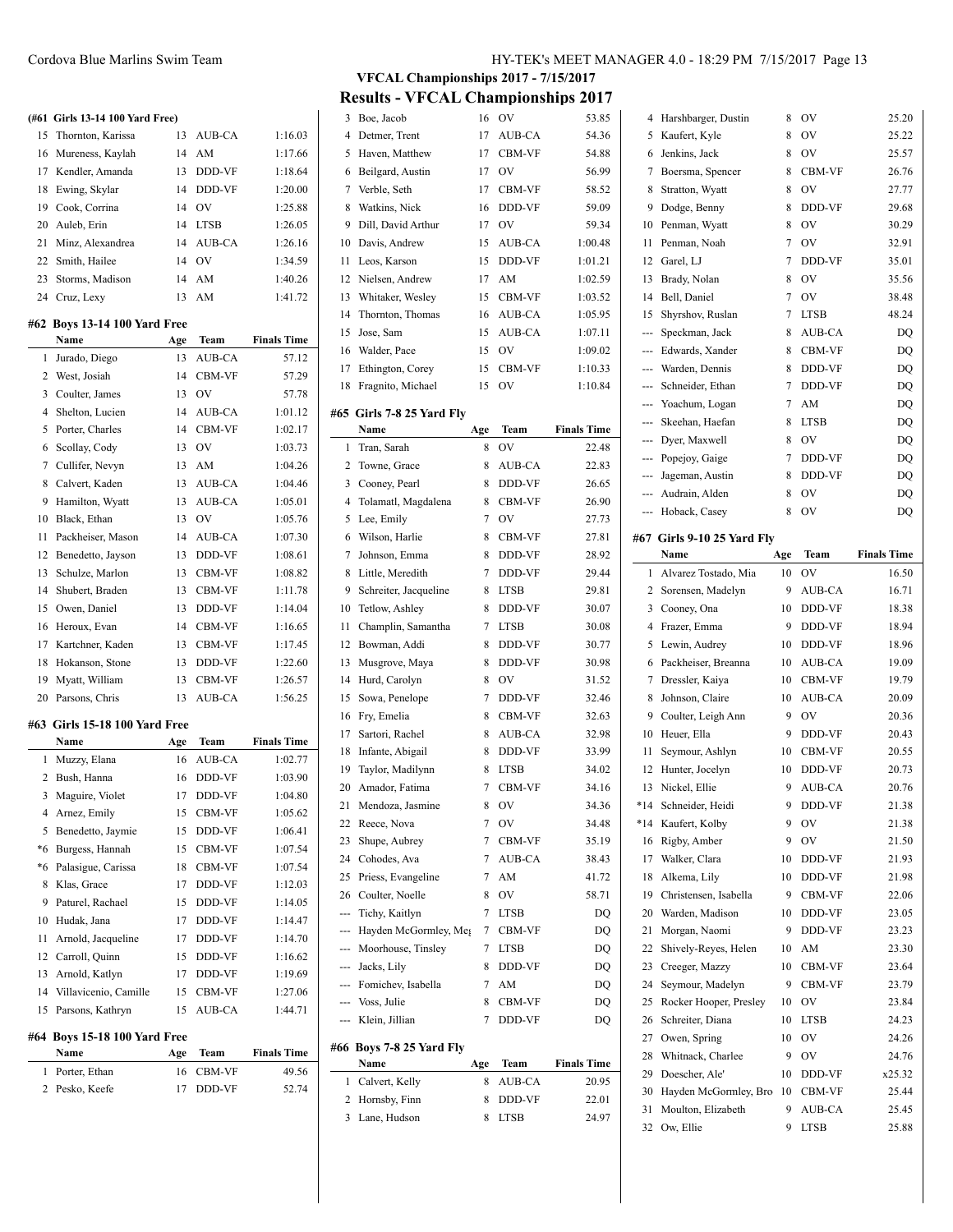#### **(#67 Girls 9-10 25 Yard Fly)**

| 33  | Harshbarger, Vanessa | 9  | OV            | 26.35  |
|-----|----------------------|----|---------------|--------|
| 34  | Linden, Claire       | 9  | <b>CBM-VF</b> | 27.23  |
| 35  | Diebele, Noelle      | 9  | OV            | 27.49  |
| 36  | Woodin, Rebecca      | 9  | <b>DDD-VF</b> | x27.79 |
| 37  | Ow, Marissa          | 9  | <b>LTSB</b>   | 27.83  |
| 38  | Wambwa, Melanie      | 10 | <b>CBM-VF</b> | 28.09  |
| 39  | Hantman, Jordan      | 9  | <b>AUB-CA</b> | 28.44  |
| 40  | Deeds, Jaelyn        | 9  | <b>LTSB</b>   | 28.84  |
| 41  | Crawford, Makena     | 9  | <b>LTSB</b>   | 29.36  |
| 42  | Howard, Hoku         | 10 | <b>AUB-CA</b> | 30.74  |
| 43  | Churchwell, Emily    | 9  | <b>AUB-CA</b> | 31.28  |
| 44  | Hershey, Sara        | 10 | <b>LTSB</b>   | 33.78  |
| 45  | Fragnito, Alyssa     | 9  | OV            | 45.07  |
| --- | Rooney, Lila         | 9  | <b>CBM-VF</b> | DQ     |
| --- | Chandler, Olivia     | 10 | <b>DDD-VF</b> | DQ     |
| --- | Krepich, Allison     | 9  | OV            | DQ     |
|     | --- Lint, Audrey     | 9  | <b>AUB-CA</b> | DQ     |

# **#68 Boys 9-10 25 Yard Fly**

|          | Name               | Age | Team          | <b>Finals Time</b> |
|----------|--------------------|-----|---------------|--------------------|
| 1        | Lopez, Cruz        | 10  | DDD-VF        | 17.19              |
| 2        | Avalos, Ethan      | 10  | CBM-VF        | 18.81              |
| 3        | McAlister, Jake    | 10  | AUB-CA        | 19.19              |
| 4        | Brooks, Parker     | 10  | OV            | 19.41              |
| 5        | Dodge, Wyatt       | 10  | DDD-VF        | 20.36              |
| *6       | Thaver, Brayden    | 9   | DDD-VF        | 20.44              |
| *6       | Rubidoux, Josiah   | 9   | AUB-CA        | 20.44              |
| 8        | Stevens, Koa       | 9   | DDD-VF        | 20.48              |
| 9        | Cleveland, Sam     | 10  | DDD-VF        | 20.79              |
| 10       | Mount, Landis      | 10  | DDD-VF        | 20.82              |
| 11       | Schneider, Mason   | 9   | DDD-VF        | 20.89              |
| 12       | Skeehan, Jeyden    | 10  | LTSB          | 21.07              |
| 13       | Garel, Lincoln     | 10  | DDD-VF        | 21.13              |
| 14       | Tu, Ryan           | 9   | CBM-VF        | 21.94              |
| 15       | Pitnikoff, Jackson | 10  | OV            | 22.15              |
| 16       | Ryan, Jack         | 10  | OV            | 22.84              |
| 17       | Packheiser, Owen   | 9   | AUB-CA        | 24.33              |
| 18       | Galvan, Jayden     | 9   | AM            | 24.60              |
| 19       | Williams, Connor   | 10  | OV            | 25.17              |
| 20       | Zilles, Nate       | 9   | CBM-VF        | 26.12              |
| 21       | Camden, Sean       | 10  | OV            | 26.25              |
| 22       | Poddar, Sid        | 10  | CBM-VF        | 27.68              |
| 23       | Nguyen, Coby       | 9   | CBM-VF        | 27.85              |
| 24       | Griffith, Brady    | 10  | DDD-VF        | 27.96              |
| 25       | Van, Ryan          | 9   | CBM-VF        | 28.08              |
| 26       | Diaz, Vicente      | 9   | AM            | 30.80              |
| 27       | Owen, Stephen      | 10  | DDD-VF        | 31.53              |
| ---      | Sanchez, Gabriel   | 9   | CBM-VF        | DQ                 |
| $\cdots$ | Callaway, Andrew   | 9   | <b>LTSB</b>   | DQ                 |
| ---      | Aukerman, Jacob    | 9   | <b>LTSB</b>   | DQ                 |
| ---      | Turpen, Robert     | 9   | OV            | DQ                 |
| ---      | Bennett, Aidan     | 10  | DDD-VF        | DQ                 |
| ---      | Beasley, Benjamin  | 9   | <b>DDD-VF</b> | DQ                 |

# **VFCAL Championships 2017 - 7/15/2017 Results - VFCAL Championships 2017**

 $\overline{a}$ 

 $\overline{a}$ 

 $\overline{a}$ 

|                | #69 Girls 11-12 50 Yard Fly    |          |                         |                    |
|----------------|--------------------------------|----------|-------------------------|--------------------|
|                | Name                           | Age      | Team                    | <b>Finals Time</b> |
| 1              | McAlister, Katie               | 12       | AUB-CA                  | 30.82              |
| 2              | Krieger, Linden                | 11       | DDD-VF                  | 37.53              |
| 3              | Benedetto, Caylee              | 11       | DDD-VF                  | 37.91              |
| $\overline{4}$ | Sullivan, Esther               | 12       | CBM-VF                  | 38.80              |
| 5              | Zilles, Isabella               | 12       | CBM-VF                  | 39.61              |
| 6              | Morgan, Mallory                | 12       | DDD-VF                  | 40.20              |
| 7              | Pena, Sierra                   | 11       | CBM-VF                  | 40.24              |
| 8              | Foletta, Emily                 | 12       | DDD-VF                  | 40.46              |
| 9              | Sharratt, Alexis               | 12       | CBM-VF                  | 41.19              |
| 10             | Shafer, Sierra                 | 12       | OV                      | 43.15              |
| 11             | Cleveland, Abigail             | 12       | DDD-VF                  | 43.56              |
| 12             | Kliewer, Shay                  | 12       | OV                      | 43.70              |
| 13             | Smith, Faith                   | 11       | OV                      | 44.67              |
| 14             | Bjurstrom, Brianna             | 11       | CBM-VF                  | 45.16              |
| 15             | Rigby, Amanda                  | 11       | OV                      | 47.97              |
| 16             | Calvert, Kyle                  | 12       | AUB-CA                  | 50.76              |
| 17             | Lyon, Rhea                     | 11       | <b>LTSB</b>             | 57.01              |
| ---            | Grisham, Makenna               | 11       | <b>CBM-VF</b>           | DQ                 |
| ---            | Pelayo, Ozyriz                 | 11       | AM                      | DQ                 |
| ---            | Moore, Kailee                  | 11       | <b>AUB-CA</b>           | DQ                 |
|                |                                |          |                         |                    |
|                | #70 Boys 11-12 50 Yard Fly     |          |                         |                    |
|                | Name                           | Age      | Team                    | <b>Finals Time</b> |
| 1              | Matista, Matthew               | 12       | OV                      | 31.32              |
| 2              | Burge, Aedan                   | 12       | DDD-VF                  | 31.92              |
| 3              | Williams, Cole                 | 12       | OV                      | 32.54              |
| 4              | Hantman, Elijah                | 12       | AUB-CA                  | 32.97              |
| 5              | Durgin, Elijah                 | 11       | OV                      | 34.57              |
| 6              | Nava, Landon                   | 11       | CBM-VF                  | 34.69              |
| 7              | Christensen, Hayden            | 12       | CBM-VF                  | 34.86              |
| 8              | Gabrielli, Marcello            | 12       | OV                      | 36.83              |
| 9              | Bishop, Christopher            | 12       | <b>DDD-VF</b>           | 39.70              |
| 10<br>11       | Fomichev, Daniel               | 11       | AM                      | 40.92              |
| 12             | Tolamatl, Andrew               | 11       | CBM-VF<br><b>CBM-VF</b> | 41.57              |
| 13             | Rooney, Grant<br>Miller, Bob   | 11<br>12 |                         | 42.02              |
| 14             |                                |          |                         |                    |
|                |                                |          | OV                      | 42.55              |
|                | Bain, Riley                    | 11       | OV                      | 42.96              |
| 15             | Thayer, Truit                  | 11       | DDD-VF                  | 43.95              |
| 16             | Henning, Owen                  | 11       | OV                      | 44.19              |
| 17             | O'Connor, Jack                 | 11       | AUB-CA                  | 45.23              |
| 18             | Freer, Sawyer                  | 11       | DDD-VF                  | 45.51              |
| 19             | Johnson, Blake                 | 12       | DDD-VF                  | 48.04              |
| 20             | Shupe, Troy                    | 11       | CBM-VF                  | 50.70              |
| 21             | Roa, Antonio                   | 11       | CBM-VF                  | 52.11              |
| 22             | Boswell, Kaleb                 | 11       | AM                      | 59.27              |
| ---            | Marsh-Wood, Silas              | 12       | CBM-VF                  | DQ                 |
| ---            | Lopez, Raul                    | 12       | CBM-VF                  | DQ                 |
| #71            | <b>Girls 13-14 50 Yard Fly</b> |          |                         |                    |
|                | Name                           | Age      | Team                    | <b>Finals Time</b> |
| 1              | Wilhelms, Isabella             | 14       | OV                      | 29.52              |
| 2              | Freer, Jordan                  | 14       | DDD-VF                  | 30.48              |
| 3              | Christensen, Callie            | 14       | CBM-VF                  | 32.43              |
| 4              | Goetze, Zoe                    | 13       | CBM-VF                  | 32.77              |

| 6  | Burgess, Emelia             | 13  | CBM-VF    | 34.76              |
|----|-----------------------------|-----|-----------|--------------------|
| 7  | Priess, Madelyn             | 14  | AM        | 34.83              |
| 8  | Griffith, Eriah             | 13  | DDD-VF    | 36.84              |
| 9  | Salvestrin, Grace           | 14  | DDD-VF    | 37.24              |
| 10 | Sartori, Ella               | 13  | AUB-CA    | 37.29              |
| 11 | Martin, Brielle             | 13  | AUB-CA    | 37.76              |
| 12 | Gossard, Eliana             | 14  | CBM-VF    | 39.01              |
| 13 | Amador, Victoria            | 13  | CBM-VF    | 39.57              |
| 14 | Heuer, Jaida                | 13  | DDD-VF    | 39.70              |
| 15 | Bush, Tessa                 | 14  | DDD-VF    | 40.59              |
| 16 | Caron, Ava                  | 13  | OV        | 41.96              |
| 17 | Ewing, Skylar               | 14  | DDD-VF    | 43.03              |
| 18 | Burgess, Samantha           | 13  | CBM-VF    | 43.22              |
| 19 | Whisman, Meredith           | 14  | AM        | 43.36              |
| 20 | Hibbs, Jazmine              | 14  | AM        | 44.96              |
| 21 | DiSilvestro, Bethany        | 13  | CBM-VF    | 45.23              |
| 22 | Auleb, Erin                 | 14  | LTSB      | 45.39              |
| 23 | Walker, Charlotte           | 14  | DDD-VF    | 45.44              |
| 24 | Lane, Brooklyn              | 13  | LTSB      | 46.92              |
| 25 | Cysewski, Sophia            | 14  | CBM-VF    | 47.71              |
|    |                             |     | DDD-VF    | 48.76              |
| 27 | 26 Velasquez, Skyler        | 13  | OV        |                    |
| 28 | Six, Alana                  | 13  |           | 51.01              |
|    | Ramos-Mudd, Nina            | 13  | AUB-CA    | 51.27              |
|    | #72 Boys 13-14 50 Yard Fly  |     |           |                    |
|    | Name                        | Age | Team      | <b>Finals Time</b> |
| 1  | Thomas, Gary                | 14  | AUB-CA    | 25.69              |
| 2  | Pena, Kove                  | 13  | CBM-VF    | 28.43              |
| 3  | Coulter, James              | 13  | OV        | 28.72              |
| 4  | Tadlock, Gabriel            | 14  | CBM-VF    | 28.98              |
| 5  | Black, Ethan                | 13  | OV        | 30.62              |
| 6  | Shelton, Lucien             | 14  | AUB-CA    | 31.46              |
| 7  | Voss, Mason                 | 14  | CBM-VF    | 32.04              |
| 8  | Porter, Charles             | 14  | CBM-VF    | 32.07              |
| 9  | Cahill, Patrick             | 13  | OV        | 33.08              |
|    | 10 Calvert, Kaden           | 13  | AUB-CA    | 34.08              |
| 11 | Benedetto, Jayson           | 13  | DDD-VF    | 35.13              |
| 12 | Avalos, Andrew              | 13  | CBM-VF    | 35.22              |
| 13 | Packheiser, Mason           | 14  | AUB-CA    | 36.38              |
| 14 | Shubert, Braden             |     | 13 CBM-VF | 36.70              |
| 15 | Detmer, Zachary             | 14  | AUB-CA    | 38.37              |
|    | Whisman, Brendan            | 13  | AM        | DQ                 |
|    | #73 Girls 15-18 50 Yard Fly |     |           |                    |
|    | Name                        | Age | Team      | <b>Finals Time</b> |
| 1  | Marino, Malin               | 16  | AUB-CA    | 30.43              |
| 2  | Bishop, Catherine           | 17  | DDD-VF    | 30.46              |
| 3  | Arnez, Emily                | 15  | CBM-VF    | 31.21              |
| 4  | Benedetto, Jaymie           | 15  | DDD-VF    | 33.40              |
| 5  | Edmisten, Isabella          | 16  | CBM-VF    | 33.44              |
| 6  | Maguire, Violet             | 17  | DDD-VF    | 33.55              |
| 7  | Nicita, Tera                | 15  | DDD-VF    | 33.95              |
| 8  | Coleman-Salgado, Krishr     | 15  | CBM-VF    | 34.54              |
| 9  | Muzzy, Elana                | 16  | AUB-CA    | 35.41              |
| 10 | Konieczny, Lindsay          | 15  | LTSB      | 36.07              |
| 11 |                             |     |           |                    |
|    | DiSilvestro, Grace          | 16  | CBM-VF    | 38.23              |
| 12 | Klas, Grace                 | 17  | DDD-VF    | 39.04              |
| 13 | Morkowski, Trista           | 16  | DDD-VF    | 41.35              |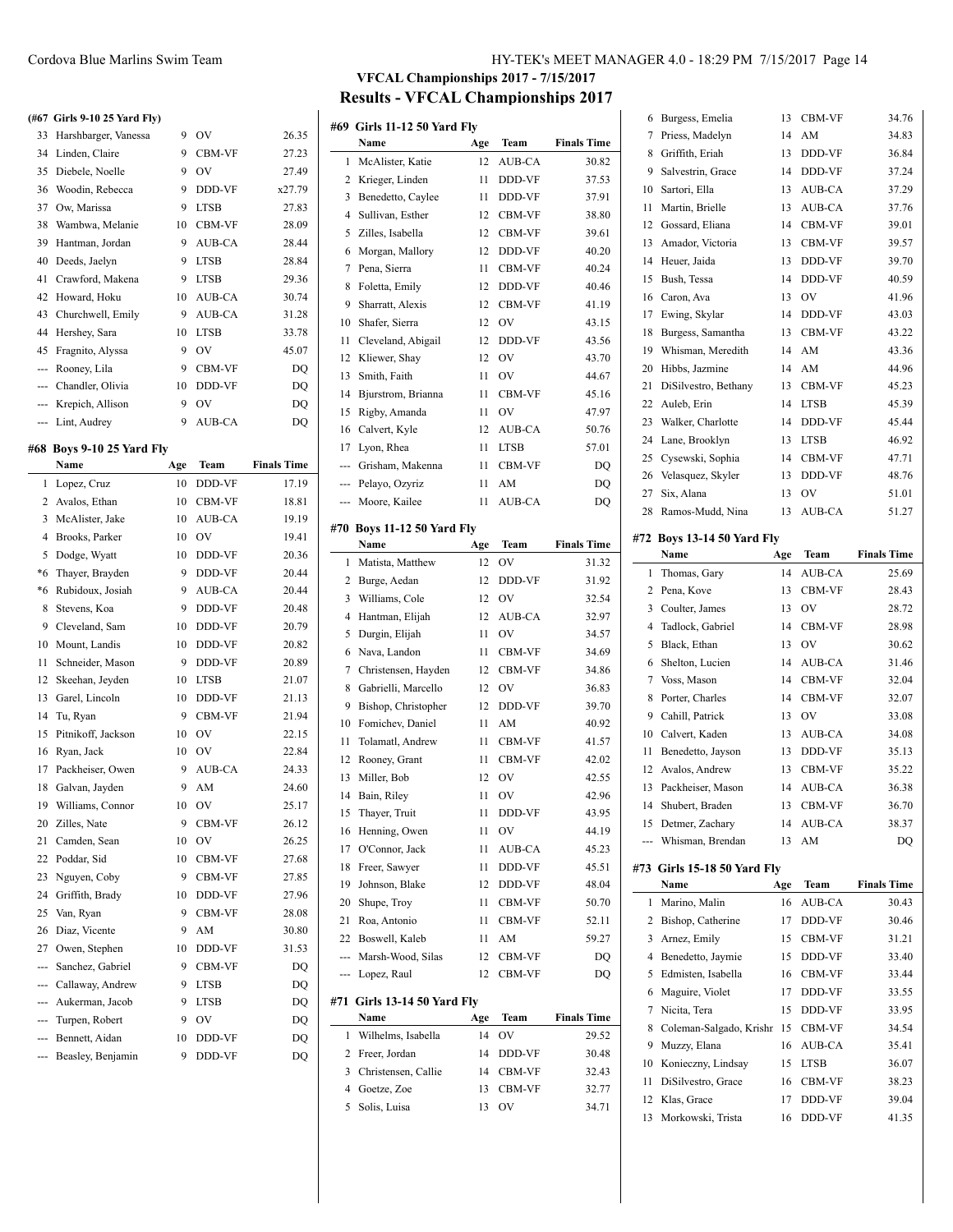#### **(#73 Girls 15-18 50 Yard Fly)**

| 14             | Barton, Brianna                   | 15           | DDD-VF          | 41.53              |
|----------------|-----------------------------------|--------------|-----------------|--------------------|
| 15             | Evans, Jenn/Jennifer              | 17           | DDD-VF          | 41.89              |
| 16             | Shupe, Marin                      | 15           | CBM-VF          | 43.74              |
| 17             | Parsons, Kathryn                  | 15           | AUB-CA          | 51.82              |
|                | #74 Boys 15-18 50 Yard Fly        |              |                 |                    |
|                | Name                              | Age          | Team            | <b>Finals Time</b> |
| $\mathbf{1}$   | Haven, Matthew                    | 17           | <b>CBM-VF</b>   | 25.68              |
| 2              | Biegel, Mason                     | 16           | DDD-VF          | 25.69              |
| 3              | Detmer, Trent                     | 17           | AUB-CA          | 26.14              |
| $\overline{4}$ | Caron, Reed                       | 16           | OV              | 28.37              |
| 5              | Kliewer, Evan                     | 15           | <b>OV</b>       | 28.96              |
| 6              | Shubert, Tyler                    | 17           | <b>CBM-VF</b>   | 29.36              |
| 7              | Atkins, Joshua                    | 18           | DDD-VF          | 30.75              |
| 8              | Thornton, Thomas                  | 16           | AUB-CA          | 31.09              |
| 9              | Beilgard, Austin                  | 17           | <b>OV</b>       | 31.23              |
| 10             | Nielsen, Andrew                   | 17           | AM              | 31.58              |
| 11             | Walder, Pace                      | 15           | OV              | 33.23              |
| 12             | Whitaker, Wesley                  | 15           | CBM-VF          | 34.79              |
| ---            | Jose, Sam                         | 15           | AUB-CA          | DQ                 |
|                | #75 Girls 7-8 100 Yard Free Relay |              |                 |                    |
|                | Team                              | <b>Relay</b> |                 | <b>Finals Time</b> |
| 1              | OV                                |              | A               | 1:22.94            |
|                | Blair, Kate 7                     |              | Lee, Emily 7    |                    |
|                | Whitnack, Saylor 7                |              | Tran, Sarah 8   |                    |
| 2              | DDD-VF                            |              | A               | 1:23.22            |
|                | Musgrove, Maya 8                  |              | Jalquin, Ryan 8 |                    |
|                |                                   |              |                 |                    |

# Cooney, Pearl 8 Murphy, Emily 8 3 AUB-CA A 1:25.54 Towne, Grace 8 Eckardt, Saige 7 Gaggero, Fiona 8 Moore, Kaycee 8 4 CBM-VF A 1:36.24 Fry, Emelia 8 Amador, Fatima 7 Wilson, Harlie 8 Tolamatl, Magdalena 8 5 LTSB A 1:37.23 Champlin, Samantha 7 Schreiter, Jacqueline 8 Taylor, Madilynn 8 Smith, Izabella 8 6 DDD-VF B 1:39.28 Johnson, Emma 8 Infante, Abigail 8 Rickey, Madelyn 8 Chandler, Mikayla 7 7 DDD-VF C 1:42.61 Sowa, Penelope 7 Little, Meredith 7 Reusch, Trystan 8 Tetlow, Ashley 8 8 OV B 1:45.06 Heinzen, Gwyndolin 7 Mercer, Nikki 8 Hurd, Carolyn 8 Reece, Nova 7 9 CBM-VF B 1:53.38 Voss, Julie 8 Roa, Zoe 8 Hamlett, Ori 7 Van, Isabella 7 10 LTSB B 2:00.03 Burns, Soleil 7 Wood, Leilani 7 Moorhouse, Tinsley 7 Tichy, Kaitlyn 7 11 AUB-CA B 2:00.66 Bender, Isabella 8 Cohodes, Ava 7 Sartori, Rachel 8 Thomas, Karlie 7

# Cordova Blue Marlins Swim Team HY-TEK's MEET MANAGER 4.0 - 18:29 PM 7/15/2017 Page 15

**VFCAL Championships 2017 - 7/15/2017 Results - VFCAL Championships 2017**

# 12 AM A 2:11.22 Fomichev, Isabella 7 Gentry, Cassidy 8

|    | $\ldots \ldots \ldots$             | $\sim$ $\sim$ $\sim$ $\sim$ $\sim$ $\sim$ $\sim$ $\sim$ |                         |
|----|------------------------------------|---------------------------------------------------------|-------------------------|
|    | Pena, Isabella 7                   |                                                         | Priess, Evangeline 7    |
| 13 | CBM-VF                             | C                                                       | 2:52.85                 |
|    | Tu, Karen 7                        | Wolfe, Tiegan 7                                         |                         |
|    | Yanez, Ilianna 7                   | Shupe, Aubrey 7                                         |                         |
|    | #76 Boys 7-8 100 Yard Free Relay   |                                                         |                         |
|    | Team                               | Relay                                                   | <b>Finals Time</b>      |
| 1  | OV                                 | A                                                       | 1:18.11                 |
|    | Camden, Scott 8                    | Jenkins, Jack 8                                         |                         |
|    | Harshbarger, Dustin 8              | Golden, Brayden 8                                       |                         |
| 2  | DDD-VF                             | А                                                       | 1:20.08                 |
|    | Hirsbrunner-Reist, Adrian 8        | Dodge, Benny 8                                          |                         |
|    | Warden, Dennis 8                   | Hornsby, Finn 8                                         |                         |
| 3  | <b>LTSB</b>                        | A                                                       | 1:25.27                 |
|    | Lane, Hudson 8                     | Deeds, Keegan 8                                         |                         |
|    | Skeehan, Haefan 8                  | Boles, Brock 7                                          |                         |
| 4  | AUB-CA                             | A                                                       | 1:28.16                 |
|    | Brittner, Tanner 8                 | Speckman, Jack 8                                        |                         |
|    | Nickel, Benjamin 7                 | Calvert, Kelly 8                                        |                         |
| 5  | OV                                 | В                                                       | 1:34.13                 |
|    | Brady, Nolan 8                     | Bain, Jacoby 8                                          |                         |
|    | Kaufert, Kyle 8                    | Penman, Wyatt 8                                         |                         |
| 6  | <b>CBM-VF</b>                      | A                                                       | 1:34.98                 |
|    | Boersma, Spencer 8                 |                                                         | Mmagu, Chidubem 7       |
|    | Knobbe, Eric 7                     | Curl, Joshua 8                                          |                         |
| 7  | OV                                 | C                                                       | 1:36.06                 |
|    | Begley, Rhys 8                     | Matista, Dawson 7                                       |                         |
|    | Seccombe, Jacob 7                  | Stratton, Wyatt 8                                       |                         |
| 8  | DDD-VF                             | B                                                       | 1:43.01                 |
|    | White, Jacob 7                     | Garel, LJ 7                                             |                         |
|    | Dorrough, Lucas 7                  | Butera, Travis 7                                        |                         |
| 9  | DDD-VF                             | C                                                       | 2:03.32                 |
|    | Schneider, Ethan 7                 | Van Thull, Paul 7                                       |                         |
|    | Popejoy, Gaige 7                   | Freer, Clavey 7                                         |                         |
|    | 10 AM                              | A                                                       | 2:09.02                 |
|    | Ax, Darryl 7                       |                                                         | Buchanan, Damien 6      |
|    | Yoachum, Logan 7                   | Yoachum, Aiden 7                                        |                         |
| 11 | CBM-VF                             | В                                                       | 2:27.36                 |
|    | Edwards, Xander 8                  | Gatlin, Luke 8                                          |                         |
|    | Engellenner, Quentin 8             | Bell, Desmond 8                                         |                         |
|    | #77 Girls 9-10 100 Yard Free Relay |                                                         |                         |
|    | Team                               | Relay                                                   | <b>Finals Time</b>      |
| 1  | OV                                 | A                                                       | 1:04.89                 |
|    | Alvarez Tostado, Zoe 10            |                                                         | Coulter, Leigh Ann 9    |
|    | Rhodes, Hannah 10                  |                                                         | Alvarez Tostado, Mia 10 |
| 2  | <b>DDD-VF</b>                      | A                                                       | 1:05.12                 |
|    | Cooney, Ona 10                     | Schneider, Heidi 9                                      |                         |

Frazer, Emma 9 Hornsby, Avery 10 3 CBM-VF A 1:06.88 Espinosa, Olivia 10 Dressler, Kaiya 10 Seymour, Ashlyn 10 Nava, Paige 10 4 AUB-CA A 1:11.65 Thomas, Kelsey 9 Sorensen, Madelyn 9 Nickel, Ellie 9 Hamilton, Gracie 10 5 OV B 1:13.85 Kaufert, Kolby 9 Rigby, Amber 9 Krepich, Allison 9 Whitnack, Charlee 9

| 6  | DDD-VF                            | B                  | 1:14.86                 |
|----|-----------------------------------|--------------------|-------------------------|
|    | Heuer, Ella 9                     | Yost, Maggie 9     |                         |
|    | Dorrough, Lauren 9                | Lewin, Audrey 10   |                         |
| 7  | <b>LTSB</b>                       | A                  | 1:16.08                 |
|    | Ow, Marissa 9                     | Crawford, Makena 9 |                         |
|    | Ow, Ellie 9                       | Boles, Kayla 10    |                         |
| 8  | <b>CBM-VF</b>                     | B                  | 1:17.84                 |
|    | Creeger, Mazzy 10                 | Seymour, Madelyn 9 |                         |
|    | Linden, Claire 9                  |                    | Christensen, Isabella 9 |
|    | 9 AUB-CA                          | C                  | 1:19.44                 |
|    | Lint, Audrey 9                    | Hantman, Jordan 9  |                         |
|    | Wilson, Anna 9                    |                    | Speckman, Montana 10    |
|    | 10 AUB-CA                         | B                  | 1:20.06                 |
|    | King, Lena-Marie 10               | Lehman, Kamden 10  |                         |
|    | Johnson, Claire 10                |                    | Packheiser, Breanna 10  |
| 11 | <b>DDD-VF</b>                     | С                  | 1:21.07                 |
|    | Warden, Savanna 10                | Musgrove, Hannah 9 |                         |
|    | Chandler, Olivia 10               | Warden, Madison 10 |                         |
|    | 12 OV                             | C                  | 1:24.87                 |
|    | Rocker Hooper, Presley 10         | Owen, Spring 10    |                         |
|    | Diebele, Noelle 9                 |                    | Harshbarger, Vanessa 9  |
|    | 13 AM                             | A                  | 1:33.37                 |
|    | Ax, Katia 10                      |                    | Shively-Reyes, Helen 10 |
|    | Diaz, Lily 10                     | Diaz, Betzy 9      |                         |
|    | <b>CBM-VF</b>                     | $\mathcal{C}$      | DO                      |
|    | Hayden McGormley, Brook           | Arriaga, Aubrey 9  |                         |
|    | Wambwa, Melanie 10                | Rooney, Lila 9     |                         |
|    | #78 Boys 9-10 100 Yard Free Relay |                    |                         |
|    | Team                              | Relay              | <b>Finals Time</b>      |
| 1  | <b>DDD-VF</b>                     | A                  | 1:02.40                 |
|    | Dodge, Wyatt 10                   | Pratt, Cole 9      |                         |

|    | Dodge, Wyatt 10       | Pratt, Cole 9       |         |
|----|-----------------------|---------------------|---------|
|    | Cleveland, Sam 10     | Lopez, Cruz 10      |         |
|    | $2$ OV                | A                   | 1:04.86 |
|    | Golden, Nathaniel 10  | Seccombe, Adam 9    |         |
|    | Brooks, Parker 10     | Scollay, Tyler 10   |         |
| 3  | AUB-CA                | A                   | 1:08.18 |
|    | McAlister, Jake 10    | Rubidoux, Josiah 9  |         |
|    | McCoy, Ethan 10       | Gaggero, Giacomo 10 |         |
|    | 4 OV                  | B                   | 1:12.29 |
|    | Pitnikoff, Jackson 10 | Cook, Micah 10      |         |
|    | Tran, Nicolas 9       | Puryear, Will 9     |         |
| 5  | <b>CBM-VF</b>         | A                   | 1:13.74 |
|    | Tu, Ryan 9            | Hall, Keilan 9      |         |
|    | Poddar, Sid 10        | Avalos, Ethan 10    |         |
| 6  | <b>DDD-VF</b>         | C                   | 1:13.84 |
|    | Schneider, Mason 9    | Metropulos, Henry 9 |         |
|    | Garel, Lincoln 10     | Thayer, Brayden 9   |         |
| 7  | <b>CBM-VF</b>         | B                   | 1:17.05 |
|    | Ng, Kyle 9            | Ng, Austin 10       |         |
|    | Schubin, Tyler 9      | Zilles, Nate 9      |         |
| 8  | <b>CBM-VF</b>         | C                   | 1:28.61 |
|    | Wright, Desmond 9     | Sharratt, Cody 9    |         |
|    | Sanchez, Gabriel 9    | Van, Ryan 9         |         |
| 9  | <b>LTSB</b>           | A                   | 1:28.87 |
|    | Skeehan, Jeyden 10    | Callaway, Andrew 9  |         |
|    | McMains, Brady 9      | Aukerman, Jacob 9   |         |
| 10 | OV                    | $\overline{C}$      | 1:33.79 |
|    | Turpen, Robert 9      | Mercer, Brandon 10  |         |
|    | Ryan, Jack 10         | Camden, Sean 10     |         |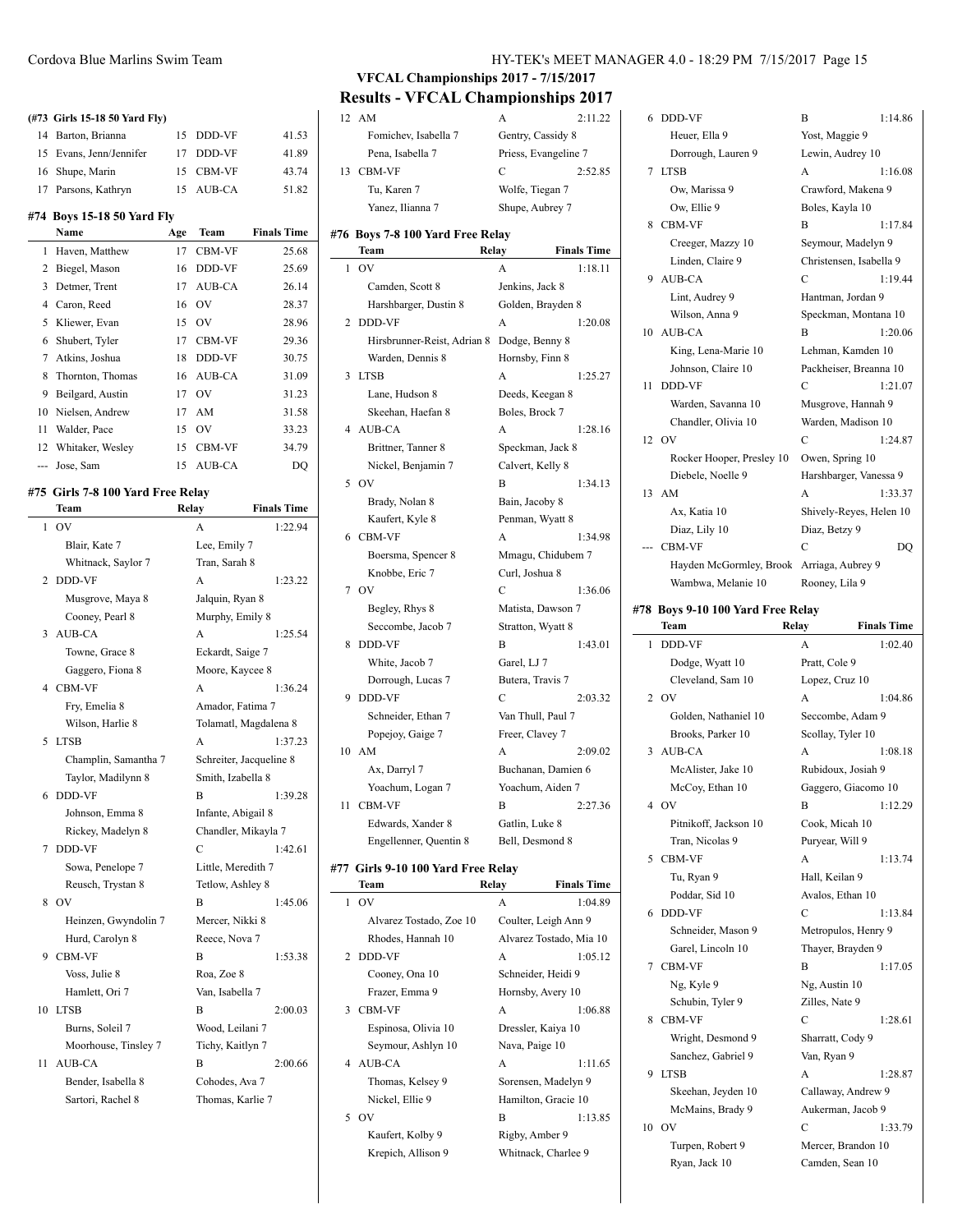|     | (#78 Boys 9-10 100 Yard Free Relay) |                    |                           |
|-----|-------------------------------------|--------------------|---------------------------|
| $-$ | DDD-VF                              | $\overline{B}$     | DO                        |
|     | Butera, Austin 9                    |                    | Woodin, Matthew 10        |
|     | Mount, Landis 10                    | Stevens, Koa 9     |                           |
|     |                                     |                    |                           |
|     | #79 Girls 11-12 200 Yard Free Relay |                    |                           |
|     | Team                                | Relay              | <b>Finals Time</b>        |
| 1   | <b>DDD-VF</b>                       | A                  | 2:05.15                   |
|     | Cantwell, Melissa 12                | Krieger, Hollyn 11 |                           |
|     | Forgy, Sheridan 12                  | Krieger, Linden 11 |                           |
| 2   | AUB-CA                              | A                  | 2:13.77                   |
|     | Lumbert, Nya 12                     | Rubidoux, Daja 11  |                           |
|     | Johnson, Chloe 12                   |                    | McAlister, Katie 12       |
| 3   | <b>DDD-VF</b>                       | B                  | 2:17.54                   |
|     | Kline, Morgan 12                    | Major, Cara 11     |                           |
|     | Morgan, Mallory 12                  |                    | Benedetto, Caylee 11      |
| 4   | <b>CBM-VF</b>                       | A                  | 2:21.30                   |
|     | Zilles, Isabella 12                 | Voss, Jenna 12     |                           |
|     | Sullivan, Esther 12                 | Solis, Alina 12    |                           |
| 5   | OV                                  | A                  | 2:24.18                   |
|     | Shafer, Sierra 12                   | Pardo, Madalyn 11  |                           |
|     | Shaban, Hannah 11                   | Tran, Theresa 11   |                           |
| 6   | <b>CBM-VF</b>                       | B                  | 2:26.10                   |
|     | Bjurstrom, Brianna 11               | Tang, Angelina 12  |                           |
|     | Lopez, Lupita 12                    |                    | Higgins-Beck, Brooklyn 12 |
| 7   | OV                                  | B                  | 2:26.41                   |
|     | Rigby, Amanda 11                    |                    | Black, Cameron 11         |
|     | Brackett, Christalina 12            | Smith, Faith 11    |                           |
| 8   | <b>DDD-VF</b>                       | C                  | 2:28.19                   |
|     | Yost, Betsy 11                      |                    | Schneider, Audrey 11      |
|     | Foletta, Emily 12                   |                    | Cleveland, Abigail 12     |
| 9   | AUB-CA                              | B                  | 2:32.03                   |
|     | Soares, Anna 11                     | Grybos, Rachel 11  |                           |
|     | Calvert, Kyle 12                    |                    | Brent, Madalynn 11        |
|     | 10 OV                               | C                  | 2:45.07                   |
|     | Sample, Hannah 11                   | Audrain, Elena 11  |                           |
|     | Kliewer, Shay 12                    | Miller, Tatiana 11 |                           |
| --  | AM                                  | А                  | DQ                        |
|     | Buchanan, Lillian 12                |                    | Timonichev, Katelyn 11    |
|     | Well, Kali 12                       | Pelayo, Ozyriz 11  |                           |

# **#80 Boys 11-12 200 Yard Free Relay**

|              | Team                   | Relay                 | <b>Finals Time</b> |
|--------------|------------------------|-----------------------|--------------------|
| $\mathbf{1}$ | OV                     | A                     | 1:59.72            |
|              | Gabrielli, Marcello 12 | Heinzen, Deklan 12    |                    |
|              | Williams, Cole 12      | Matista, Matthew 12   |                    |
|              | 2 CBM-VF               | A                     | 2:04.40            |
|              | Christensen, Hayden 12 | Lopez, Raul 12        |                    |
|              | Tolamatl, Andrew 11    | Nava, Landon 11       |                    |
|              | 3 DDD-VF               | $\mathsf{A}$          | 2:10.38            |
|              | Burge, Aedan 12        | Heuer, Lars 12        |                    |
|              | Bishop, Christopher 12 | Cox, Owen 12          |                    |
|              | 4 OV                   | B                     | 2:20.48            |
|              | Durgin, Elijah 11      | Bain, Riley 11        |                    |
|              | Eisenbarth, Tyler 11   | Miller, Bob 12        |                    |
| 5.           | DDD-VF                 | R                     | 2:21.94            |
|              | Murphy, Carson 11      | Freer, Sawyer 11      |                    |
|              | Carroll, Seamus 12     | Carlisle, Thaddias 11 |                    |
|              |                        |                       |                    |

# **VFCAL Championships 2017 - 7/15/2017 Results - VFCAL Championships 2017**

|    | 6 AUB-CA                | A                   | 2:22.28               |
|----|-------------------------|---------------------|-----------------------|
|    | Thomas, Braden 12       | McNally, Logan 12   |                       |
|    | Downey, Teo 12          | Hantman, Elijah 12  |                       |
|    | 7 OV                    | C                   | 2:23.28               |
|    | Smith, Brennan 11       | Penman, Bode 11     |                       |
|    | Harshbarger, Cyrus 11   | Henning, Owen 11    |                       |
| 8  | <b>CBM-VF</b>           | B                   | 2:24.28               |
|    | Gerrits, Aleksandr 11   | Espinosa, Diego 11  |                       |
|    | Palasigue, Christian 11 | Rooney, Grant 11    |                       |
|    | 9 CBM-VF                | C                   | 2:29.00               |
|    | Kofnovec, Justin 11     | Roa, Antonio 11     |                       |
|    | Shupe, Troy 11          | Dressler, Jacob 12  |                       |
| 10 | <b>DDD-VF</b>           | C                   | 2:31.96               |
|    | Thayer, Truit 11        | Johnson, Blake 12   |                       |
|    | Manuel, Felix Isaac 12  | Byers, Will 12      |                       |
| 11 | <b>LTSB</b>             | A                   | 2:32.85               |
|    | Skeehan, Kaelan 12      | Chaudhary, Arjun 11 |                       |
|    | McMains, Dylan 12       | Crawford, Peyton 11 |                       |
|    | 12 AM                   | A                   | 2:40.40               |
|    | Duran, Jared 12         | Fomichev, Daniel 11 |                       |
|    | Boswell, Kaleb 11       |                     | Rodriguez, Maxwell 11 |
|    |                         |                     |                       |

### **#81 Girls 13-14 200 Yard Free Relay**

|    | Team                       | Relay        | <b>Finals Time</b>     |
|----|----------------------------|--------------|------------------------|
| 1  | OV                         | A            | 1:57.63                |
|    | Alvarez Tostado, Fionnah 1 |              | Ryan, Paige 13         |
|    | Matista, Maryanna 13       |              | Wilhelms, Isabella 14  |
| 2  | DDD-VF                     | A            | 2:00.62                |
|    | Baco, Claire 14            |              | Dickson, Jia 13        |
|    | Doescher, Ella 13          |              | Freer, Jordan 14       |
| 3  | CBM-VF                     | $\mathsf{A}$ | 2:00.88                |
|    | Goetze, Zoe 13             |              | Burgess, Emelia 13     |
|    | Magana, Isabella 14        |              | Christensen, Callie 14 |
| 4  | AUB-CA                     | A            | 2:13.75                |
|    | Martin, Brielle 13         |              | Sartori, Ella 13       |
|    | Towne, Megan 13            |              | Thornton, Karissa 13   |
| 5  | <b>DDD-VF</b>              | B            | 2:15.27                |
|    | Maguire, Annabel 14        |              | Kendler, Amanda 13     |
|    | Chandler, Lauren 13        |              | Griffith, Eriah 13     |
| 6  | AM                         | B            | 2:16.36                |
|    | Mureness, Kaylah 14        |              | Baker, Jordyn 14       |
|    | Priess, Madelyn 14         |              | Hibbs, Jazmine 14      |
| 7  | DDD-VF                     | C            | 2:17.19                |
|    | Heuer, Jaida 13            |              | Bush, Tessa 14         |
|    | Walker, Charlotte 14       |              | Salvestrin, Grace 14   |
| 8  | CBM-VF                     | B            | 2:19.14                |
|    | Amador, Victoria 13        |              | Burgess, Kylie 13      |
|    | Burgess, Samantha 13       |              | Gossard, Eliana 14     |
| 9  | <b>LTSB</b>                | A            | 2:21.52                |
|    | Auleb, Erin 14             |              | Lane, Brooklyn 13      |
|    | Shannon, Kathryn 13        |              | Aukerman, Jordan 13    |
| 10 | OV                         | B            | 2:25.93                |
|    | Caron, Ava 13              |              | Smith, Hailee 14       |
|    | Brooks, Bridgitt 13        |              | Solis, Luisa 13        |
| 11 | OV                         | С            | 2:42.09                |
|    | Cook, Corrina 14           |              | Hedtke, Lauren 13      |
|    | Six, Alana 13              |              | Sjoberg, Anna 13       |
| 12 | AM                         | A            | 2:43.77                |
|    | Cruz, Lexy 13              |              | Morales, Orianna 13    |
|    | Mastronarde, Cassie 13     |              | Storms, Madison 14     |

| --- | AUB-CA                              | B                     | X2:41.56           |
|-----|-------------------------------------|-----------------------|--------------------|
|     | Thomas, Avery 13                    | Rich, Alinda 13       |                    |
|     | Ramos-Mudd, Nina 13                 | Minz, Alexandrea 14   |                    |
|     | #82 Boys 13-14 200 Yard Free Relay  |                       |                    |
|     | Team                                | Relay                 | <b>Finals Time</b> |
| 1   | AUB-CA                              | A                     | 1:48.61            |
|     | Shelton, Lucien 14                  | Downey, Kai 14        |                    |
|     | Jurado, Diego 13                    | Thomas, Gary 14       |                    |
| 2   | <b>CBM-VF</b>                       | A                     | 1:49.30            |
|     | Porter, Charles 14                  | Pena, Kove 13         |                    |
|     | Tadlock, Gabriel 14                 | West, Josiah 14       |                    |
| 3   | OV                                  | A                     | 1:52.60            |
|     | Black, Ethan 13                     | Scollay, Cody 13      |                    |
|     | Cahill, Patrick 13                  | Coulter, James 13     |                    |
| 4   | AUB-CA                              | B                     | 2:01.38            |
|     | Troy, Christopher 13                | Hamilton, Wyatt 13    |                    |
|     | Detmer, Zachary 14                  | Calvert, Kaden 13     |                    |
| 5   | <b>CBM-VF</b>                       | B                     | 2:01.47            |
|     | Schulze, Marlon 13                  | Shubert, Braden 13    |                    |
|     | Avalos, Andrew 13                   | Voss, Mason 14        |                    |
| 6   | DDD-VF                              | A                     | 2:05.35            |
|     | Dorrough, Logan 14                  | Owen, Daniel 13       |                    |
|     | Benedetto, Jayson 13                | Bath, James 13        |                    |
| 7   | <b>CBM-VF</b>                       | C                     | 2:26.43            |
|     | Konarski, Austin 13                 | Whitaker, Eli 13      |                    |
|     | Yanez, Isaiah 14                    | Myatt, William 13     |                    |
| 8   | AM                                  | A                     | 2:32.37            |
|     | Cullifer, Nevyn 13                  | Gentry, Brett 14      |                    |
|     | Tirado, Pedro 13                    | Whisman, Brendan 13   |                    |
|     | #83 Girls 15-18 200 Yard Free Relay |                       |                    |
|     | Team                                | Relay                 | <b>Finals Time</b> |
| 1   | DDD-VF                              | А                     | 1:53.86            |
|     | Bishop, Catherine 17                | Maguire, Violet 17    |                    |
|     | Bush, Hanna 16                      | Atkins, Nihna 15      |                    |
| 2   | CBM-VF                              | А                     | 1:55.87            |
|     | Arnez, Emily 15                     | Burgess, Hannah 15    |                    |
|     | Edmisten, Julianna 15               | Konarski, Shelby 16   |                    |
| 3   | DDD-VF                              | В                     | 2:01.64            |
|     | Nicita, Tera 15                     | Hudak, Jana 17        |                    |
|     | Paturel, Rachael 15                 | Benedetto, Jaymie 15  |                    |
| 4   | CBM-VF                              | B                     | 2:03.16            |
|     | Coleman-Salgado, Krishnay           | Edmisten, Isabella 16 |                    |
|     | Huhtala, Katrina 15                 | Palasigue, Carissa 18 |                    |
| 5   | <b>DDD-VF</b>                       | С                     | 2:16.61            |
|     | Morkowski, Trista 16                | Carroll, Quinn 15     |                    |

|   | Klas, Grace 17                     | Barton, Brianna 15  |                    |
|---|------------------------------------|---------------------|--------------------|
|   | 6 AUB-CA                           | A                   | 2:18.72            |
|   | Muzzy, Elana 16                    | Parsons, Kathryn 15 |                    |
|   | Baio, Jessica 15                   | Marino, Malin 16    |                    |
|   | 7 CBM-VF                           | C                   | 2:22.46            |
|   | DiSilvestro, Grace 16              | Shupe, Marin 15     |                    |
|   | Villavicenio, Camille 15           | Verble, Sophia 15   |                    |
|   | #84 Bovs 15-18 200 Yard Free Relav |                     |                    |
|   | Team                               | Relav               | <b>Finals Time</b> |
| 1 | <b>CBM-VF</b>                      | A                   | 1:35.09            |
|   | Crowl, Cody 18                     | Haven, Matthew 17   |                    |
|   | Verble, Seth 17                    | Porter, Ethan 16    |                    |